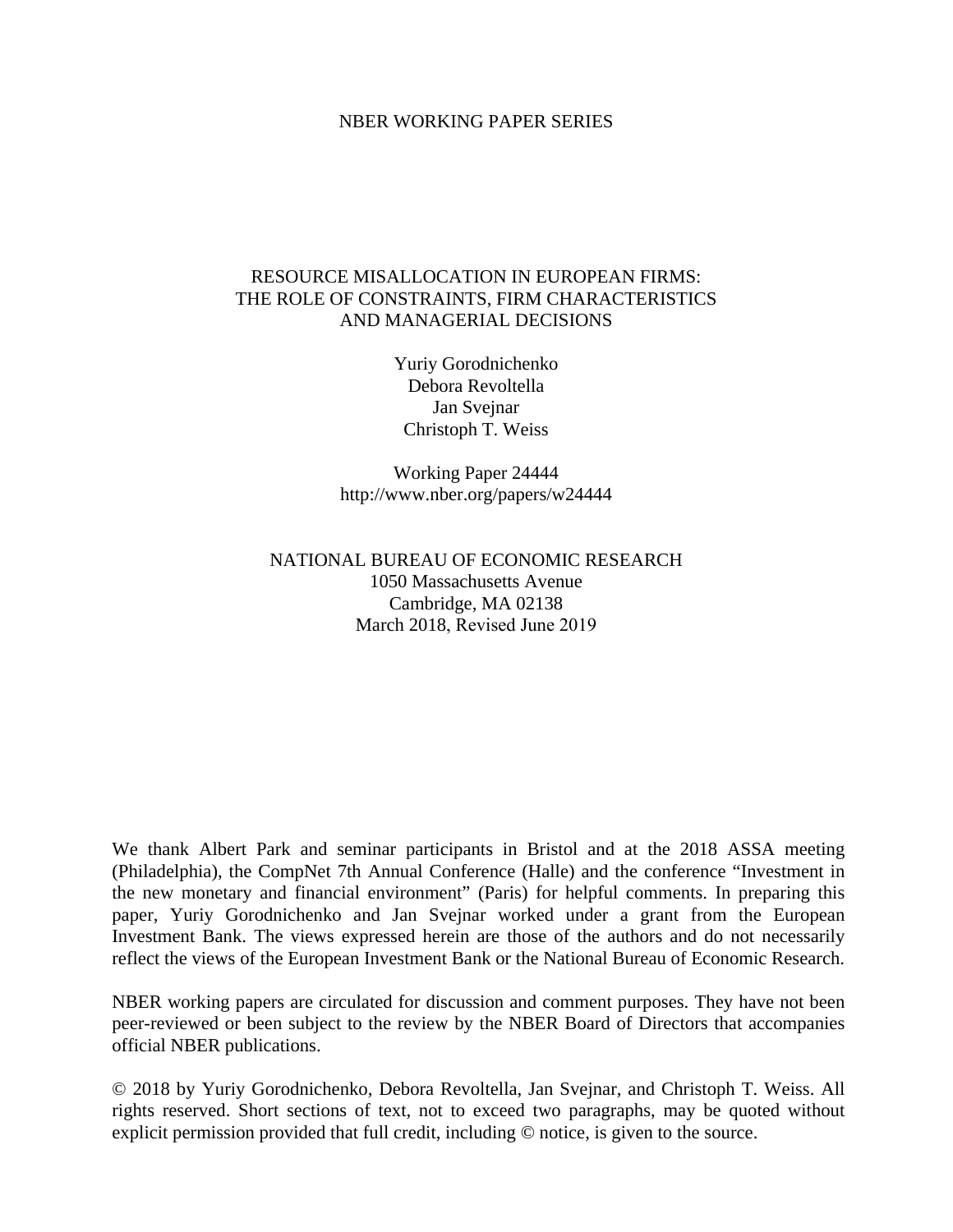Resource Misallocation in European Firms: The Role of Constraints, Firm Characteristics and Managerial Decisions Yuriy Gorodnichenko, Debora Revoltella, Jan Svejnar, and Christoph T. Weiss NBER Working Paper No. 24444 March 2018, Revised June 2019 JEL No. D22,D24,O12,O47,O52

#### **ABSTRACT**

Using a new survey, we document high dispersion of marginal revenue products across firms in the European Union (EU). To interpret this dispersion, we develop a portable framework to quantify gains from better allocation of resources. We demonstrate that apart from direct measures of distortions, firm characteristics, such as demographics, quality of inputs, utilization of resources, and dynamic adjustment of inputs, are predictors of the marginal revenue products of capital and labor. We emphasize that some firm characteristics may reflect compensating differentials rather than constraints and the effect of constraints on the dispersion of marginal products may hence be smaller than has been assumed in the literature. We show that crosscountry differences in the dispersion of marginal products in the EU are largely due to differences in how the business, institutional and policy environment translates firm characteristics into outcomes rather than to the differences in firm characteristics per se. Removing distortions could raise EU aggregate productivity by 40 percent or more.

Yuriy Gorodnichenko Department of Economics 530 Evans Hall #3880 University of California, Berkeley Berkeley, CA 94720-3880 and IZA and also NBER ygorodni@econ.berkeley.edu

Debora Revoltella 98-100, Boulevard Konrad Adenauer L-2950 Luxembourg Europe d.revoltella@eib.org

Jan Svejnar School of International and Public Affairs Columbia University 420 West 118th Street, Room 1401E New York, NY 10027 and IZA js4085@columbia.edu

Christoph T. Weiss 98 Boulevard Konrad Adenauer L-2950 Luxembourg Europe c.weiss@eib.org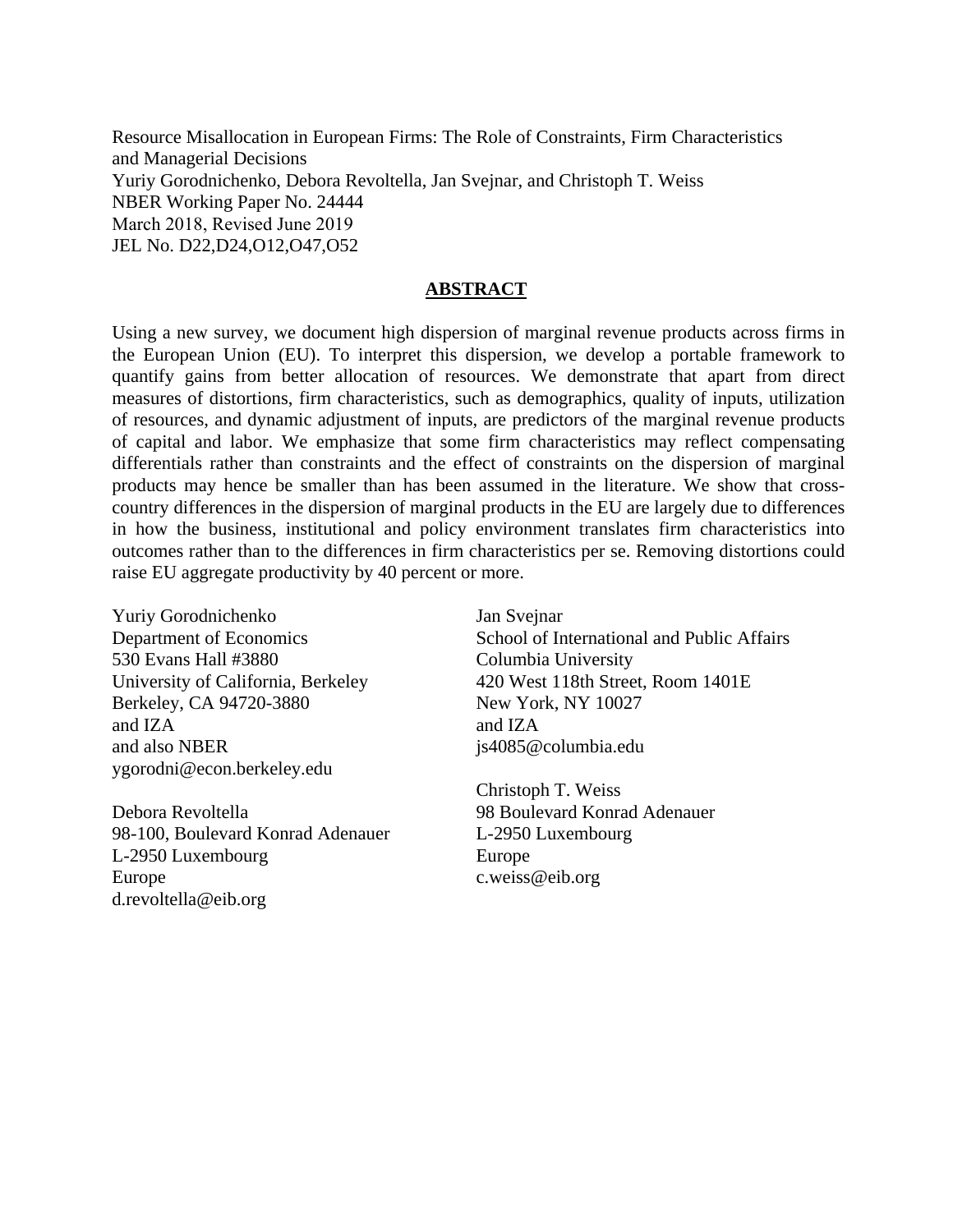## I. Introduction

Although the large cross-country differentials in income per capita have been the subject of much research, accounting for sources of this dispersion has proven to be difficult. The most important factor appears to be differences in "productivity", which Moses Abramovitz called a measure of our ignorance. In an attempt to explain productivity differences within and across countries, recent research pioneered by Hsieh and Klenow (2009) emphasizes the importance of firm-level misallocation of resources for aggregate economic outcomes. It is based on the insight that if there is a dispersion of marginal revenue products of inputs across firms, the economy may achieve considerable productivity – and hence output – gains by reallocating capital from firms with low marginal revenue product of capital (MRPK) to firms with high MRPK and, similarly, from firms with low marginal revenue product of labor (MRPL) to firms with high MRPL. This concept is reflected in the textbook outcome when cost-minimizing firms face identical input prices in a perfectly functioning spot market economy and MRPK and MRPL are equalized across firms.

The recent slowdown in productivity growth in the United States (US), European Union (EU) and other developed economies has generated a sense of urgency among policymakers and academics to identify impediments to productivity increases and to find ways to spur economic growth. Although a number of explanations has been put forth, rising misallocation of resources in European countries could be one of the culprits (see, e.g., Gopinath et al., 2017).<sup>1</sup>

While existing research has been successful in measuring the dispersion of marginal products and assessing potential gains from better allocation of resources, little is known about *why* firms have different marginal products. To a large extent, the lack of research on this question has been brought about by data limitations. In particular, research in this area typically uses censustype data to calculate MRPK or MRPL for firms in *one* economy. But census-type data usually contain only income statements, balance sheet information about capital, and basic data on employment. As a result, researchers usually do not have complete firm-level information as well as rich, consistently measured cross-country variation to tell why a given dispersion of MRPK or MRPL exists. Furthermore, the lack of exogenous variation in potential explanatory variables limits the scope of possible inferences or requires strong identification assumptions.

<sup>&</sup>lt;sup>1</sup> Consistent with this view, the dispersion of MRPK and MRPL within individual European countries and within individual economic sectors has been trending up since the mid-1990s according to data in Orbis, a popular source of firm-level data.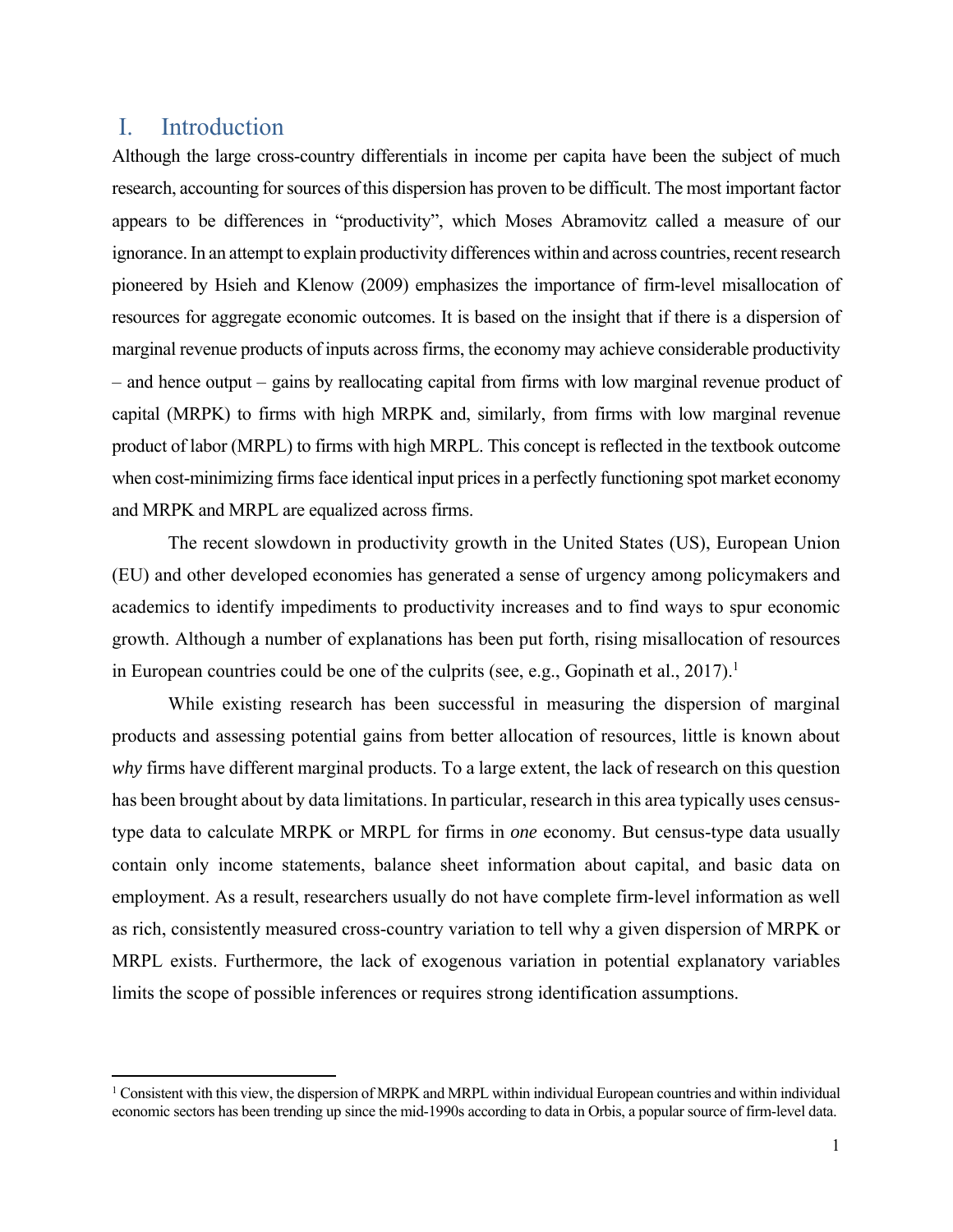In this paper we aim to make progress along several dimensions. First, we use a new, large cross-country survey of firms: the Investment Survey carried out by the European Investment Bank (EIBIS). This survey has been administered annually since 2016 to a stratified random sample of firms in each of the 28 EU countries and it is designed to be representative of different sectors and firm sizes in each EU country. EIBIS contains information about the behavior and constraints of firms – e.g., how firms obtain capital and whether the quantity is sufficient, whether their capital stock is state-ofthe-art, and information about capacity utilization, rates of innovation, access to infrastructure, and foreign presence in management. Survey responses are also matched to administrative data of the firm (e.g., balance sheet information). Importantly, the design and implementation of the survey is consistent across countries and sectors, which is critical for understanding cross-country and crossindustry variation in the dispersion of marginal revenue products.

 Second, informed by theory, we develop an empirical framework to quantify the contribution of various forces to the dispersion of marginal revenue products across firms and map the contribution to potential productivity gains. In particular, we show that under general conditions one can use marginal  $R^2$  to obtain an *upper bound* for possible gains from removing a friction by estimating equilibrium relationships (optimality conditions) in a regression framework, thus linking the misallocation literature to Mincer (1958) and subsequent work studying earnings inequality. This framework does not rely on exogenous variation in frictions or other predictors of MRPK and MRPL which makes our approach highly portable.

Third, we examine the extent to which the dispersion of marginal products is related to firmlevel (as opposed to country- or sector-level) characteristics and we compute associated productivity gains. We note that while the existing literature treats the dispersion of marginal products as reflecting barriers and distortions, this may not always be the case. Some dispersion may reflects optimizing behavior of firms (e.g., compensating differentials in the labor market), in which case it is economically rational from the standpoint of the firms and thus should be interpreted as a "cost" to aggregate productivity. While we cannot always establish which of these phenomena is consistent with the data, we present a range of estimates consistent with various interpretations. Relatedly, we perform the Machado-Mata decomposition to construct counterfactual distributions of MRPK and MRPL for each country on the assumption that it has estimated coefficients or values of explanatory variables from another country (e.g., Greece and Germany). This decomposition exercise allows us to understand better whether observed dispersion in MRPK and MRPL is brought about by cross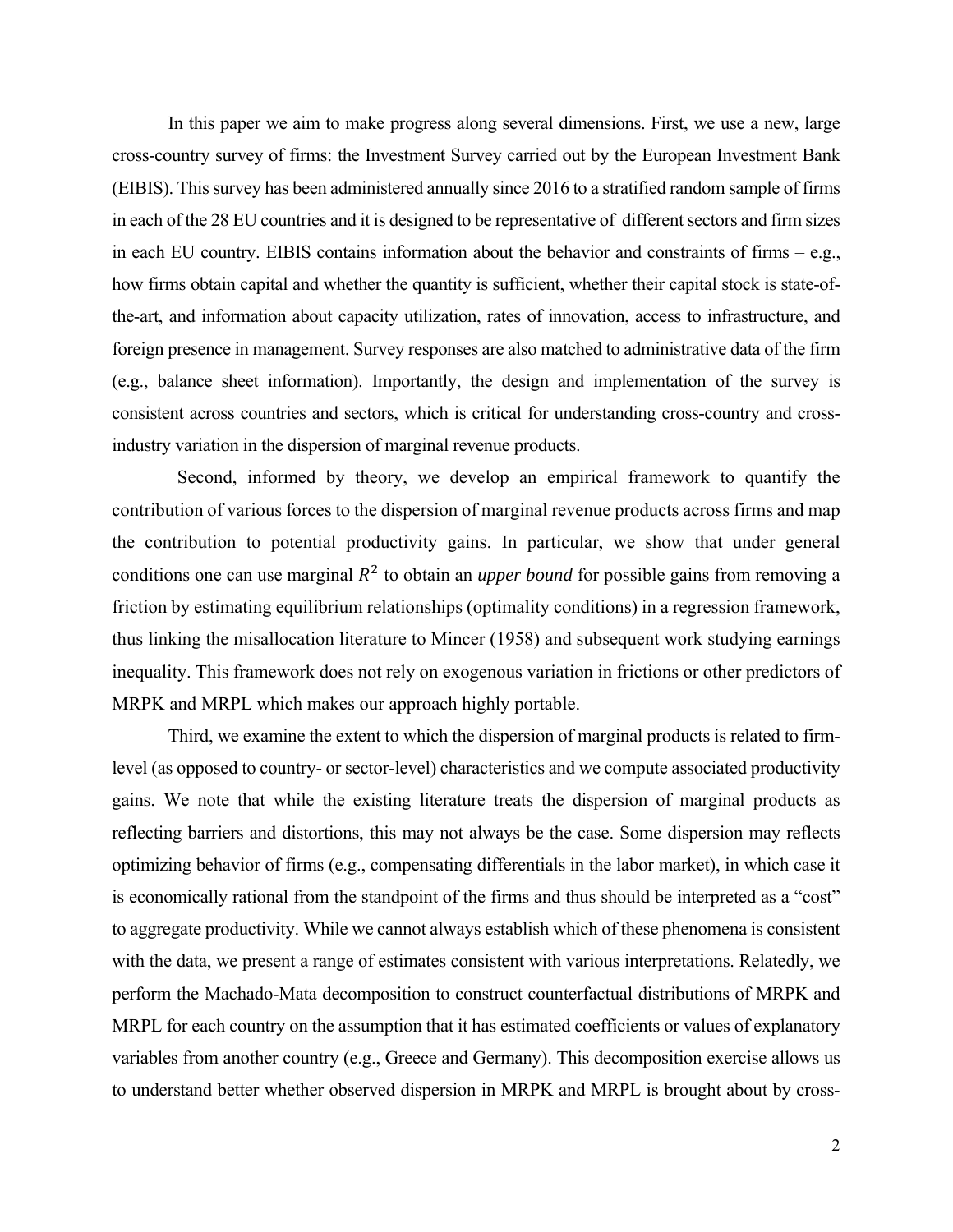country differences in firm characteristics or cross-country differences in how the business, institutional and policy environment guides the allocation of resources across heterogeneous firms.

We document that there is a sizable dispersion of marginal products measured across all the firms in our sample. Our estimates indicate that in terms of labor allocation firms are more segmented across countries than industries, as seen in the fact that differences in the levels of MRPL are higher across countries than across industries. The opposite is true for capital. This suggests that national regulations and language barriers could play an important part in the efficiency of resource allocation within the EU, particularly when labor is concerned. When we exploit detailed firm-level information in EIBIS, we find that the significant association between marginal products and firm characteristics is predominantly driven by variables measuring firm demographics, quality of inputs, utilization of resources, and dynamic adjustment of inputs. In contrast, the contribution of direct measures of "barriers and constraints" to cross-sectional variation in MRPK and MRPL seems to be modest. Using the Machado-Mata decomposition we document that cross-country variation in the within-country dispersion of marginal revenue products is largely brought about by differences in the regression coefficients—reflecting how a country's business, institutional and policy environment "prices" firm characteristics—rather than by differences in the ("endowments" of) firm characteristics. This result is important because it provides large-scale *microeconomic* evidence that institutions matter. In short, if one took the 28 EU countries as a single market where marginal products ought to be equalized, then the current state of Europe is very far from that. We estimate that removing distortions to allocation of resources across EU firms would raise productivity by 40 percent or more.

Our work is related to several strands of research. First, we contribute to the rapidly growing literature measuring misallocation of resources (see e.g., Restuccia and Rogerson, 2008, Hsieh and Klenow, 2009, Bartelsman et al., 2013); and also Restuccia and Rogerson, 2013, 2017, for surveys). In particular, we document new facts about the allocation of capital and labor in the 28 EU countries. Since EIBIS data are consistent across countries, our analysis is particularly well suited for cross-country comparisons.

Second, we provide new insights into the nascent literature on *sources* of observed dispersion in marginal products. For example, consistent with Asker et al. (2014), we show that dynamic adjustment of inputs is an important factor in accounting for cross-sectional variation in marginal products. However, we also document that other firm characteristics and various measures of distortions have predictive power for marginal revenue products. In contrast to previous work using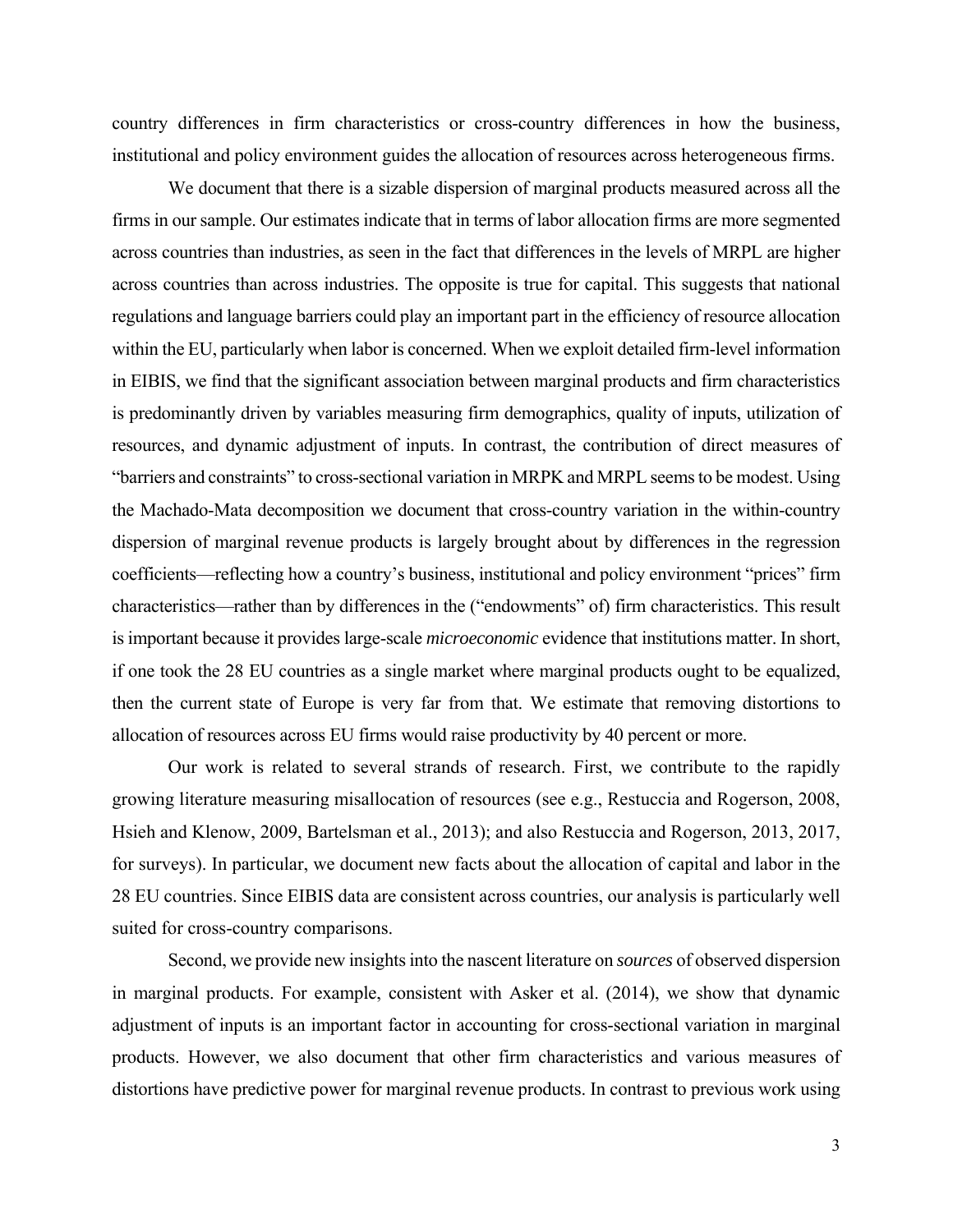*country-level* measures of distortions (e.g., Gamberoni et al. 2016, Kalemli-Ozcan and Sorensen 2012) or tight theoretical restrictions (e.g., Joel and Venkateswaran 2017), we use the richness of our survey to utilize *firm-level* information about various constraints and characteristics to account for cross-sectional variation in marginal revenue products with minimal restrictions. As a result, we can move beyond comparison of raw dispersion across countries and estimate the contribution of specific factors to misallocation, as well as compute associated productivity losses.

Third, by comparing administrative data to survey data, we contribute to recent efforts to assess the importance of measurement errors in observed marginal products (e.g., Bils, Klenow, and Ruane, 2017). In particular, we document high consistency of responses in survey data of EIBIS and Orbis (census-like) administrative data and hence show that surveys can be a useful source of information so that applied work does not necessarily have to use only data with census-like coverage.

Finally, we relate a large literature on dispersion of earnings across workers (see, e.g., Heckman et al., 2006) to the studies of dispersion of marginal products across firms. We show that many of the tools developed to understand dispersion of earnings can be employed to understand the dispersion of marginal products across firms.

At the policy level, our estimates provide important information for the ongoing debate about the need to remove distortions and obstacles to the EU single market (see European Parliament, 2019). Launched in 1993, the EU single market initiative allows free mobility of people, capital, goods and services within the EU. Yet, the perception is that persistency of frictions and distortions has prevented full exploitation of potential benefits, with major costs of mis-allocation.

The remainder of the paper is structured as follows. In Section II we present a dynamic model of a profit maximizing firm that yields steady state conditions for MRPK and MRPL. We use these conditions in Section III to formulate our estimating equations. In Section IV we describe EIBIS and Orbis data sets and we present our hypotheses related to the explanatory variables from EIBIS. We present our empirical estimates in Section V and draw conclusions in Section VI.

## II. Theoretical Framework

To motivate our empirical analysis, consider a Cobb-Douglass production function, isoelastic demand function, and additively separable quadratic adjustment costs. Firm  $i$ 's profit at time  $t$  is given by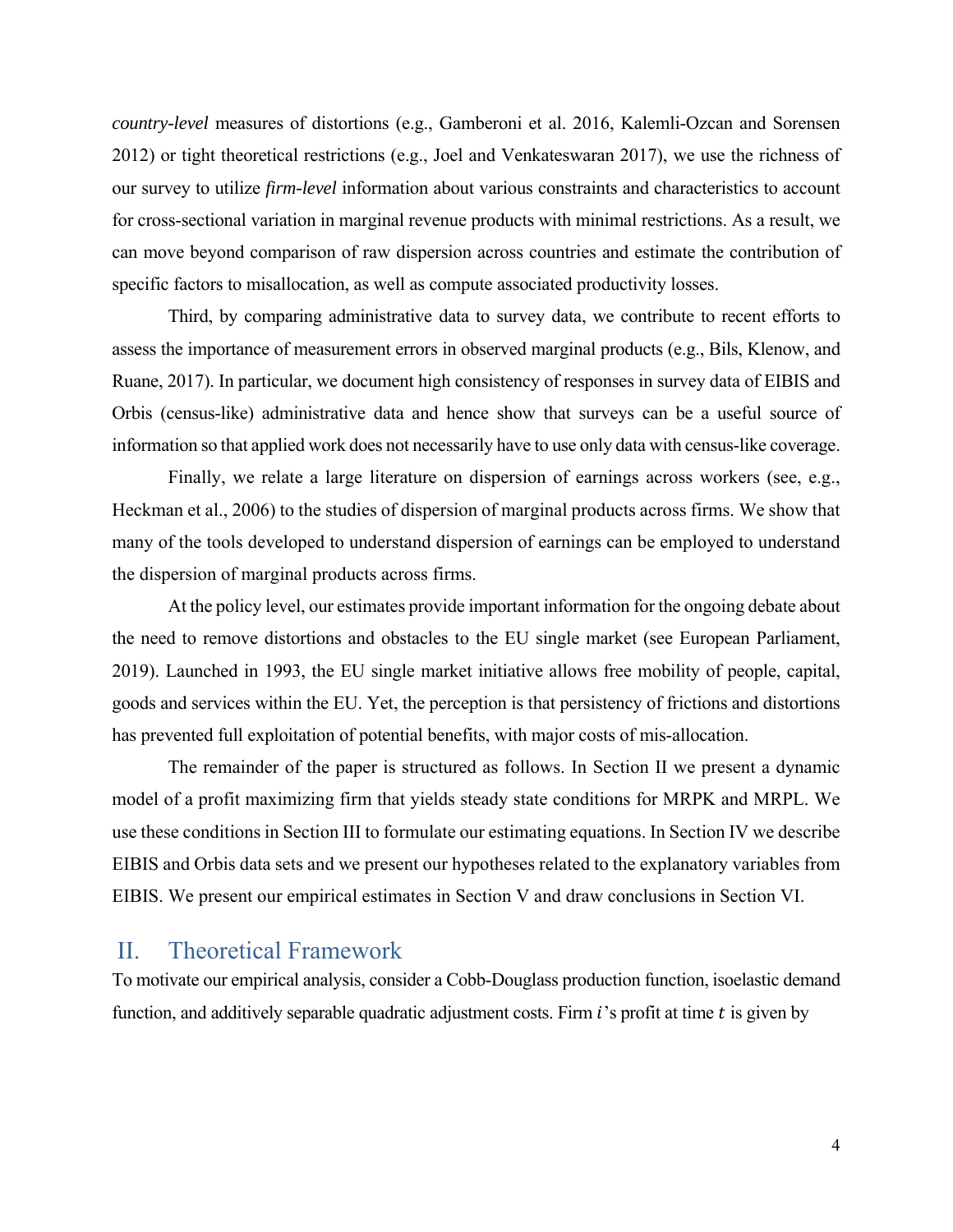$$
\pi_{it} = G_{it} \left[ (U_{it} K_{it})^{\alpha} (E_{it} L_{it})^{\beta} (\Delta_{it} X_{it})^{\omega} \right]^{1 - \frac{1}{\sigma}} - R_{it} (U_{it}) K_{it} - W_{it} (E_{it}) L_{it} - P_{it}^{X} (\Delta_{it}) X_{it}
$$

$$
- \frac{\phi_K}{2} \times \left( \frac{K_{it}}{K_{i,t-1}} - 1 \right)^2 R_{it} (U_{it}) K_{i,t-1} - \frac{\phi_L}{2} \times \left( \frac{L_{it}}{L_{i,t-1}} - 1 \right)^2 W_{it} (E_{it}) L_{i,t-1}
$$

where  $\gamma = \alpha + \beta + \omega$  reflects returns to scale in production,  $K_{it}$  is capital,  $L_{it}$  is labor,  $X_{it}$  is an intermediate input,  $U_{it}$  is a measure of capital utilization (or quality),  $E_{it}$  is a measure of labor effort (this can also capture efficiency wages or labor quality),  $\Delta_{it}$  is a measure of intermediate input quality (or utilization),  $R_{it}(U_{it})$  is the price schedule for the price of capital as a function of capital utilization (or quality),  $W_{it}(E_{it})$  is the price schedule for the price of labor as a function labor effort (or quality),  $P_{it}^{X}(\Delta_{it})$  is the price schedule for the price of intermediate input as a function of its quality (or utilization),  $\phi_K$  and  $\phi_L$  capture the size of adjustment costs (these could be stochastic and firm specific),  $G_{it}$  is a combination of productivity and demand shifters, and  $\sigma$  is the elasticity of demand. The price schedules could be modelled as  $R_{it}(U_{it}) = R_t^{base} \times U_{it}^{\psi_K}/\psi_K \times \xi_{it}^R$ ,  $W_{it}(E_{it}) =$  $W_t^{base} \times E_{it}^{\psi_L}/\psi_L \times \xi_{it}^W$ , and  $P_{it}^X(\Delta_{it}) = P_t^{X,base} \times \Delta_{it}^{\psi_X}/\psi_X \times \xi_{it}^X$ , where  $\psi_K$ ,  $\psi_L$ , and  $\psi_X$  are slopes of the respective supply schedules,  $R_t^{base}$ ,  $W_t^{base}$ ,  $P_t^{X,base}$  are market prices for the base quality/utilization of capital, labor and intermediate input, and  $\xi_{it}^R$ ,  $\xi_{it}^W$ ,  $\xi_{it}^X$  are random shocks (structural distortions) to the schedule. We assume that firms rent capital, but similar expressions can be derived for the case when firms own capital.

Firms are assumed to maximize the present value of their profits

$$
\Pi_{it} = \sum_{\tau=t}^{\infty} \left( \prod_{s=t}^{\tau} (1 + r_s) \right)^{-1} \pi_{it}
$$

where  $r$  is the market interest rate which we assume to be constant across firms (e.g., the marginal or representative investor is the same across firms).

Let  $S_{it} \equiv G_{it} \left[ (U_{it} K_{it})^{\alpha} (E_{it} L_{it})^{\beta} (\Delta_{it} X_{it})^{\omega} \right]^{1-\frac{1}{\sigma}}$  $\sigma$  be the firm revenue (sales). The optimality conditions for capital and labor are, respectively,

$$
MRPK_{it} \equiv (1 - \sigma^{-1})\alpha \frac{S_{it}}{K_{it}} = R_{it}(U_{it}) \left\{ 1 + \phi_K \times \left( \frac{K_{it}}{K_{i,t-1}} - 1 \right) - \frac{\phi_K}{1 + r_{t+1}} \times \left( \frac{K_{i,t+1}}{K_{it}} - 1 \right) \right\} \tag{1'}
$$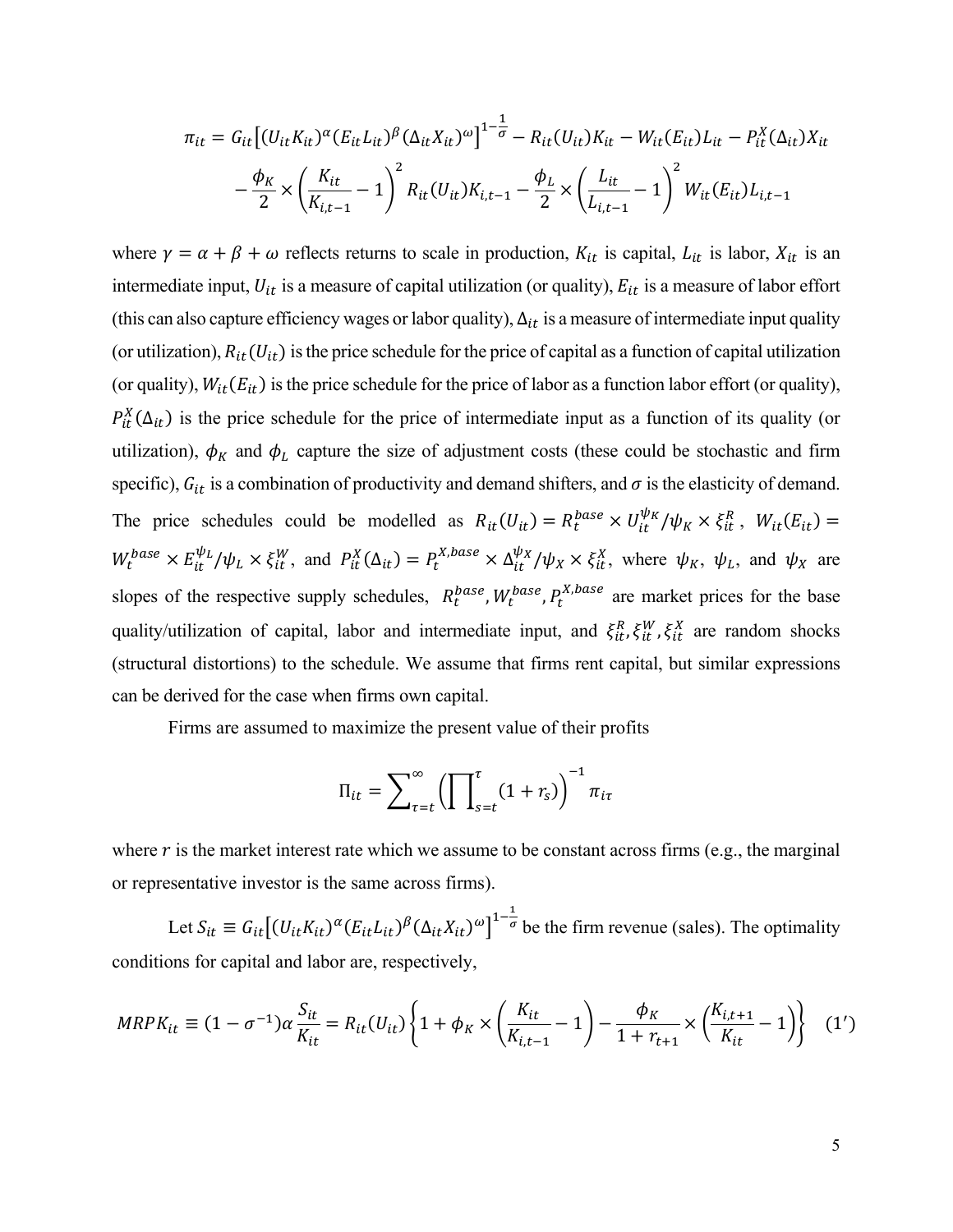$$
MRPL_{it} \equiv (1 - \sigma^{-1})\beta \frac{S_{it}}{L_{it}} = W_{it}(E_{it}) \left\{ 1 + \phi_L \times \left( \frac{L_{it}}{L_{i,t-1}} - 1 \right) - \frac{\phi_L}{1 + r_{t+1}} \times \left( \frac{L_{i,t+1}}{L_{it}} - 1 \right) \right\} (1'')
$$

$$
MRPX_{it} \equiv (1 - \sigma^{-1})\omega \frac{S_{it}}{X_{it}} = P_{it}(\Delta_{it})
$$
\n(1''')

Note that in a steady state when adjustment costs are zero, the costs of capital and labor are given by

$$
R_i(U_i)K_i = \left((1 - \sigma^{-1})\alpha \frac{S_i}{K_i}\right)K_i = (1 - \sigma^{-1})\alpha S_i
$$
  

$$
W_i(E_i)L_i = \left((1 - \sigma^{-1})\beta \frac{S_i}{L_i}\right)L_i = (1 - \sigma^{-1})\beta S_i
$$

where we drop the time index to underscore that this is a steady state. Hence, the steady-state cost shares for capital and labor are

$$
s_i^K = \frac{R_i(U_i)K_i}{R_i(U_i)K_i + W_i(E_i)L_i + P_i^X X_i} = \frac{\alpha}{\alpha + \beta + \omega} = \frac{\alpha}{\gamma} \Leftrightarrow \alpha = \gamma s^K,
$$
  

$$
s_i^L = \frac{W_i(E_i)L_i}{R_i(U_i)K_i + W_i(E_i)L_i + P_i^X X_i} = \frac{\beta}{\alpha + \beta + \omega} = \frac{\beta}{\gamma} \Leftrightarrow \beta = \gamma s^L.
$$

In the same spirit,  $\omega = \gamma s^X$ . We use these expressions to replace  $\beta$ ,  $\alpha$ , and  $\omega$  in the expressions for marginal revenue products<sup>2</sup> to obtain

$$
MRPK_{it} = (1 - \sigma^{-1})\gamma s^K \frac{S_{it}}{K_{it}},
$$
  

$$
MRPL_{it} = (1 - \sigma^{-1})\gamma s^L \frac{S_{it}}{L_{it}},
$$
  

$$
MRPX_{it} = (1 - \sigma^{-1})\gamma s^K \frac{S_{it}}{X_{it}}.
$$

Since markup  $\mu = (\sigma - 1)/\sigma$ ,

$$
(1 - \sigma^{-1})\gamma = \frac{1}{\mu}\gamma = (1 - s_{\pi}) \approx 1
$$

<sup>&</sup>lt;sup>2</sup> Consistent with Hsieh and Klenow (2009), our assumptions imply that we can measure marginal revenue products with average revenue products.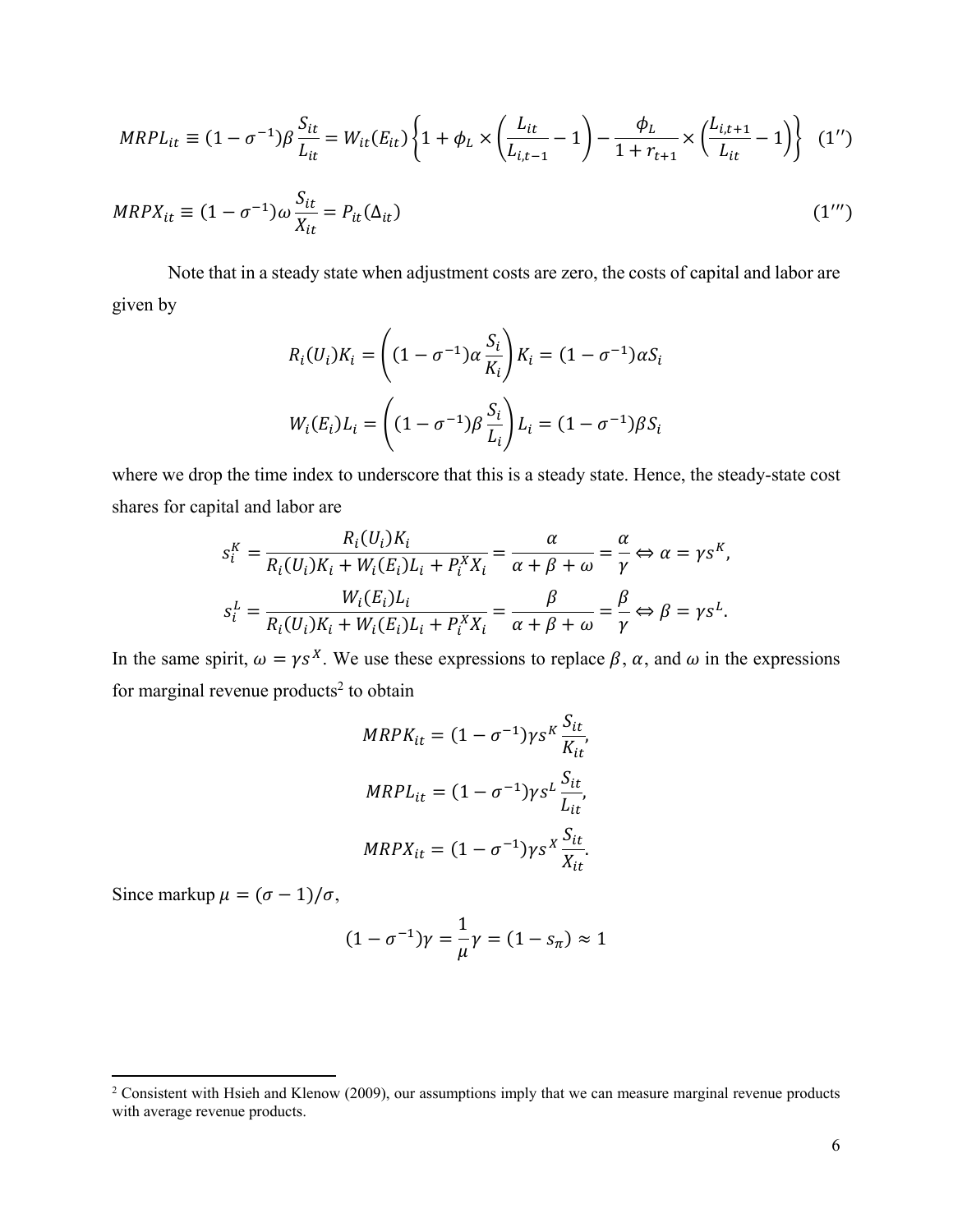given that the share of pure economic profit in total revenue  $s_{\pi}$  is approximately zero in the data (e.g., Basu and Fernald 1997). Hence, we can further simplify the expressions for marginal revenue products to obtain

$$
MRPK_{it} \approx s^K \frac{S_{it}}{K_{it}},
$$
  

$$
MRPL_{it} \approx s^L \frac{S_{it}}{L_{it}},
$$
  

$$
MRPX_{it} \approx s^X \frac{S_{it}}{X_{it}}.
$$

Although it is conventional to define marginal products for physical units (e.g., number of employees and/or hours worked), capital is typically measured in dollars such as the replacement value of capital or the book value of fixed assets. In other words, we have

$$
\widehat{MRPK}_{it} \equiv (1 - \sigma^{-1})\alpha \frac{S_{it}}{\tilde{R}_{it}K_{it}} \approx \frac{R_{it}(U_{it})}{\tilde{R}_{it}} \left\{ 1 + \phi_K \left( \frac{K_{it}}{K_{i,t-1}} - 1 \right) - \frac{\phi_K}{1 + r_{t+1}} \times \left( \frac{K_{i,t+1}}{K_{it}} - 1 \right) \right\}
$$

where  $\tilde{R}_{it}$  is a measure of the capital price used in constructing the replacement value or the balance sheet value of fixed assets. In the case of replacement value of capital, we may have  $R_{it}(U_{it}) \approx \tilde{R}_{it}$ . With the balance sheet value of fixed asset,  $\tilde{R}_{it}$  likely reflects the historical price rather than the current market price. Given technical change and inflation, the difference between the market and historical prices can be large, especially for assets bought a long time ago (e.g., buildings).<sup>3</sup> We are fortunate to have proxy information that enables us to try to correct for this effect. In particular, from EIBIS we know the share of capital (including machinery, equipment and ICT) that the management considers to be "state-of-the-art", which presumably means capital that has been obtained recently. Thus, for firms with a large share of state-of-the-art capital we can expect  $R_{it}(U_{it}) \approx \tilde{R}_{it}$ .

$$
(1 - \sigma)\alpha \frac{S_t}{p_{t_0} K_{t_0}} = (1 - \sigma)\alpha \frac{S_t}{p_t K_{t_0}} \times \left(\frac{A}{\Pi}\right)^{t - t_0}.
$$

<sup>&</sup>lt;sup>3</sup> For example, suppose that capital is bought at time  $t_0$  and, for simplicity also, that capital does not depreciate, so that the balance sheet value is  $p_{\tau}K_{\tau}$  at the time of purchase.  $p_{t_0}K_{t_0}$  is also the balance-sheet value of fixed assets. The market price of capital at time t is given by  $p_t = p_{t_0} \left( \frac{\Pi}{A} \right)$  $\frac{\pi}{4}$ <sup>t-t<sub>o</sub></sup>, where  $\Pi$  and A are the gross rates of inflation and technical change, respectively. Hence,

If  $\Pi > A$ , a large share of state-of-the-art capital means a lower  $\widehat{MRPK}_{it}$  measured with the balance-sheet value of fixed assets. With depreciation, we obtain similar results but in this case the outcome also depends on whether the book value of capital depreciates faster on paper or *de facto*.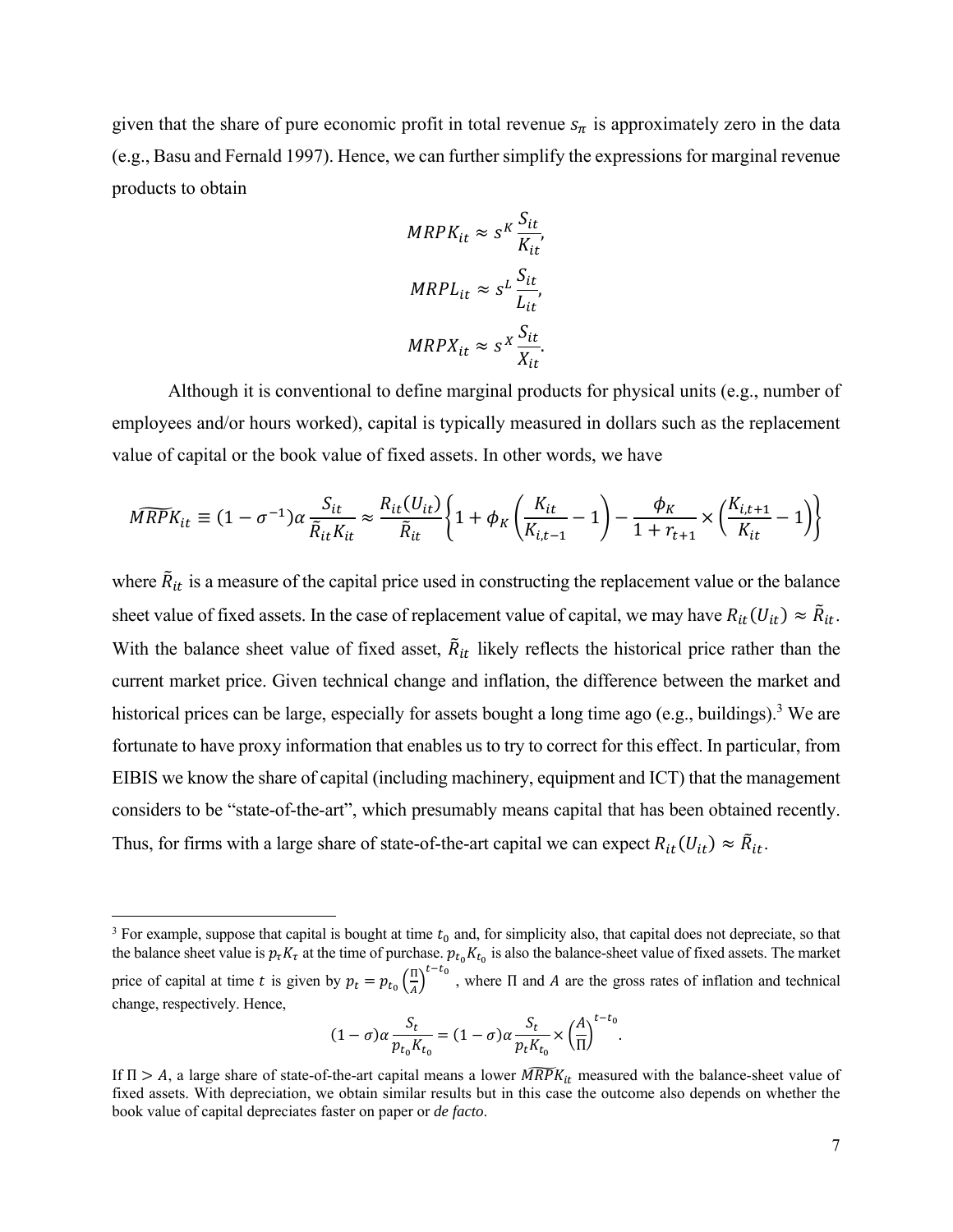To make the connection to the misallocation literature, we consider the following canonical model where firm  $i \in [0,1]$  maximizes profit

$$
\max \tau_{it}^Y P_{it} Y_{it} - \tau_{it}^K R_t K_{it} - \tau_{it}^L W_t L_{it} - \tau_{it}^X P_t^X X_{it}
$$

subject to the demand constraint  $Y_{it} = Y_t \left(\frac{P_{it}}{P}\right)$  $\left( \frac{P_{it}}{P_t} \right)^{-\sigma}$  and production function:  $Y_{it} = A_{it} K_{it}^{\alpha} L_{it}^{\beta} X_{it}^{\omega}$ , where  $Y_{it}$  is output of firm i,  $Y_t$  is aggregate output,  $P_{it}$  is the price of firm i's output,  $P_t$  is the price index,  $K_{it}$  is capital,  $L_{it}$  is labor,  $X_{it}$  is materials (intermediate input),  $A_{it}$  is productivity,  $\tau^Y$ ,  $\tau^K$ ,  $\tau^L$ ,  $\tau^X$  are distortions in product and input market (no distortion corresponds to  $\tau = 1$ ). Note that in this setting, firms face the same factor prices  $R_t$ ,  $W_t$ ,  $P_t^X$ . We show in Appendix B that optimality conditions for inputs are

$$
MRPK_{it} \equiv (1 - \sigma^{-1})\alpha \frac{P_{it}Y_{it}}{K_{it}} = \frac{\tau_{it}^K}{\tau_{it}^Y} R_t,
$$
\n
$$
(2')
$$

$$
MRPL_{it} \equiv (1 - \sigma^{-1})\beta \frac{P_{it}Y_{it}}{L_{it}} = \frac{\tau_{it}^L}{\tau_{it}^Y} W_t,
$$
\n
$$
(2'')
$$

$$
MRPX_{it} \equiv (1 - \sigma^{-1})\omega \frac{P_{it}Y_{it}}{X_{it}} = \frac{\tau_{it}^X}{\tau_{it}^Y} P_t^X.
$$
\n
$$
(2^{\prime\prime\prime})
$$

When we compare equations (1) with equations (2), we note that we can define "reducedform" distortions  $\tau$  as functions of structural distortions (e.g.,  $\xi$ ) and various compensating differentials for quality, utilization, and adjustment costs:

$$
\begin{split} &\frac{\tau_{it}^K}{\tau_{it}^Y}R_t=R_t^{base}\times\frac{U_{it}^{\psi_K}}{\psi_K}\times\xi_{it}^R\times\left\{1+\phi_K\times\left(\frac{K_{it}}{K_{i,t-1}}-1\right)-\frac{\phi_K}{1+r_{t+1}}\times\left(\frac{K_{i,t+1}}{K_{it}}-1\right)\right\},\\ &\frac{\tau_{it}^L}{\tau_{it}^Y}W_t=W_t^{base}\times\frac{E_{it}^{\psi_L}}{\psi_L}\times\xi_{it}^W\times\left\{1+\phi_L\times\left(\frac{L_{it}}{L_{i,t-1}}-1\right)-\frac{\phi_L}{1+r_{t+1}}\times\left(\frac{L_{i,t+1}}{L_{it}}-1\right)\right\},\\ &\frac{\tau_{it}^X}{\tau_{it}^Y}P_t^X=P_t^{X,base}\times\frac{\Delta_{it}^{\psi_X}}{\psi_X}\times\xi_{it}^X. \end{split}
$$

These expressions lead us to conclude that variation in marginal revenue products across firms that we attribute to distortions  $\tau$  may reflect differences in adjustment costs, as well as input quality, utilization rates, and taxes or regulation. If one adjusted inputs for quality and/or accounted for adjustment costs and if the price schedules were the same across firms, then marginal revenue products for *effective* units of capital  $(K_{it}U_{it})$ , labor  $(E_{it}L_{it})$ , and intermediate inputs  $(\Delta_{it}X_{it})$ should be equalized across firms and the cross-sectional dispersion ought to be zero. To the extent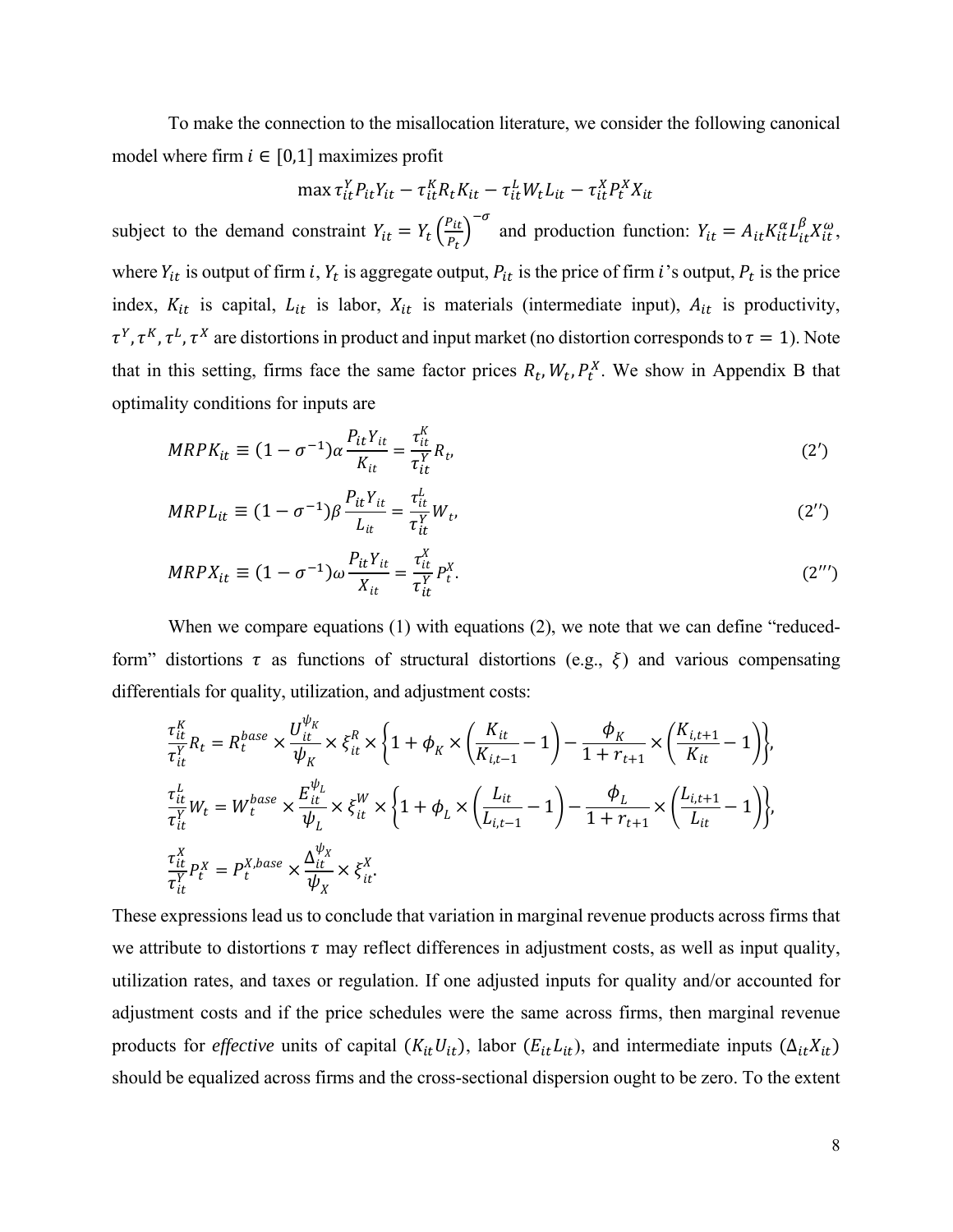these adjustments and corrections are not possible, we may interpret variation in marginal revenue products as stemming from distortions. In short, marginal revenue products are functions of distortions and compensating differentials.

If dispersion in marginal revenue products is due to distortions, Hsieh and Klenow (2009) offer a simple approach to assess potential gains from a better allocation of resources. In particular, if distortions are log normally distributed  $log(\tau_{it}^Y) \sim N(0, V_{\tau Y}), log(\tau_{it}^K) \sim N(0, V_{\tau K}),$  $log(\tau_{it}^L) \sim N(0, V_{\tau L})$ ,  $log(\tau_{it}^X) \sim N(0, V_{\tau X})$  and are uncorrelated, the loss in aggregate productivity from the distortions under constant returns to scale in production is given by (see Appendix B)

$$
loss = -\left\{\frac{\alpha(1-\alpha)}{2} + \frac{\alpha^2\sigma}{2}\right\}V_{\tau K} - \left\{\frac{\beta(1-\beta)}{2} + \frac{\beta^2\sigma}{2}\right\}V_{\tau L} - \left\{\frac{\omega(1-\omega)}{2} + \frac{\omega^2\sigma}{2}\right\}V_{\tau X} - \frac{\sigma}{2}V_{\tau Y} + t.i.d.\tag{3}
$$

where  $t$ .  $i$ .  $d$ . captures terms independent of distortions.

## III. The Econometric Framework and Identification

From our derivations it follows that the data analogue of the marginal revenue product of capital (the left-hand side of equation (1)) is  $\log MRPK_{ijct} = \log \left( s_{jct}^K \frac{Y_{ijct}}{K_{ijct}} \right)$ , where subscripts *i*, *j*, *c*, *t* index firms, sectors, countries, and time, respectively. Our discussion in Section II also makes it clear that  $log MRPK<sub>ijct</sub>$  is a function of distortions, input quality, utilization, and other variables (the right-hand side of equation (1)), which after further linearization may be expressed as

$$
\log MRPK_{ijct} = \psi_c + \kappa_j + \lambda_t + X_{ijct}b + \epsilon_{ijct}
$$
\n<sup>(4)</sup>

where  $\psi_c$  is the set of country fixed effects,  $\kappa_i$  is the set of industry fixed effects,  $\lambda_t$  is the set of year fixed effects,  $X_{ijct}$  is the vector of explanatory variables (defined below), and  $\epsilon_{ijct}$  is the error term that captures unexplained variation in  $MRPK$ . By combining equation (4) with the empirical measurement of MRPK, we obtain an empirical "Mincerian-type" specification.

An analogous specification and approach is used for other inputs. One can also estimate a more flexible specification with country  $\times$  sector  $\times$  year fixed effects  $\eta_{jct}$ .<sup>4</sup>

$$
\log MRPK_{ijct} = \eta_{jct} + X_{ijct}b + \epsilon_{ijct}.
$$
\n(4')

<sup>&</sup>lt;sup>4</sup> If one is not willing to make an approximation with  $s_n \approx 0$ , then one may need to assume that elasticity of demand  $\sigma_{jc}$  and returns to scale in production  $\gamma_{jc}$  are constant across countries, industry or country/industry cells so that fixed effects absorb variation in  $\sigma_{jc}$  and  $\gamma_{jc}$ .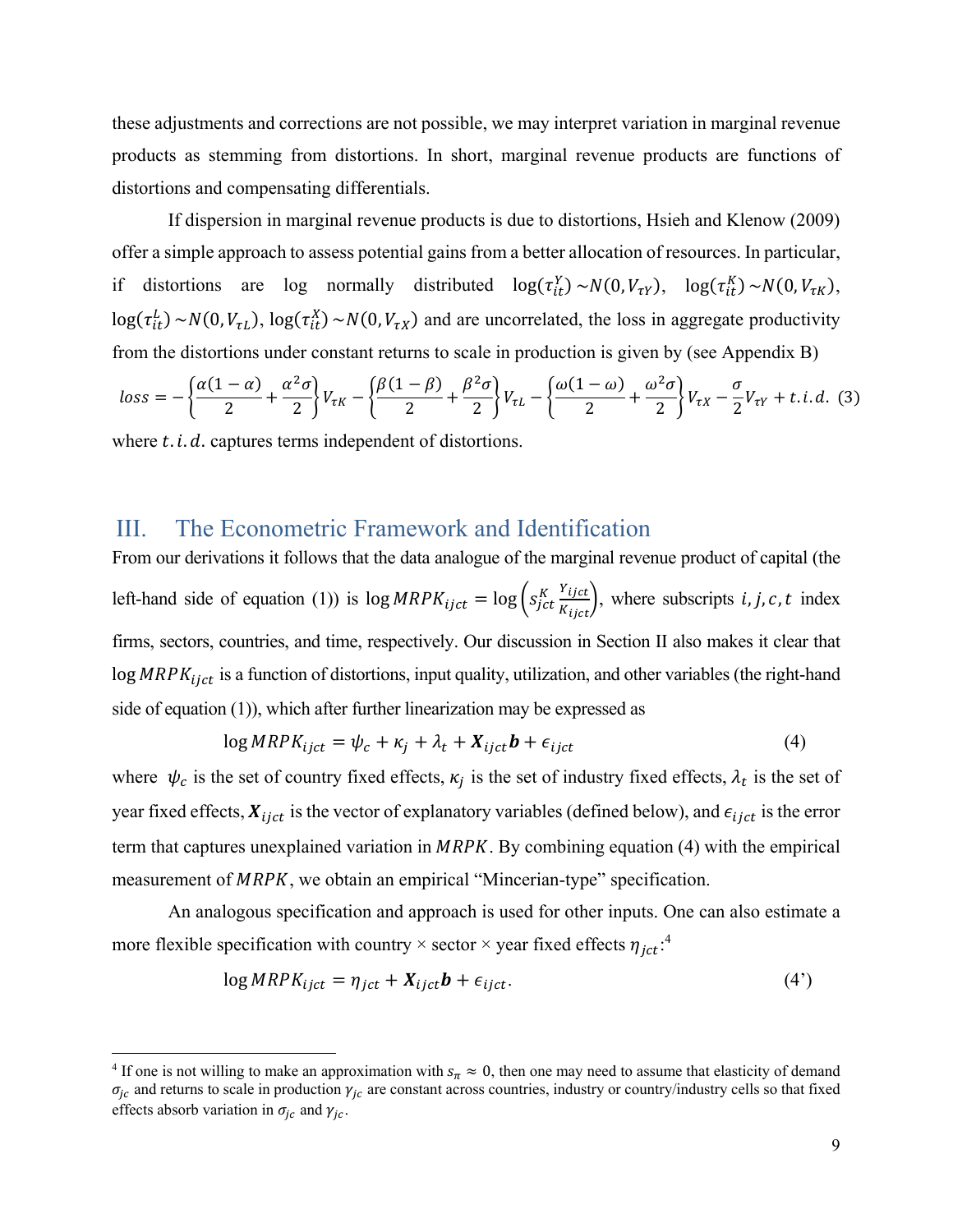In this specification, one would expect that a significant part of the overall variation in firm-specific MRPK and MRPL will be absorbed by these country  $\times$  sector  $\times$  year fixed effects  $\eta_{ict}$  and that a smaller share of total variation will be explained by the vector  $X_{i, i, c}$ .

 In estimating equation (4) and similar specifications, we generate several important "outputs". First, we obtain estimates of  **and hence can evaluate how the explanatory variables**  $X_{\text{isc}}$  predict MRPK and MRPL. Second, we can use  $\epsilon_{\text{iict}}$  to compute a "residual" measure of dispersion in MRPL and MRPK across countries to assess whether some cross-country variation can be rationalized by differences in observable firm characteristics. Third, we can construct counterfactual distributions of MRPK and MRPL for a given country if it had coefficients  $\boldsymbol{b}$  or endowments  $X$  from another country.

Note that estimates of  **are not causal and hence interpretation of**  $**b**$  **is not straightforward.** Finding convincing instrumental variables for many regressors in  $X$  is an unsurmountable challenge. As a result, our empirical strategy is based on two different insights that do not rely on exogeneity of  $X$ . First, we know that under the null hypothesis of no misallocation, none of the regressors should have *predictive* power for marginal revenue products. This simple test does not rely on the exogeneity of regressors.

Second and more importantly, we are interested in how much variation in marginal revenue products is explained by a given regressor or a set of regressors. Basic econometrics implies that estimating equation (4) and similar specifications with OLS is likely to overstate the contribution of a given regressor.<sup>5</sup> Intuitively, some of the attributed variation in OLS estimates will be due to potentially omitted variables that may confound the OLS estimated relationship between marginal revenue products and regressors.<sup>6</sup> Thus, (marginal)  $R^2$  in an OLS estimate of specification (4) provides an *upper bound* on how much variation in marginal revenue products can be due to a given friction or a given compensating differential measured in  $X$ . As we argue below, productivity gains from removing a friction are based on (marginal)  $R^2$  associated with the friction. Because larger  $R^2$ s are *ceteris paribus* associated with greater productivity gains and OLS yields an upper bound for  $R^2$ , we likely provide an *upper bound* for productivity gains from a better allocation of resources across firms. While having an upper bound may be only partially informative, our analysis does not rely on a structural interpretation of  **and thus opens a number of opportunities. For example, one does not** 

<sup>&</sup>lt;sup>5</sup> For example, instrumental variable estimators have (weakly) lower  $R^2$  than OLS.

<sup>&</sup>lt;sup>6</sup> To address this issue of potentially confounding factors, we include many control variables in specification (4).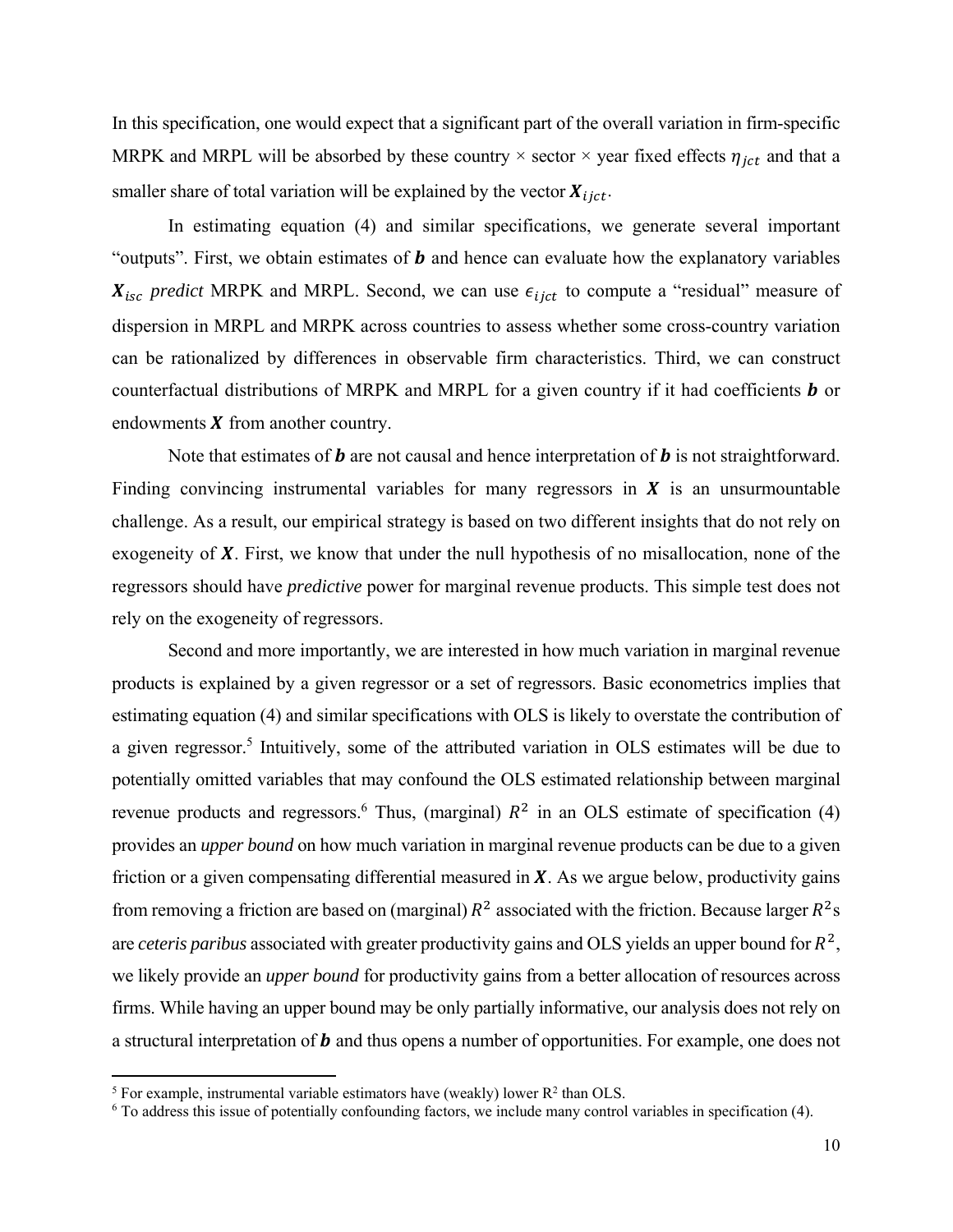have to restrict the analysis only to variables with well-identified, exogenous variation. Likewise, one does not have to impose tight theoretical restrictions to achieve identification.

Equation (2) makes it clear that we have fewer observables (marginal revenue products) than distortions  $(\tau^Y, \tau^K, \tau^L, \tau^X)$ . Hence, to identify distortions from the observables, we need to impose a restriction. We follow Hsieh and Klenow (2009) and impose  $\tau_{it}^L = 1$  for all *i* and *t*.<sup>7</sup> Under this assumption, one can show (Appendix B) that $8$ 

 $log(\tau_{it}^Y) = constant - log(MRPL_{it}),$ 

 $log(\tau_{it}^K) = constant + log(MRPK_{it}) - log(MRPL_{it}).$ 

Hence,  $V_{\tau Y}$  can be estimated with  $var(\log M RPL_i)$  and  $V_{\tau K}$  can be estimated with  $var(\log MRPK_i - \log MRPL_i).$ 

Because the variance of distortions is directly mapped to dispersion of marginal revenue products, there is a simple way to quantify the productivity gain from "removing" a friction. Consider specification (4) with marginal revenue product of capital as the dependent variable. We can quantify the contribution of a given friction to the variation in  $MRPK$  across firms by using the marginal  $R^2$  associated with the friction – i.e., the increase in  $R^2$  when a regressor measuring the friction is added to some baseline regression. Because in our model  $V_{\tau Y} = \nu a r$  (log  $MRPL_i$ ), it follows that the change in  $V_{\tau Y}$  brought about by removing the friction is  $var(log M RPL_i) \times$ (marginal R<sup>2</sup>). Likewise, we can compute the change in  $V_{\tau K}$  as  $var(log M R P K_i$  –  $log M RPL_i$ ) × (marginal  $R^2$ ), where (log  $MRPK_i - log M RPL_i$ ) is the dependent variable in a regression.<sup>9</sup> Thus, we measure the productivity gains from removing a friction with

$$
loss = -\left\{\frac{\alpha(1-\alpha)}{2} + \frac{\alpha^2 \sigma}{2}\right\} \times var(\log MRPK_i - \log MRPL_i) \times (marginal R^2)
$$

$$
-\frac{\sigma}{2} \times var(\log MRPL_i) \times (marginal R^2). \tag{3'}
$$

The results are qualitatively similar when we use an alternative assumption that  $\tau_{it}^k = 1$  for *i* and *t*.<br><sup>8</sup> Because we do not have a measure of material cost in EIBIS, we cannot recover a distortion in inputs. Ho

<sup>&</sup>lt;sup>8</sup> Because we do not have a measure of material cost in EIBIS, we cannot recover a distortion in inputs. However, we know that this distortion has a non-negative variance and hence this distortion will lower aggregate productivity and output. Hence, by ignoring this distortion, we likely understate gains from improving the allocation of resources across firms.

<sup>&</sup>lt;sup>9</sup> Classical measurement error may affect the level of dispersion in marginal revenue products. However, because classical measurement error is additive in terms of variances, it does not influence the variance contribution attributed to a friction.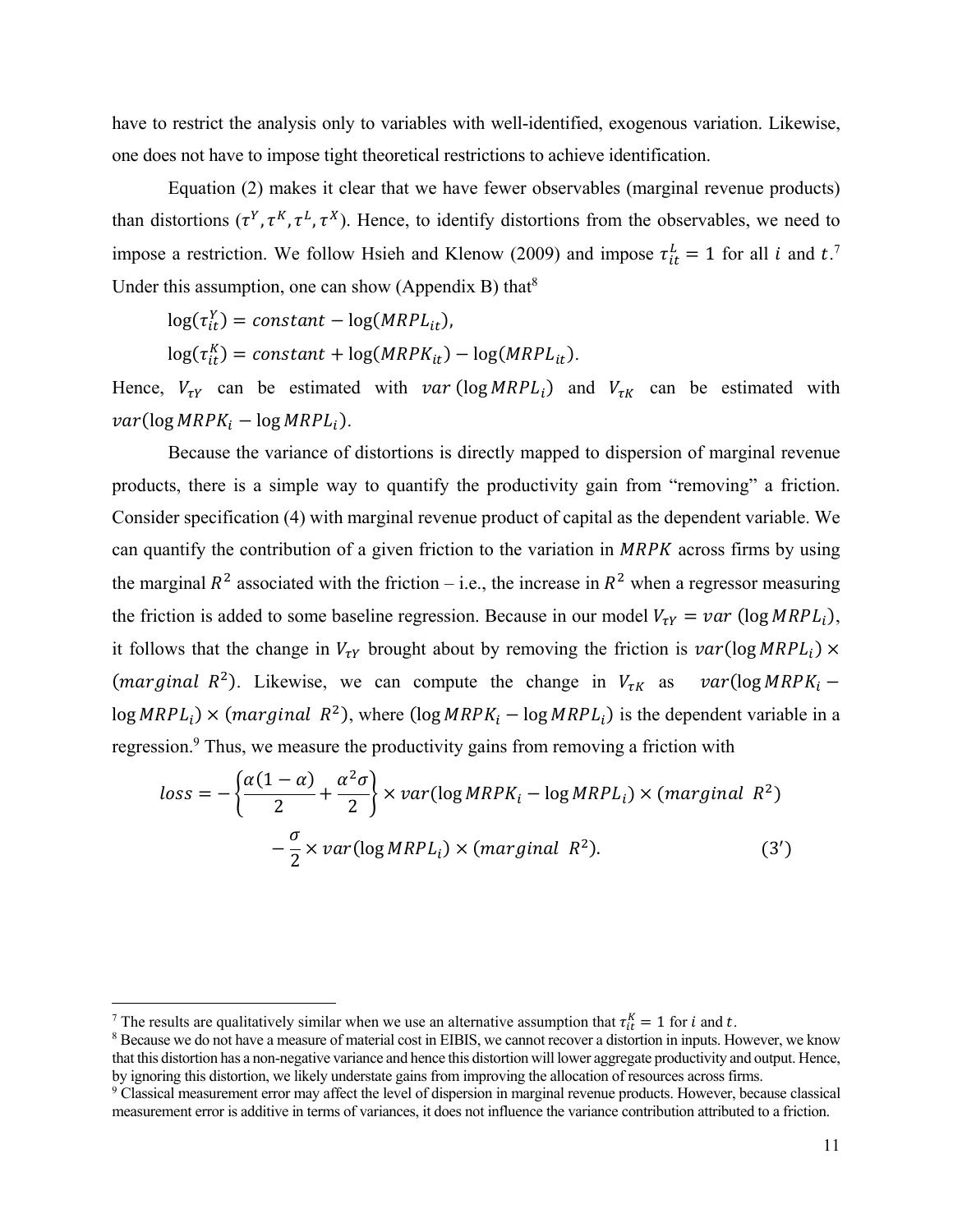## IV. Data

The main data source for our analysis is the EIB Investment Survey (EIBIS). We next provide information on its design and implementation. We also compare EIBIS responses to the administrative data of the surveyed firms, as collected in the Orbis database. Once we establish consistency across the survey and administrative data, we describe survey questions that we use in the empirical analysis to account for the variation in MRPK and MRPL across firms.

#### A. THE EIB INVESTMENT SURVEY (EIBIS)

EIBIS is an annual firm-level survey conducted by the market research company Ipsos MORI on behalf of the European Investment Bank (see Ipsos (2017) for a detailed review of the survey). The first wave of EIBIS was administrated in 2016, targeting firms in the 28 EU member states with the objective of being representative in each country of different size classes and sectors. The sampling targeted head offices.<sup>10</sup> Eligible respondents were senior persons with responsibility for investment decisions and their financing. The respondent could be the owner, finance manager, finance director or head of accounts, Chief Financial Officer (CFO) or Chief Executive Officer (CEO).

The sample was stratified disproportionally by country, industry group (sector) and sizeclass, and stratified proportionally by region within the country. The minimum number of employees of all enterprises is five, with full-time and part-time employees being counted as one employee and employees working less than twelve hours per week being excluded. The Orbis dataset of Bureau van Dijk was used as the sampling frame in all countries. Brutscher and Coali (2019) provide evidence on the representativeness of the data for the business population of interest (namely enterprises with five or more employees).

The fieldwork for the first wave started in July 2016 and continued until November 2016. The vast majority of interviews were conducted in August and September 2016. The interview was administrated by telephone using computer-assisting telephone interviewing (CATI). Responses refer to fiscal year 2015 and the response rate was approximately thirteen percent. The resulting sample consists of 12,483 non-financial enterprises in the 28 EU member states in NACE categories C to J (industrial firms). The sample size varies with the size of the population and ranges from 150 enterprises in Cyprus and Luxembourg to 600 in France, Germany, Italy, and the UK. Because the

 $10$  An enterprise is defined as a company trading as its own legal entity. As such, branches were excluded from the target population. However, the definition is broader than a typical enterprise survey given that some company subsidiaries are their own legal entities.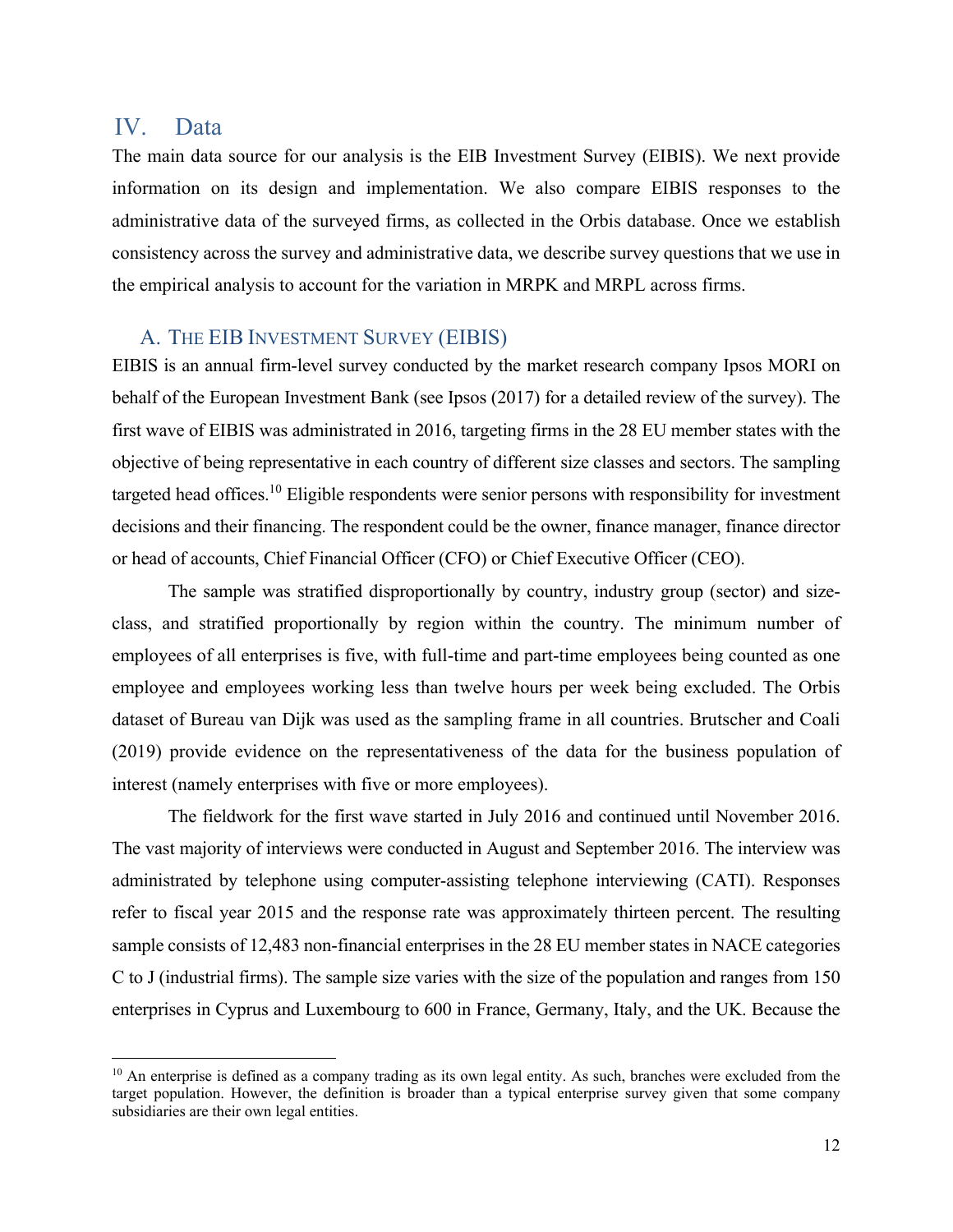sampling frame as well as the resulting samples may be not representative, Ipsos MORI constructed weights to correct for possible imbalances. Specifically, firms are weighted to make them representative of the EU economy based on country, sector and firm size (employment) where the population distribution is reported by the Structural Business Statistics (SBS) in Eurostat.

The second (2017) and third (2018) waves have similar properties and were conducted between April and September of 2017 and 2018, respectively. At the end of each wave, firms are invited to participate in the next wave of the survey so that EIBIS has a panel component. Approximately 2,000 firms participated in all three waves and approximately 4,500 firms participated in two waves.

EIBIS is a rich source of information with a number of unique characteristics. First, EIBIS collects basic information on firms (e.g., number of employees, value of fixed assets and sales) that is matched to administrative data.<sup>11</sup> This feature allows us to cross-check survey responses against data from administrative sources and hence assess the quality of the survey data. Second, EIBIS gathers data on expectations and perceptions of firms' management (e.g., perceived barriers for operations and plans for future investment), as well as statistics that are often not available in standard official sources (e.g., the quality of capital stock, utilization rate, sources of financing). These variables can inform us directly about the sources of variation in marginal revenue products across firms and thus advance the analysis beyond studies that are based only on income statements and balance sheets. Third, EIBIS data are collected for a large number of firms in a *consistent* manner across *many* countries and industries, thus permitting us to carry out a comparative analysis of resource allocation in various institutional settings. Using these unique matched data, we explore the relationship between MRPK, as well as MRPL, and a large number of explanatory variables at the *firm* level. To this end, we use questions on the firms' demographics, capacity utilization, quality of the capital stock, obstacles to long-term investment, investment plans, investment rate, employment growth, and sources of finance.

 $11$  The data on each firm from EIBIS was merged with the corresponding data inOrbis. The matching was done by Ipsos-Mori, which in turn provided the anonymized matched data to the EIB. This means that EIBIS does not have the name, the address, the contact details or any additional individual information that could identify the firms in the final sample. Not every firm in EIBIS has complete information in Orbis (e.g., Orbis may have missing information on employment while EIBIS does not).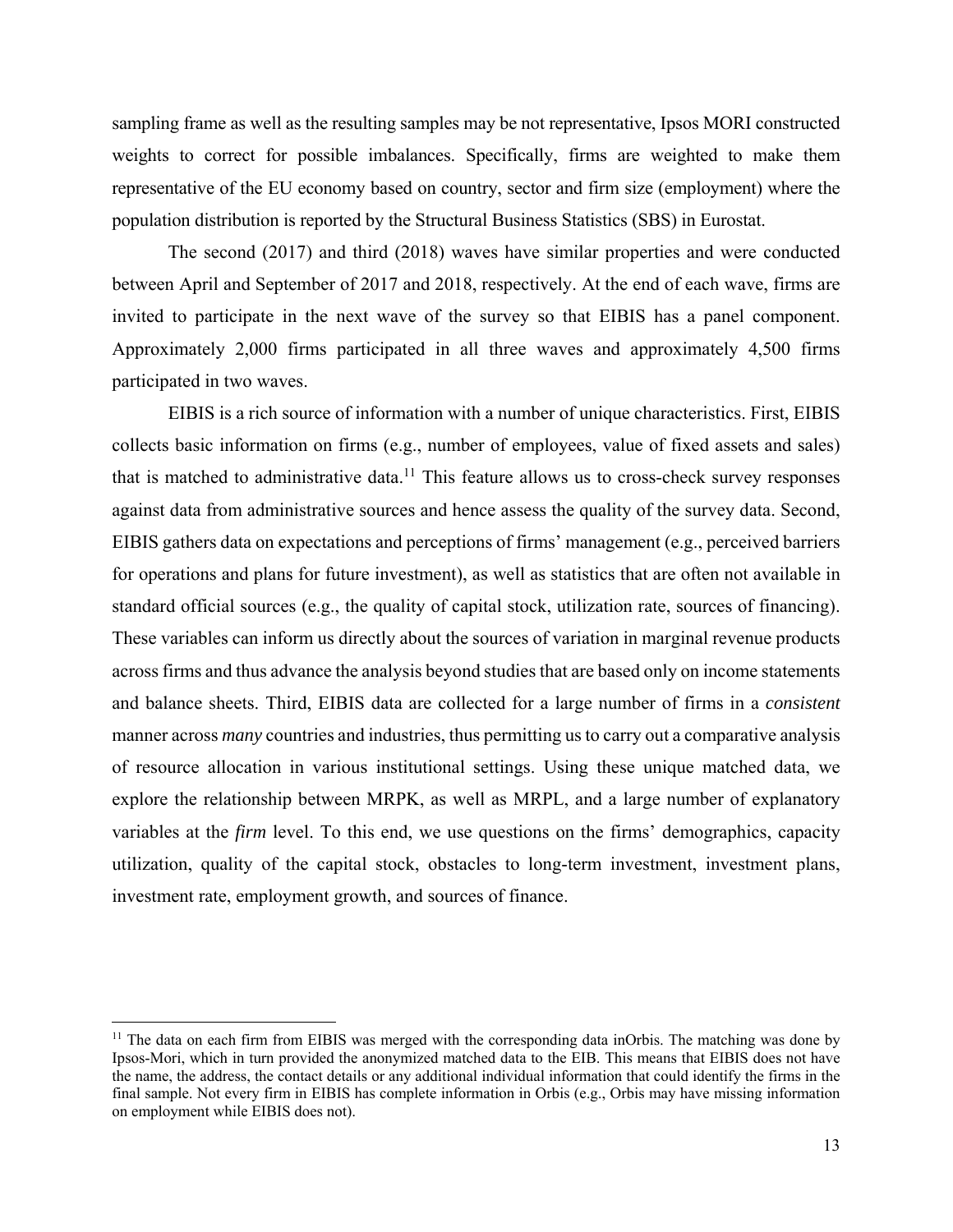#### B. COMPARISON WITH ADMINISTRATIVE DATA

The Orbis database is a popular source of administrate data for cross-country analyses at the firm level.12 As mentioned above, we use the Orbis data to check the validity of EIBIS responses. In particular, we match firms responses with the administrative data of the interviewed firms and compare cross-firm dispersion of the logarithm of sales, fixed assets and employment in EIBIS and in the administrative data as collected in Orbis for the same firms by country (Table 1) and industry (Table 2). In columns (4), (7) and (10) of the two tables we also report correlations between the responses in EIBIS and the administrative data in Orbis.

As may be seen from the tables, we observe a high degree of consistency in the two sources of data. For example, the correlation between log employment in EIBIS and Orbis is 0.91. The dispersion of the survey responses across firms is on average slightly larger than the dispersion in the administrative data, which is consistent with small noise (measurement error) in the survey responses.13 We conclude that EIBIS provides satisfactory quality of firm-level data and therefore that the survey responses are suitable for our analysis.

#### C. DISPERSION OF MARGINAL REVENUE PRODUCTS

We report descriptive statistics for the full EIBIS sample in Table 3. The key statistic for our analysis is the dispersion of marginal revenue products. We observe a sizable dispersion across firms in the EU: the standard deviation is 1.43 for  $log MRPK$ , 1.19 for  $log MRPL$ , and 1.63 for  $(log MRPL$  $log MRPK$ ).<sup>14</sup> For comparison, the dispersion of marginal value-added product across establishments ("plants") for the U.S. is 0.98 for capital (Table 2 in Asker et al., 2014) and 0.58 for labor (Table 1 in Bartelsman et al., 2013).

Note that there are three potentially confounding sources of differences between our statistics and statistics reported for the U.S. First, EIBIS does not collect information on the cost of intermediate inputs. We therefore use sales to compute marginal revenue products for capital and labor, while previous studies used value added. Using EIBIS firms matched to the Orbis database (which has information on sales and value added), we find that the standard deviation of  $\log MRPK$  based on sales

<sup>&</sup>lt;sup>12</sup> See Kalemli-Ozcan et al. (2015) for a detailed analysis of the advantages and disadvantages of using this dataset.<br><sup>13</sup> Note that compared to the data on fixed assets, data on employment are available for fewer firms

<sup>&</sup>lt;sup>14</sup> We find similar magnitudes when we use robust methods to estimate standard deviation. For example, when we employ median absolute deviation (MAD) to estimate st.  $dev = 1.48 \times MAD$  where  $MAD = median|x_i - \tilde{x}|$ ,  $\tilde{x} =$  $median(x_i)$  and  $x_i$  is a random variable, we find that the standard deviation is 1.49 for log MRPK, 1.14 for log MRPL and 1.68 for  $(\log MRPL - \log MRPK)$ .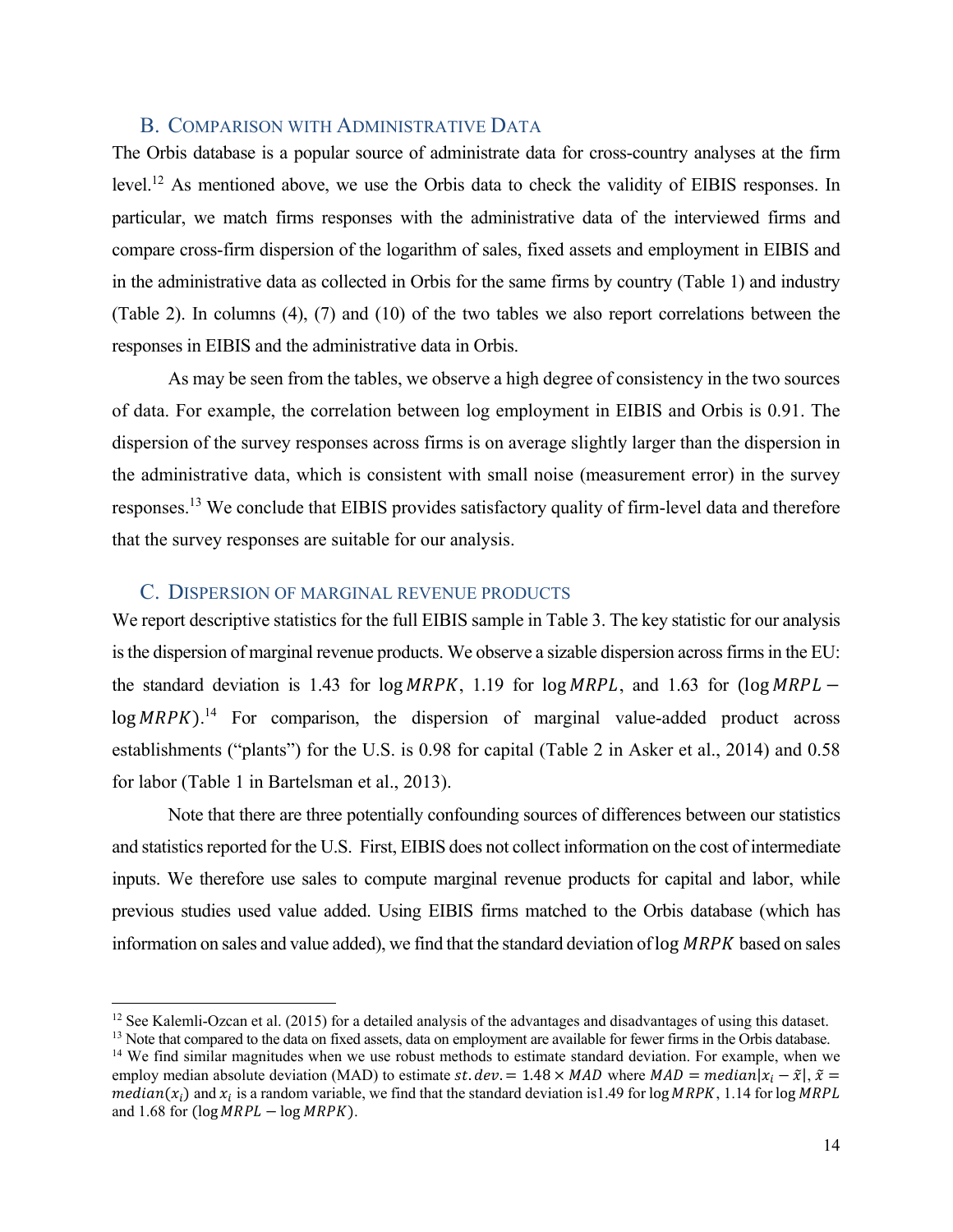is approximately  $0.16$  log points higher than the standard deviation of  $\log MRPK$  based on value added. On the other hand, the standard deviation of  $log MRPL$  based on sales is approximately 0.21 log points lower than the standard deviation of log MRPL based on value added. Thus, using revenue rather than value added does not appear to explain the difference between the EU and US.

Second, our analysis in based on survey responses while US studies rely on administrative data. One might hence hypothesize that there is a US-EU difference in dispersion because survey data are more likely to have measurement error. As we discussed above, however, the survey responses in EIBIS are broadly consistent with the administrative data in Orbis.15 To further explore the quantitative significance of measurement error, we exploit the panel component of EIBIS. In particular, we compute the average  $log MRPK$  and  $log MRPL$  across years for a given firm and then compute crosssectional dispersion for these averages. Of course, taking averages attenuates not only measurement errors (as we use repeated measurements) but also transitory factors (e.g., adjustment costs, highfrequency variation in demand) and the reduction in dispersion hence likely overstates the role of measurement errors. With this caveat in mind, we find that the standard deviation of average  $log MRPK$  is 8 percent lower for firms participating in two waves of the survey and 12 percent lower for firms participating in three waves. The corresponding figures for  $log MRPL$  are 4 percent for twowave firms and 1 percent for three-wave firms. These results suggest that measurement error can rationalize only for a portion of the EU-US difference in dispersion in marginal revenue products.

Third, the unit of analysis in EIBIS is either a firm or a subsidiary which is a (weakly) larger unit than an establishment. Kehrig and Vincent (2017) document that approximately twothirds of the variance in marginal value-added product of capital across establishments happens across establishments within a firm; that is, the variance across firms is approximately one-third of the variance across establishments. Hence, the figures for the US likely *understate* the true difference between the US and EU.

While contrasting the EU and US figures highlights challenges of cross-country comparisons, it is clear that qualitatively the greater dispersion of marginal revenue products (misallocation of resources) in the EU relative to the US is consistent with lower aggregate

<sup>&</sup>lt;sup>15</sup> In agreement with high consistency in measures of employment, capital, and sales across data sources, we observe that measured dispersion of marginal revenue products is similar in EIBIS and Orbis. For example, for the sample of EIBIS firms that are matched to Orbis firms with non-missing data (6,432 firms in 2015), the standard deviation of  $log MRPK$  is 1.44 in Orbis and 1.37 in EIBIS. The corresponding figures for  $log MRPL$  are 1.07 in Orbis and 1.30 in EIBIS. Consistent with some measurement error in survey responses, the dispersion of MRPL is somewhat larger in the survey than in the administrative data.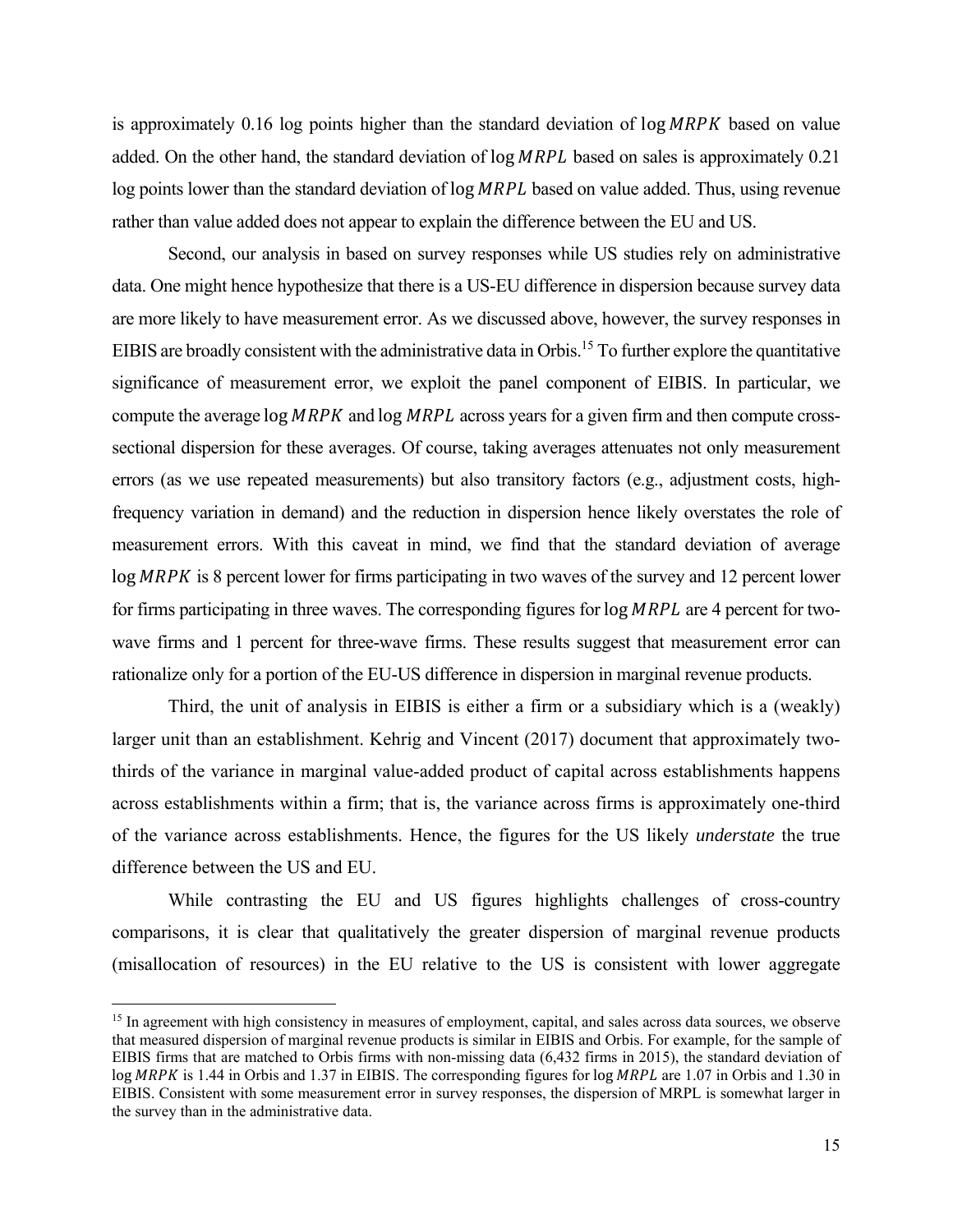productivity in the EU relative to the US (e.g., van Ark et al. 2008). Fortunately, EIBIS covers many EU member states and we can exploit the consistency of measurement across countries within the survey to examine whether the greater dispersion of marginal revenue products is associated with lower aggregate productivity. Figure 1 demonstrates that as predicted by theory, there is a robust negative correlation between dispersion and productivity. This fact not only provides additional credibility to survey-based measures of marginal revenue products but also gives further motivation for studying dispersion as a potential source of cross-country differences in productivity.

## D. EIBIS VARIABLES USED IN THE REGRESSION ANALYSIS

We consider several blocks of variables available in the survey to construct vector  $\boldsymbol{X}$  in equation (4). We next discuss the possible relationships between these variables and the marginal revenue products. The choice of variables is motivated by previous work and is constrained by data availability. Descriptive statistics related to these variables are presented in Table 3.16

#### Demographics of the firm

- *Employment size* Garicano et al. (2016), Bento and Restuccia (2017) and other studies document that various size-based policies can introduce distortions to the scale of operation and, hence, allocation of resources (e.g., firms in low-productivity countries are systematically smaller than firms in high-productivity countries). These distortions may arise for a variety of reasons. For example, firms with a large labor force may have local monopsony power in the labor market and hence a higher MRPL than they would in a competitive setting. The effect of this on MRPK depends on whether labor and capital are substitutes or complements. Average log employment in our sample is 4.84 (approximately 125 employees).
- *Firm age* One may expect that on average firms that have been longer in existence have older and probably lower quality capital. They may have also amortized their old capital stock and deploy it even if its marginal product is low. The hypothesis is hence that older firms will have lower MRPK. The effect of firm age on MRPL may be positive if older firms have workers with more firm-specific human capital but the effect depends on whether labor and capital are substitutes or complements in production. At the same time, since age may be also a proxy for productivity (and hence various survival or selection effects), both MRPK and MRPL may be higher for older firms.

<sup>&</sup>lt;sup>16</sup> Descriptive statistics by survey wave are in Appendix Table 4.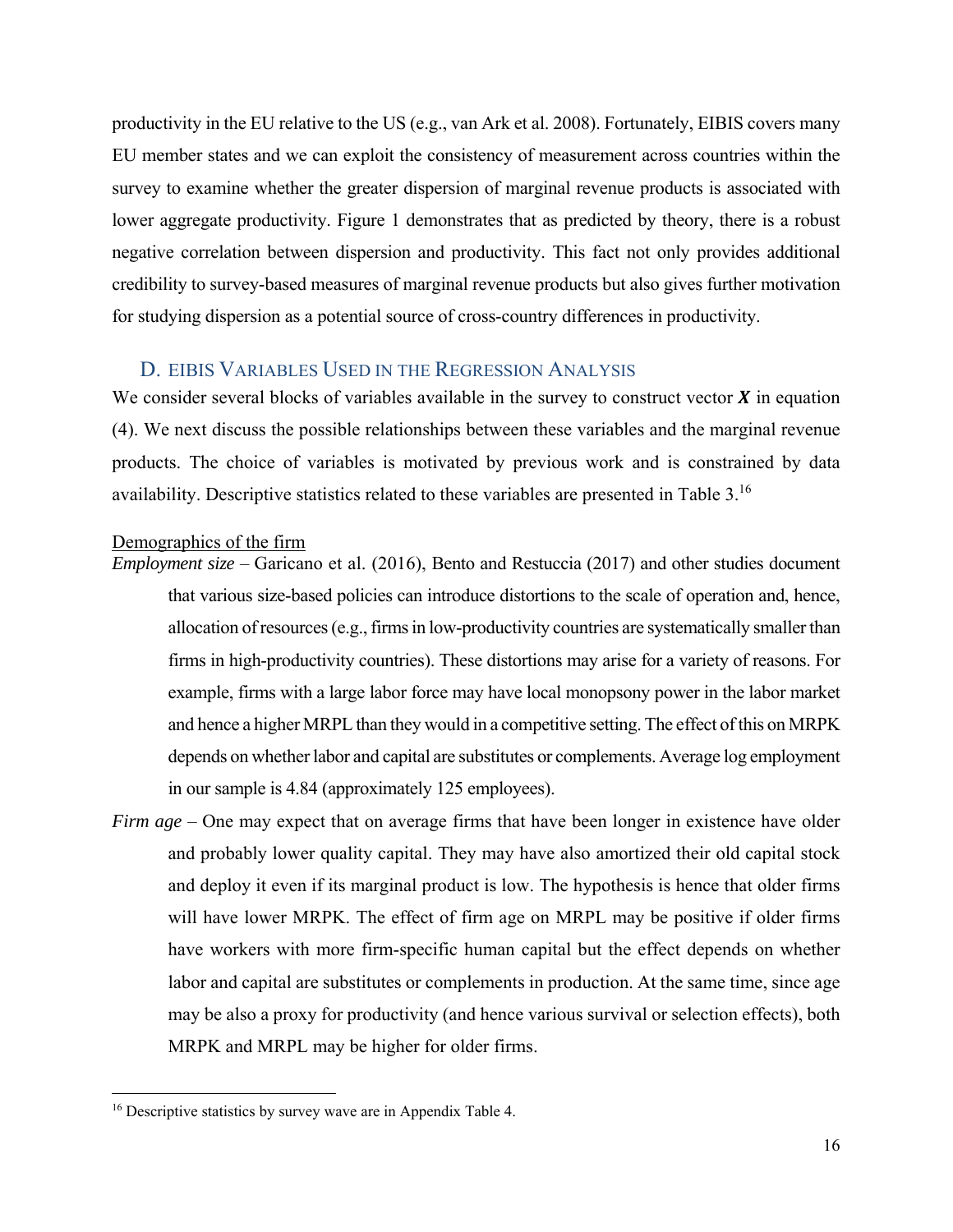- *Subsidiary status* Subsidiaries may have access to cheap intra-group capital, resulting in a lower optimal MRPK, or they may be rationed and monitored for efficient use of capital by the parent company, resulting in a higher MRPK. Subsidiaries may also have a higher quality capital, resulting in higher MRPK. As regards labor, subsidiaries of foreign firms tend to pay higher wages than local firms (see e.g., Lipsey, 2003, and Malchow-Møller, 2013). One may hence expect that their MRPL will be higher than that of other firms. Approximately a third of firms in our sample are subsidiaries.
- *Exporter status* Being more exposed to competition, exporters are relatively more likely to employ high-quality, and hence more expensive inputs (see e.g., Verhoogen 2008). About one-half of firms in our sample are exporters.

#### Utilization and quality of inputs:

- *Quality of capital* A higher quality of capital, measured by a greater share of "machinery and equipment (including ICT) that are state-of-the-art", and a higher proportion of "commercial buildings that satisfy high energy efficiency standards" are expected to have a positive effect on MRPK if they represent an upward shift in the MRPK curve or a negative effect if they constitute a movement along the MRPK curve. The average shares of "machinery and equipment that are state-of-the-art" and "energy efficient buildings" are 41 and 36 percent, respectively.
- *Capacity utilization* Firms operating at (or even above) maximum capacity may be expected to have high MRPK and MRPL as all machinery, equipment and labor are used to the fullest extent and there is demand for more. By the same token, firms with low capacity utilization are expected to have low marginal product of (idle) machinery, equipment and labor. In the survey, 44 percent of the firms report operating at maximum capacity and 6 percent above maximum capacity.

#### Obstacles to investment

The variables included in this cluster are answers of firms' top management to questions about constraints on investment. When asked about a specific potential constraint, a respondent could choose a "major obstacle", "minor obstacle", or "not an obstacle at all". The list of constraints includes: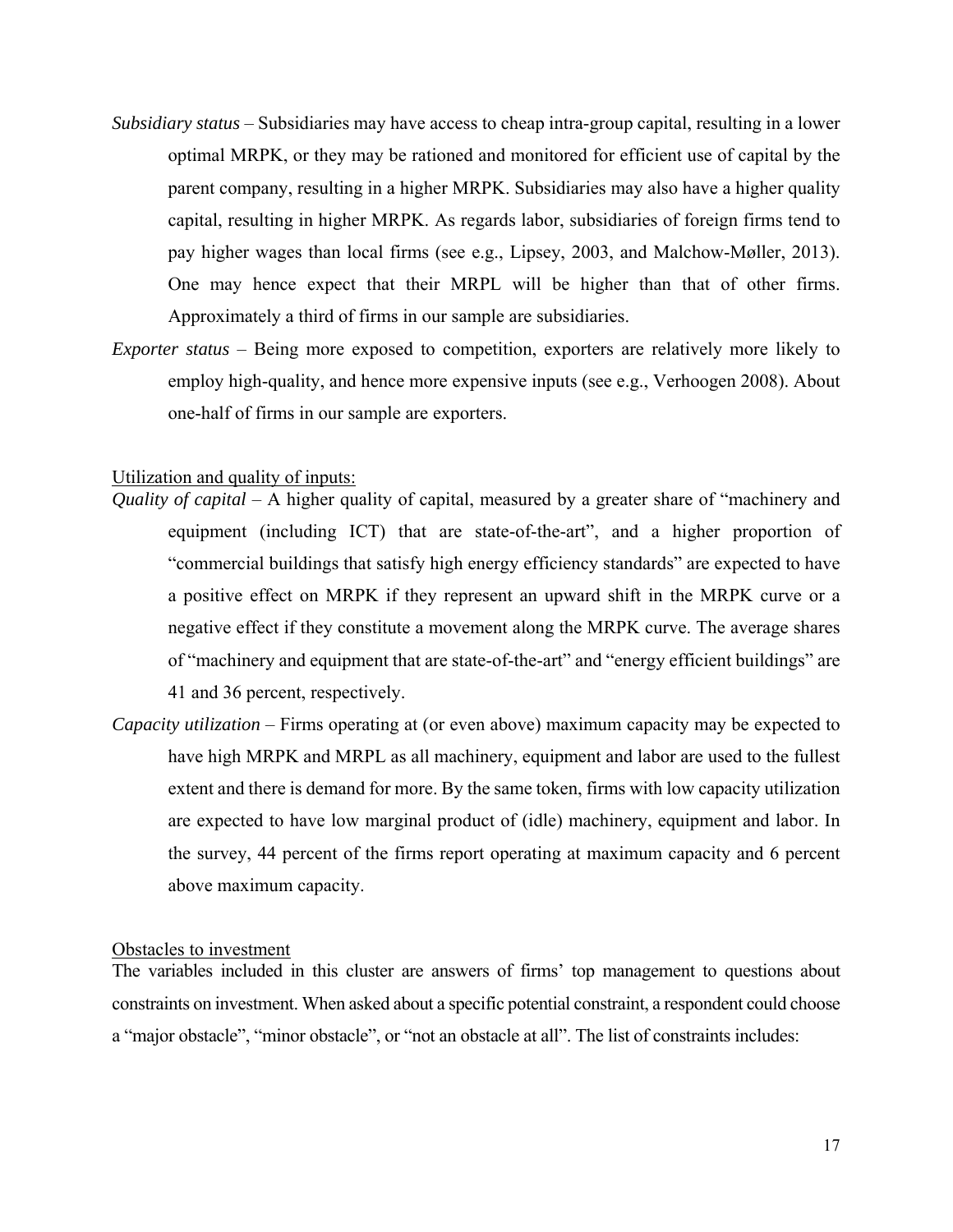- *Demand for products or services* Deficient demand as an obstacle to investment may be expected to result in lower MRPK and MRPL as existing capital and labor are adequate or more than adequate to satisfy product demand. On the other hand, this effect may already have been taken into account given that capacity utilization is controlled for.
- *Availability of staff with the right skills* To the extent that the firm cannot obtain a sufficient number of appropriately qualified employees to expand production, the marginal product of labor may be expected to be high.
- *Energy costs* The effects of high energy costs on MRPK and MRPL depends on whether energy is a complement or substitute to capital and labor.
- *Access to digital infrastructure* Similarly, the effects of a limited access to digital infrastructure on MRPK and MRPL depends on whether it is a complement or substitute to capital and labor.
- *Availability of adequate transport infrastructure* The effects of a limited availability of adequate transport infrastructure on MRPK and MRPL also depends on whether it is a complement or substitute to capital and labor.
- *Labor market regulation* The effects on MRPL will be positive if the firm uses less labor, and negative if the regulation results in excess employment in the firm. The effect on MRPK depends on whether the two inputs are substitutes or complements.
- *Business regulations and taxation* The effects of business regulations as an obstacle to investment is a priori unclear, depending on what form the regulations take.
- *Availability of finance* If access to finance is an obstacle to investment, one may expect MRPK to be higher than if the availability of finance is not a constraint.
- *Uncertainty about future* If uncertainty about future is an obstacle to investment, MRPK may be expected to be higher than in the absence of uncertainty.

For each obstacle, approximately 20-40 percent of firms report it to be a major obstacle and another 30 percent regard it as a minor obstacle.

#### Dynamic adjustment

Firms are exposed to a variety of shocks and with adjustment costs it may take time and resources for firms to reoptimize factor allocation. Although EIBIS data does not have a large panel component yet, the survey has questions about firms' current and previous choices – an aspect that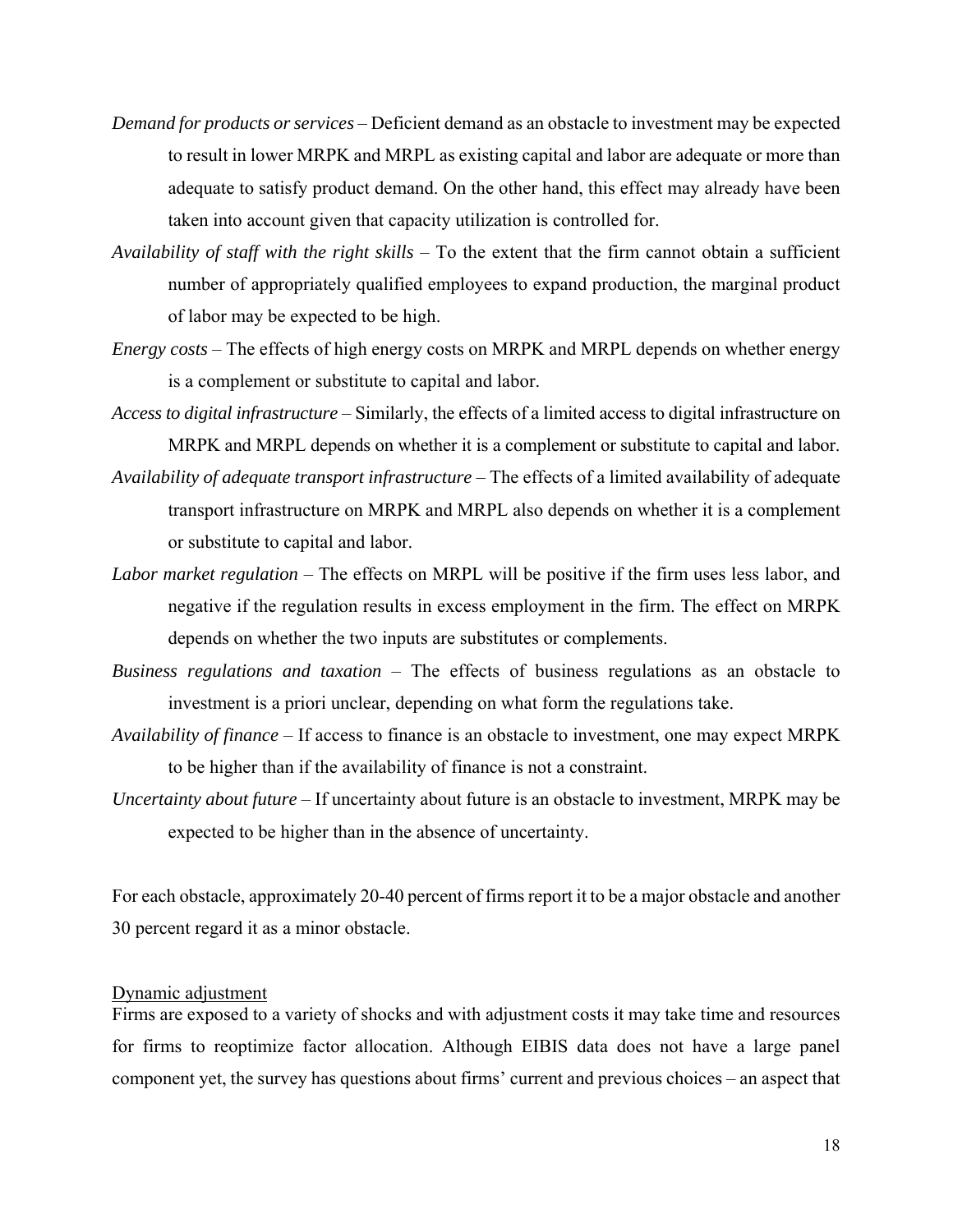enables us to examine the dynamics of inflows and outflows of capital and labor.<sup>17</sup> The variables included in this cluster are:

- *Investment*  Investment increases the amount of capital used and should result in a lower MRPK as the firm experiences diminishing returns to capital (movement down along the MRPK curve). While it is common to use investment rate (that is, investment normalized by capital stock or by sales), we use  $log(1 + investment)$ . Our choice is motivated by the possible presence of measurement error in reported fixed assets and/or sales. Since these two variables appear on the left-hand side of equation (4), the conventional scaling of investment may introduce spurious correlations due to measurement errors. We use the log transformation to take care of the thick right tail in the volume of investment. We add one to the transformation to keep in the sample firms with zero investment.<sup>18</sup>
- *Employment growth over the past three years* This explanatory variable should have a negative effect on MRPL as the firm experiences diminishing returns to labor. The average employment growth for firms in our sample is 13 percent.
- *Investment over the past three years* This variable comes in the form of management's information about whether this investment was "too much", "too little" or "about the right amount." One would expect that "too much" results in a low MRPK as the firm experiences diminishing returns to capital, while "too little" goes the other way. Most firms (79 percent) report that the amount of investment was about right.
- *Investment plans for the next three years*  Our derivations indicate that MRPK should be a function of not only current and past investment rates but also expected future investment. Thus, having information about firms' investment plans may be useful in explaining contemporaneous dispersion of MRPK across firms. A unique feature of the EIBIS data is that the survey asks firms to report their expected investment for the next three years. In particular, firms can report whether investment will be for "replacing capacity (existing buildings, machine, equipment and IT)", "expanding capacity for existing products and services", "developing or introducing new products, processes or services", or "do not have

 $17$  Since EIBIS does not have information about material costs, we assume implicitly that materials may be adjusted quickly.  $18$  The results are similar when we also include an indicator variable equal to one if a firm reports positive investment, and zero otherwise (the baseline specification uses log(1+investment)). See Appendix Table 3 (analogue of Table 4).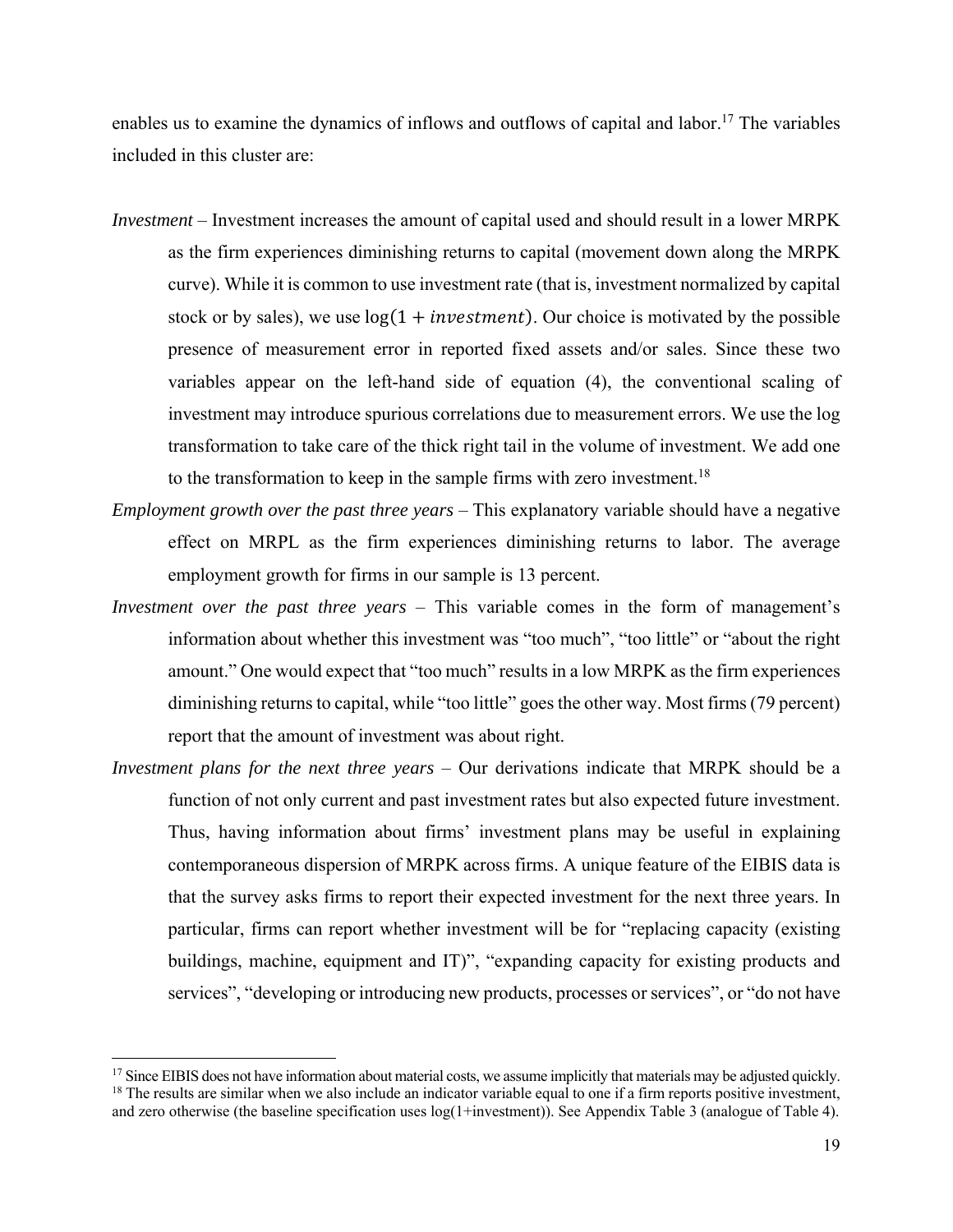investment planned." There is no *a priori* expectation as to which types of investment (replacing buildings, machinery, equipment, and IT versus expanding capacity for existing products and services) would enhance or diminish the effect of the investment rate variable. However, the response "developing or introducing new products, processes or services" may be expected to have a positive effect on MRPK as the firm expands into these new areas and needs time to accumulate the optimal capital stock. The most popular response is "replacing capacity" (35 percent).

#### Source of funding

- *Share of investment funded by internal and external finance* The standard model of a profit maximizing or cost minimizing firm yields the prediction that MRPK should be equal across firms if all firms face the same price of capital. In practice, firms may have different cost of capital depending on how old they are, how connected to capital markets they are, etc. In particular, a number of studies (e.g., Desai et al., 2004, Fama and French, 2002) document that the cost of external funds is higher than the cost of internal funds (or funds obtained within a business group). EIBIS asks firms with positive investment to report the source of their funds to pay for their investment (internal, external, intra-group).
- *Credit constraint* this indicator variable is equal to one if a firm was rejected in its loan application, was discouraged from applying for a loan, or received a loan that was too small or too expensive. Holding everything else constant, a credit constrained firm should have a shortage of capital and likely substitute capital with other inputs thus making MRPK high.

#### Data filters and additional data

To minimize potentially adverse effects of extreme observations, we winsorize continuous variables at the top and bottom one percent. For firms with missing information for a given variable, we impute the average value of that variable in the industry-country cell. For each variable, we create a corresponding indicator variable taking value one if the values were imputed. We include these indicator variables as additional regressors but do not report their estimated coefficients in the regression tables. We estimate the cost shares for labor and materials using data from the Industrial Analysis section of the OECD's Structural Analysis Database (STAN) or from Eurostat national accounts that are available at the level of the country, year and industry (twodigit NACE classification).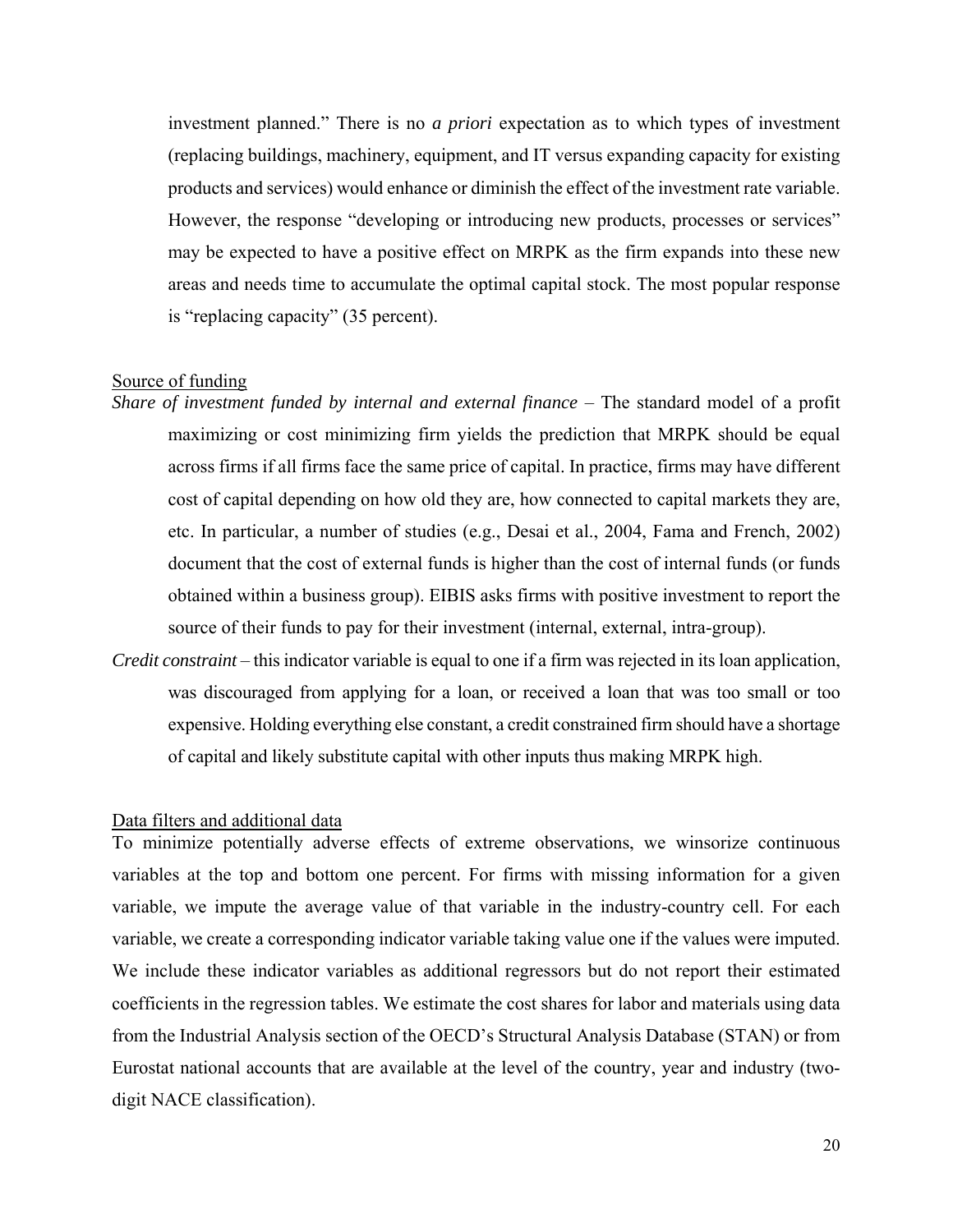# V. Empirical Analysis

In this section, we present four sets of results. First, we explore the extent to which firm characteristics predict log(MRPK) and log(MRPL). Second, we use our estimates to quantify productivity gains from better allocation of resources. Third, we consider how adjustment for observed firm characteristics can influence measures of cross-sectional dispersion in MRPK and MRPL and hence potentially reduce inefficiencies in resource allocation. Fourth, we assess whether observed cross-country dispersion in MRPK and MRPL is due to differences in firm characteristics ("endowments" as reflected in the values of the explanatory variables) or due to differences in how these characteristics are "priced" (i.e., in how regression coefficients – reflecting business, institutional and policy environment – affect MRPK and MRPL).

#### A. REGRESSION RESULTS

Our preferred specification for the regression analysis is equation (4') in which we enter as regressors variables  $X$  together with country  $\times$  industry  $\times$  year fixed effects. The estimated coefficients for this specification are reported in Table 4. We re-iterate that we do not interpret the estimated relationships as causal. We estimate equilibrium relationships and estimated coefficients may therefore have signs and magnitudes potentially inconsistent with priors built on causal relationships between the variables. For example, we may observe a positive association between a marginal product and a constraint because the constraint is only binding for the more advanced firms. While this is a limitation, our analysis has important benefits. Recall that if  $X$  does not predict the variation in marginal revenue products across firms, under certain conditions one can use "raw" marginal revenue products to compute productivity losses from the dispersion of marginal revenue products across firms. On the other hand, if  $X$  predicts a sizable fraction of the variation in marginal revenue products, then the dispersion of "raw" marginal revenue products is potentially not the appropriate indicator for productivity calculations. Moreover, in our explanatory analysis we assess the potential of  $X$  to predict the variation of marginal revenue products in the data which likely provides an upper bound on the magnitude of causal effects and thus (marginal)  $R^2$  is an informative statistic.

Whether the variables in vector  $X$  reflect genuine distortions (e.g., undesirable regulations) or compensating differentials (e.g., quality of inputs or intensity of effort) influences how one should interpret the relatively high  $R^2$ s. If the variables measure distortions, then our estimates suggest that by removing distortions one can achieve considerable productivity gains. On the other hand, if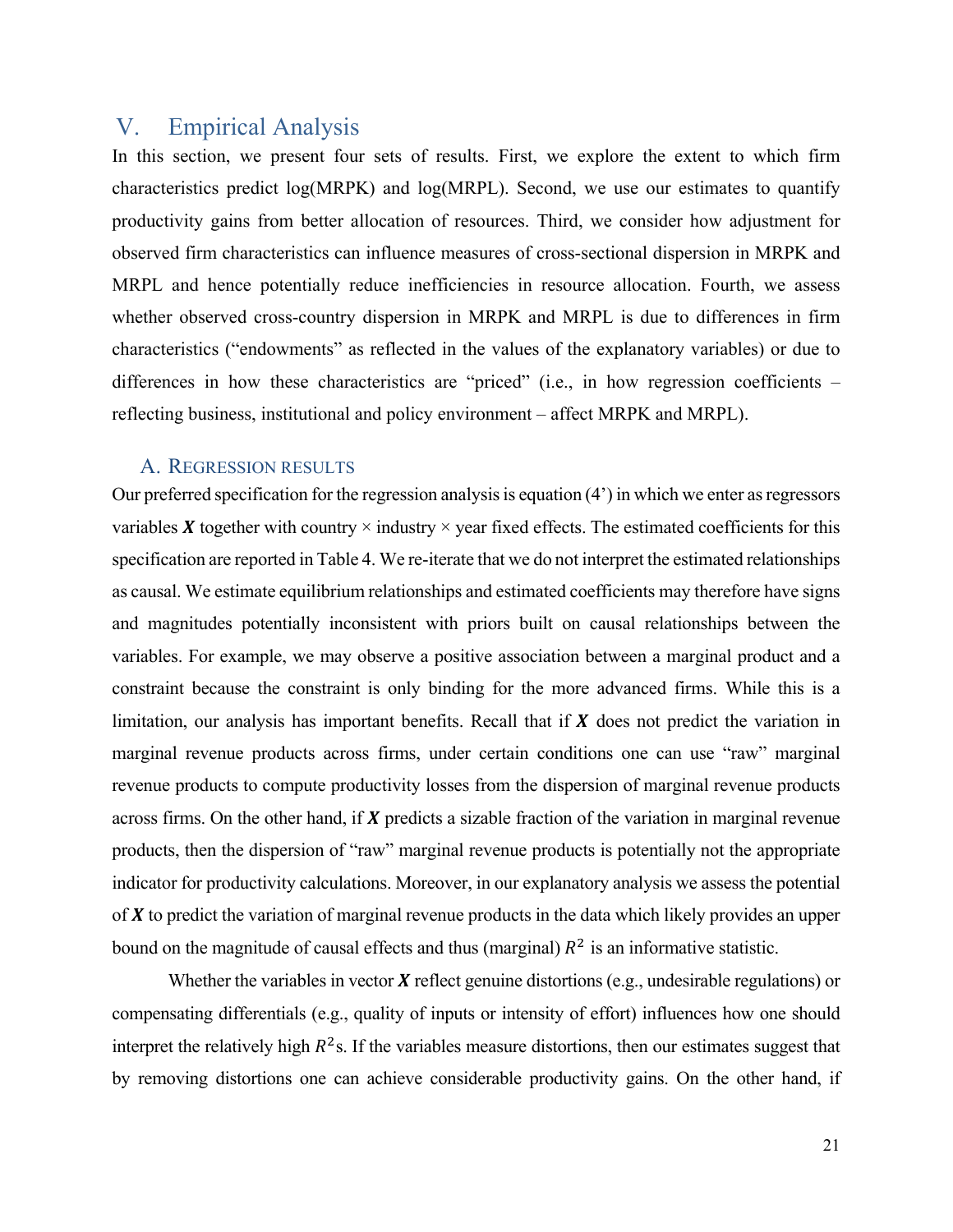variables in X measure compensating differentials, then  $R^2$ s indicate adjustments one should make *before* calculating productivity losses. In other words, the observed dispersion may overstate inefficiency and hence productivity losses. To illustrate this point, we later classify  $\boldsymbol{X}$  into "distortions" and "compensating differentials", although as we emphasized above, the interpretation of estimated coefficients is tentative and the issue ought to be tackled systematically in future research.

Turning to the estimated coefficients of equation (4) in Table 4, we find that for the "demographics" block of variables MRPK is positively related to the age of firm early on, rising 22 percent (log points) in firms that are 10-19 years old and 34 percent (log points) in firms that are 20+ years old. The effect of firm age on MRPL is estimated to increase by 4 percent after the first nine years of existence and slightly to increase over time thereafter, reaching 10 percent for firms that are 20+ years old. The higher MRPL in older firms could be related to a greater accumulation of firmspecific human capital over time. Perhaps unsurprisingly, employment size is positively associated with MRPK and negatively associated with MRPL. Subsidiary status is positively related to MRPK and MRPL; the estimated coefficients are 35 percent (log points) for MRPK and 14 percent for MRPL, respectively. Export status is also associated with higher MRPK (coefficient is 14 log points) and MRPL (coefficient is 24 log points). This finding is consistent with these firms being more exposed to competition and hence relatively more careful in avoiding excessive amounts of inputs and employing more high-quality inputs. $19$ 

For the "quality of inputs" block of regressors, we observe that firms reporting to have a greater share of "state-of-the-art machinery and equipment" and a higher proportion of "energy efficient buildings" are estimated to have a significantly lower MRPK, suggesting that this indicator captures a movement along the MRPK curve rather than an upward shift in the MRPK curve. The effect on MRPL is positive, both for state-of-the-art machinery and equipment as well as energy efficiency.

For the "utilization" block, we find that capacity utilization has a strong positive effect on both MRPK and MRPL, consistent with the expectation that marginal products of inputs are high when high product demand requires machinery, equipment and labor to be used to the fullest possible extent and "beyond". Correspondingly, the estimated coefficients also suggest that firms with low capacity utilization have low marginal product of (idle) machinery, equipment and labor.

<sup>&</sup>lt;sup>19</sup> The results are qualitatively similar when we restrict the sample to firms that participated in all three waves of the survey (Appendix Table 2).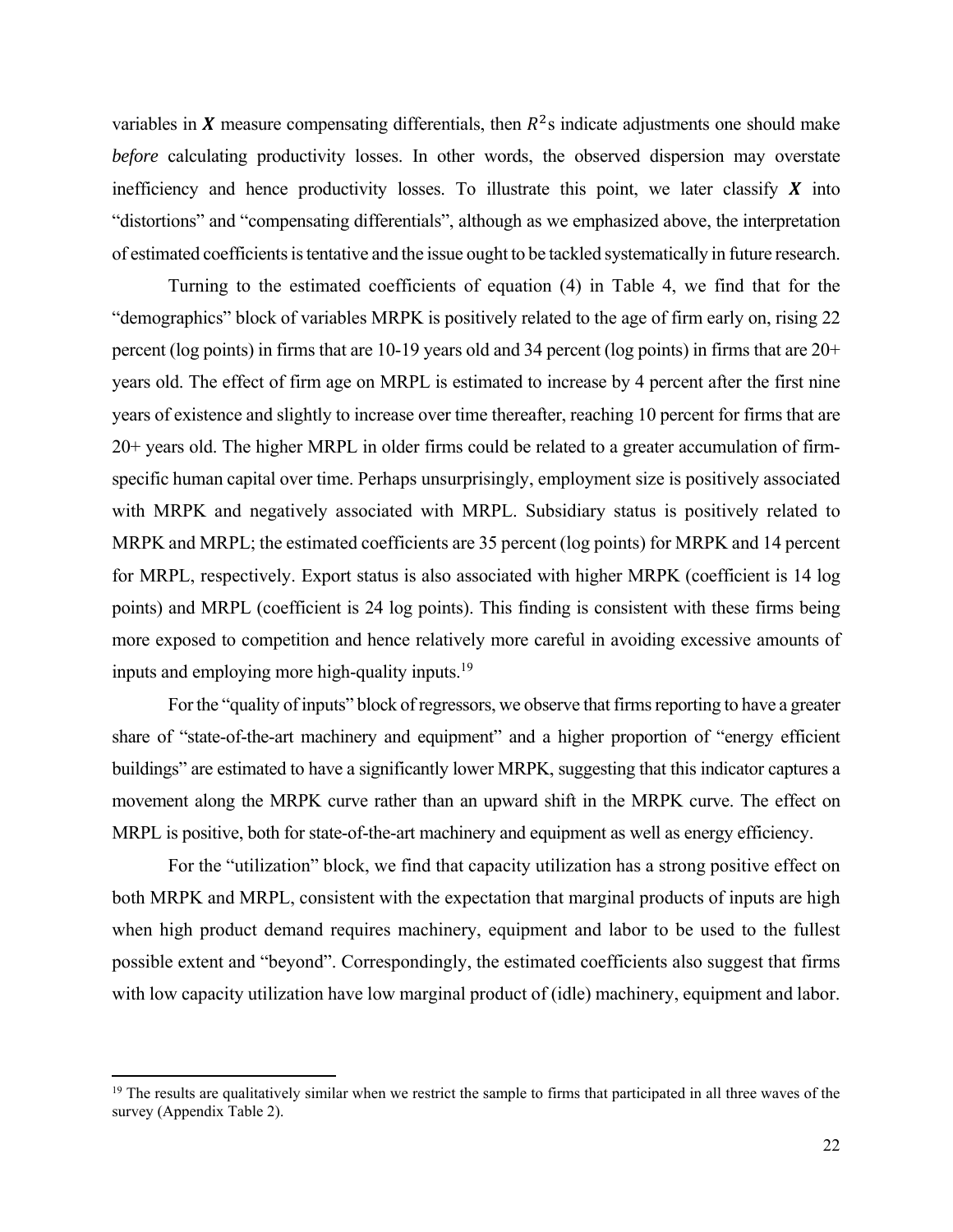In the "obstacles for investment" block, management's responses to questions about obstacles to investment paint a nuanced picture: perceived obstacles appear to have differential relationships with marginal revenue products. For example, facing demand for products or services as an obstacle is positively associated with MRPK, but not associated with MRPL. With capacity utilization already being controlled for, deficient demand may signal that firms are cautious in augmenting input use and prefer to keep MRPK high. Having availability of staff with the right skills as an obstacle to investment has a positive association with MRPK and a negative association with MRPL. The effect of energy costs as an obstacle is negative on both MRPK and MRPL.

Facing access to transport or digital infrastructure as an obstacle is generally associated with a positive coefficient on MRPL, suggesting that these types of infrastructure are complements to labor. The availability of adequate infrastructure as a constraint does not appear to have an association with MRPK. Labor market regulation as an obstacle to investment has a negative association with MRPL and no material correlation with MRPK. Business regulations and taxation has a positive association with MRPL, while it has some negative correlation with MRPK. Unavailability of finance is negatively related to both MRPK and MRPL. Uncertainty about future has a positive correlation with both MRPK and MRPL.

In the "adjustment" block, investment has a strong negative association with MRPK and a positive association with MRPL. These associations are consistent with movements along the MRPK curve and a shift in the MRPL curve: as investment increases the amount of capital used, it should result in a lower MRPK as the firm experiences diminishing returns to capital (movement down along the MRPK curve) and a higher MRPL as labor becomes relatively scarcer. Symmetrically, we find that employment growth in the last three years is associated with a higher MRPK and lower MRPL. Thus, a change in employment appears to be consistent with moving along the MRPL curve and a shift up in the MRPK curve (labor and capital being substitutes). Too little or too much investment in the past is associated with lower MRPK and MRPL. Consistent with standard adjustment costs, future investment into capital reduces MRPK currently and has no material association with MRPL (except for the negative association with investment to replace capacity).

In the "source of funds" block, the "credit constrained" status is negatively correlated with MRPL and MRPK. Although one could have expected that being credit constrained would lead to a higher MRPK, one should note that firms may be denied credit because of their poor fundamentals. If this latter effect dominates, we should observe the negative correlation between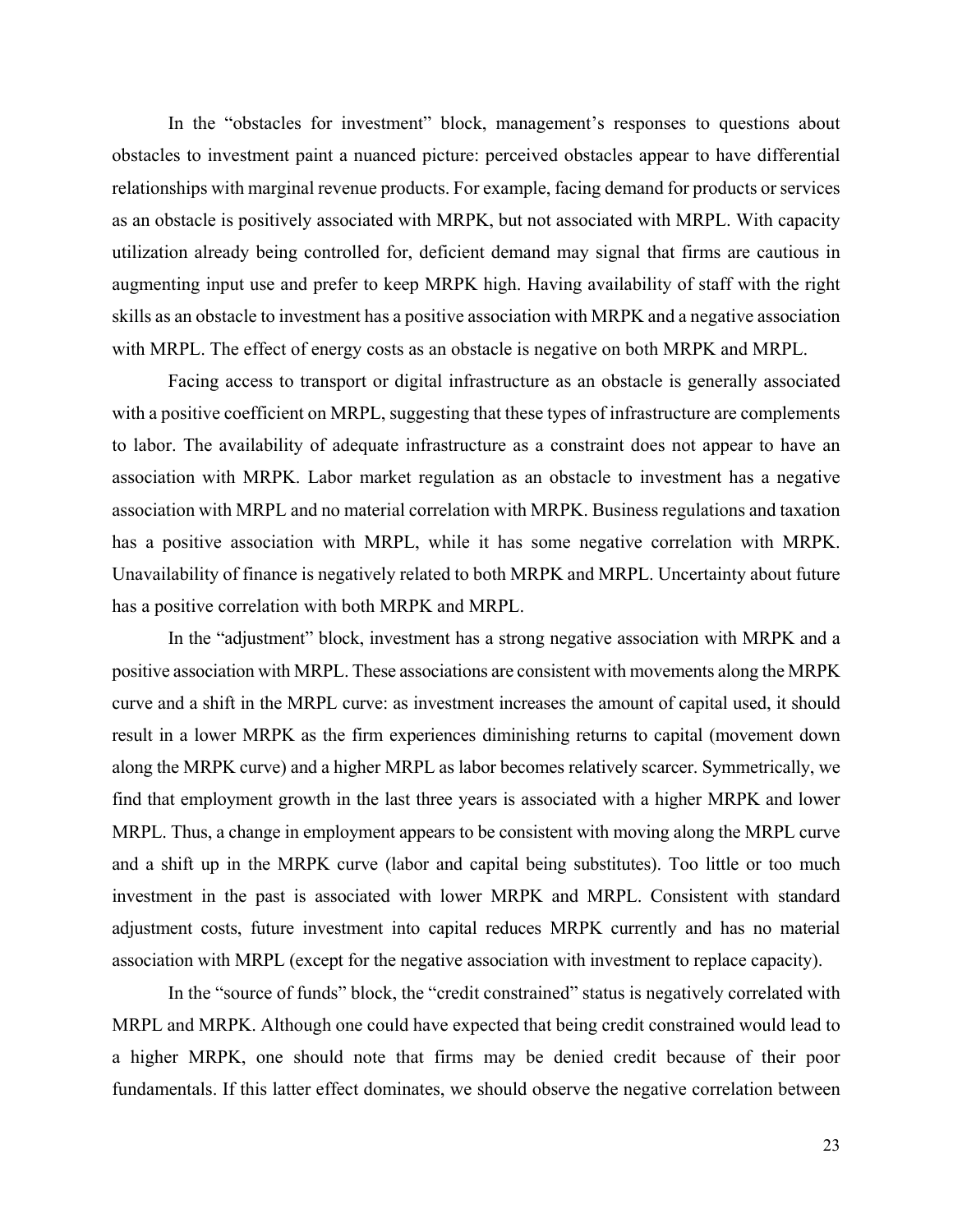the "credit constrained" indicator and MRPK. Using internal funding rather than external funding to pay for capital is associated with a high MRPK. This finding is consistent with the view that firms using internal funds are more likely to be capital constrained. At the same time, a high share of internal funds is positively associated with MRPL suggesting that there could be selection effects similar to a "credit constraint." Using intra-group funding is negatively correlated with MRPK and positively correlated with MRPL, indicating that these funds may indeed reflect a lower cost of capital and result in firms substituting labor with capital.

Our analysis of partial correlations suggests that the significant cross-sectional association between marginal products and firm characteristics varies across blocks of variables. For example, variables measuring firm demographics, dynamic adjustment of inputs, and source of funds appear to have robust predictive power. On the other hand, the contribution of "constraint" variables to the variation in MRPK and MRPL is modest, with some coefficients not being statistically significant. To quantify this observation, in Table 5 (panels A and B) we present marginal  $R^2$ s for the blocks of variables, that is, by how much  $R^2$  increases after a given block of variables is added to various fixed effects. In line with the results in Table 4, we observe for MRPK and MRPL that marginal  $R^2$ s are the largest for variables in the "adjustment" and "demographics" blocks and relatively low for variables in the "obstacles for investment" block.

For illustration purposes, we next lump these blocks of variables into two groups. In the first group we include "quality of capital," "capacity utilization," and "adjustment." We interpret this group as compensating differentials because they could be argued to reflect firm policies. The second group includes "firm demographics," "obstacles to investment," and "source of funds," which we interpret as *constraints and distortions* because they reflect predetermined factors and business environment. We see in Table 5 that in terms of marginal  $R^2$  the predictive power is similar for the two groups of variables. Conditional on accepting this classification of variables, one can reach two important conclusions. First, the "raw" dispersion in marginal products is likely to overstate the extent of misallocation since some variation is likely to be brought about by heterogeneity in the "quality" of inputs. Second, "distortions" are likely to be substantial and removing them may lead to significant gains in productivity.<sup>20</sup>

<sup>&</sup>lt;sup>20</sup> We find similar results (Appendix Table 1) when we estimate equation  $(4')$  using a "between" regression (that is, regression is estimated on average (across years) values of regressors and regressands). This specification likely reduces the importance of transitory factors such as measurement errors and adjustment costs.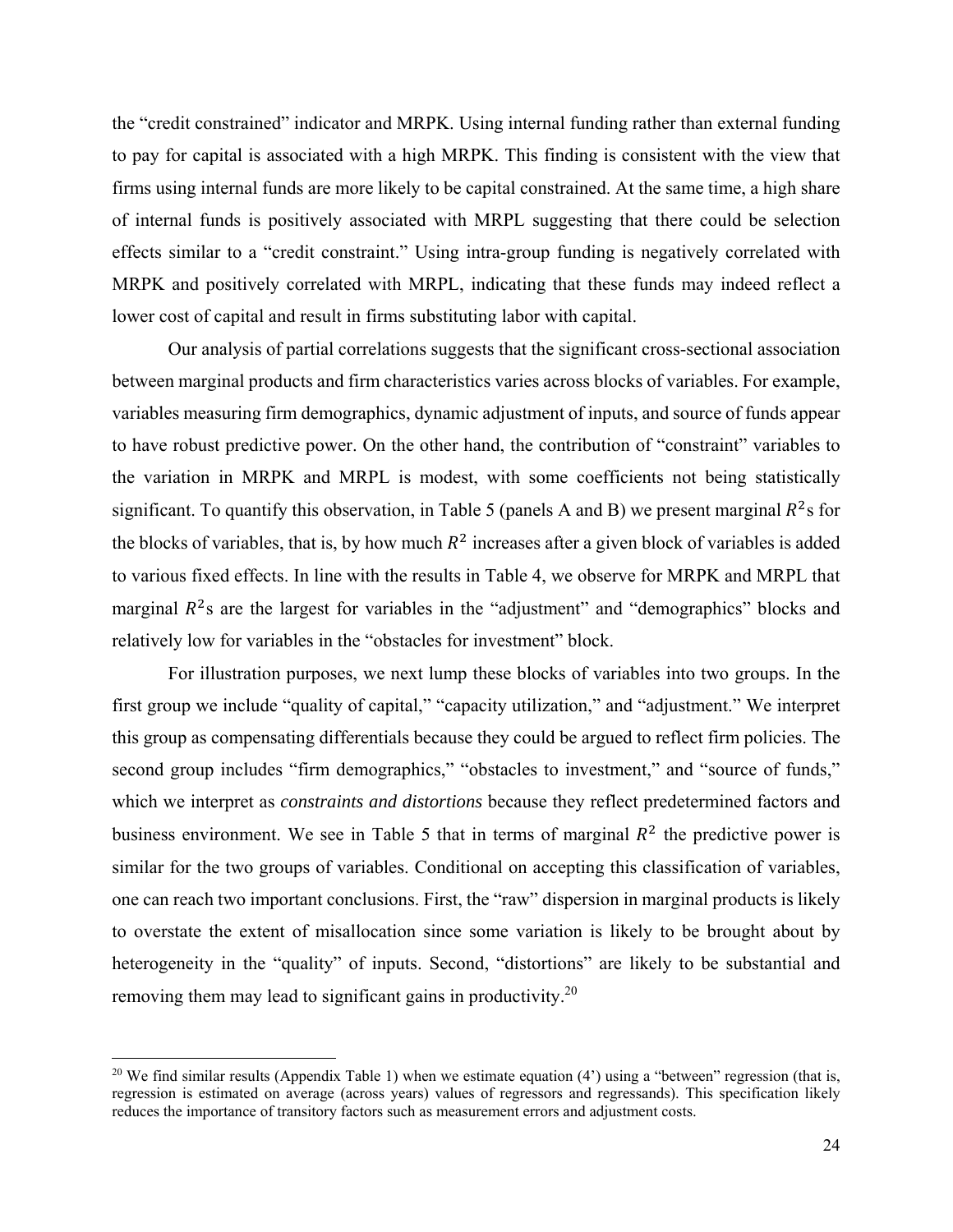#### B. PRODUCTIVITY GAINS

Equation (3') provides a straightforward approach to measure potential gains from improved allocation of resources. We use  $\bar{s}^K$  (equal to 0.19 in the data) to parametrize  $\alpha$ . We follow Hsieh and Klenow (2009) and calibrate  $\sigma = 3$  which likely yields a conservative estimate of productivity losses due to misallocation. With these parameter values, the weight on  $V_{\tau Y}$  is 1.50 and the weight on  $V_{\tau K}$  is 0.13.

We carry out calculations for several policy scenarios. First, assume that the policymakers would eliminate the dispersion in marginal revenue products brought about by the "distortions" group. To have a level of variation in marginal revenue products, we use the dispersion from Table 3:  $var(log MRPL) = 1.19<sup>2</sup> \approx 1.42$  and  $var(log MRPL - log MRPK) = 1.63<sup>2</sup> \approx 2.66$ . In Table 5 we report marginal  $R^2$  for various specifications without and with fixed effects. Clearly, the marginal  $R^2$  is decreasing with the richness of fixed effects. To have an upper bound on productivity gains, we consider marginal  $R^2$  without fixed effects (column (1)). The marginal  $R^2$ s of the "distortions group" are 0.186 for  $log MRPL$  (row 17, Table 5) and 0.134 for  $(log MRPL$ log MRPK) (row 26, Table 5). It follows that the gain in productivity is  $1.5 \times 1.42 \times 0.186 +$  $0.13 \times 2.66 \times 0.134 = 0.442$ , which is reported in Panel D (row 35, column 1) of Table 5. In other words, removing distortions can raise aggregate productivity by more than 40 percent.

 Second, consider the possibility that *all* variables in *X* capture distortions. In this case, the marginal  $R^2$ s are 0.289 for log MRPL (row 18, Table 5) and 0.289 for (log MRPL – log MRPK) (row 27, Table 5). With these marginal  $R^2$ s, the gain is  $1.5 \times 1.42 \times 0.289 + 0.13 \times 2.66 \times$  $0.289 = 0.715$ , which is reported in Panel D (row 36, column 1) of Table 5. Interestingly, variables in the "adjustment" block contribute to productivity gains (row 32) as much as variables in the "demographics" block (row 28). In short, treating all variables in  $X$  as distortions increases the magnitude of potential gains by a half relative to the first scenario.

These results suggest that the EU has potential to considerably increase its productivity by improving allocation of resources. Obviously, the magnitude of the gains depends on the interpretation of variables collected in  $\boldsymbol{X}$  but our approach is highly portable and can provide an upper-bound estimate for any variable of interest. Indeed, comparing dispersion of marginal revenue products across countries may be the first step in identifying the problem, but our approach permits one to identify *which* factors are likely most limiting. Given that frictions are often best measured with surveys (e.g., firms may report the importance of various barriers, regulation, etc. in a survey), EIBIS and similar efforts can provide a key input for policymakers.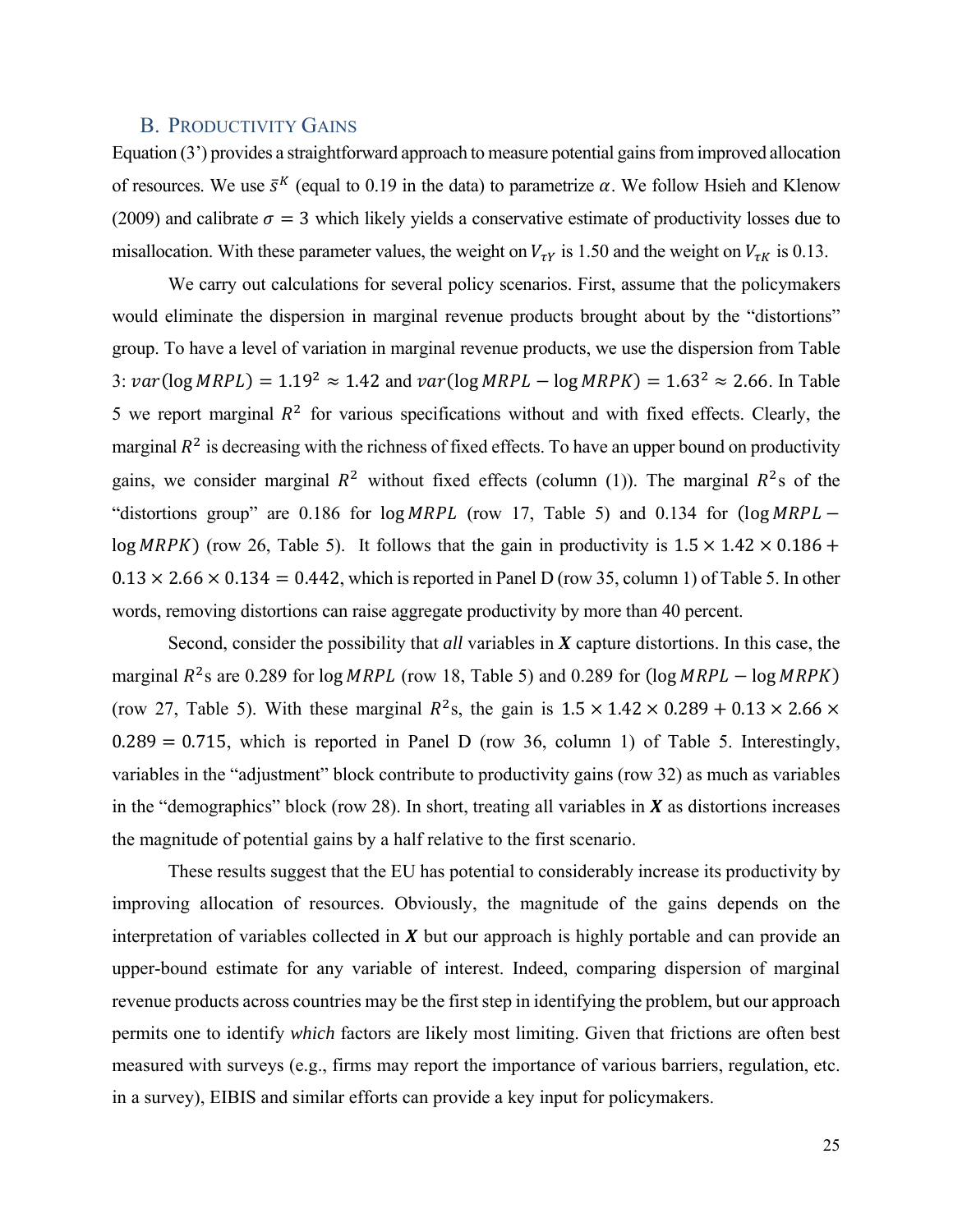#### C. CROSS-COUNTRY AND CROSS-INDUSTRY DIFFERENCES

In our data, there is also considerable cross-country variation in the *average* marginal revenue products—0.33 for log (MRPK) and 0.70 for log (MRPL) —but this variation is small relative to the within-country variation in MRPK and MRPL. In Figure 2, we show the estimated dispersion in MRPK (Panel A) and MRPL (Panel B) within countries, measured as the within-country standard deviation in the logarithm of MRPK and MRPL, respectively. We present the dispersion in "raw" marginal revenue products and in marginal revenue products adjusted for various groups of observed characteristics (just variables  $X$ , variables  $X$  plus country, industry and year fixed effects, and variables X plus country  $\times$  industry  $\times$  year fixed effects) in a cross-country regression given by equation (4). As may be seen in Figure 3, the dispersion of MRPK and MRPL is highly correlated at the country level.

There is considerable dispersion in the raw MRPK and MRPL in both the more and less advanced economies. Note that in Figure 3 the dispersion of raw marginal products is particularly high in smaller countries such as Malta (MT), Luxembourg (LU) and Cyprus (CY). Among the larger countries, Germany (DE) is the country with the lowest raw dispersion of marginal revenue products.

If one takes the view that some of the dispersion is due to compensating differentials rather than distortions, then one may for instance start cross-country comparisons by using the red bars in Figure 2 (MRPK and MRPL adjusted for observed firm characteristics *X*, with no fixed effects included). Although using  $X$  reduces the cross-sectional dispersion, it generally preserves the ranking of the countries. Adding country, industry and year fixed effects further reduces the levels of dispersion and the ranking of countries is generally preserved, although the ranking for some countries shifts (e.g., Romania (RO) is similar to Slovenia (SI) in terms of "raw" MRPK dispersion, but after this adjustment Romania becomes more similar to the Netherlands (NL)). Introducing country  $\times$ industry  $\times$  year fixed effects not only reduces the level of dispersion, it also attenuates differences across countries. For example, France and Italy have rather different dispersion of "raw" MRPK but they have similar dispersion of MRPK after adjustment for the controls and country  $\times$  industry fixed effects. Depending on the interpretation, these results suggest either that removing distortion can reduce cross-county differences in the allocation of capital and labor, and thus bring about improvements in productivity, or that the observed cross-country differences in raw dispersions are misleading and after adjusting for compensating differentials these differences become smaller.

The quantitative importance of country, industry and year fixed effects or the interaction terms country  $\times$  industry  $\times$  year raises an important identification challenge. In particular, fixed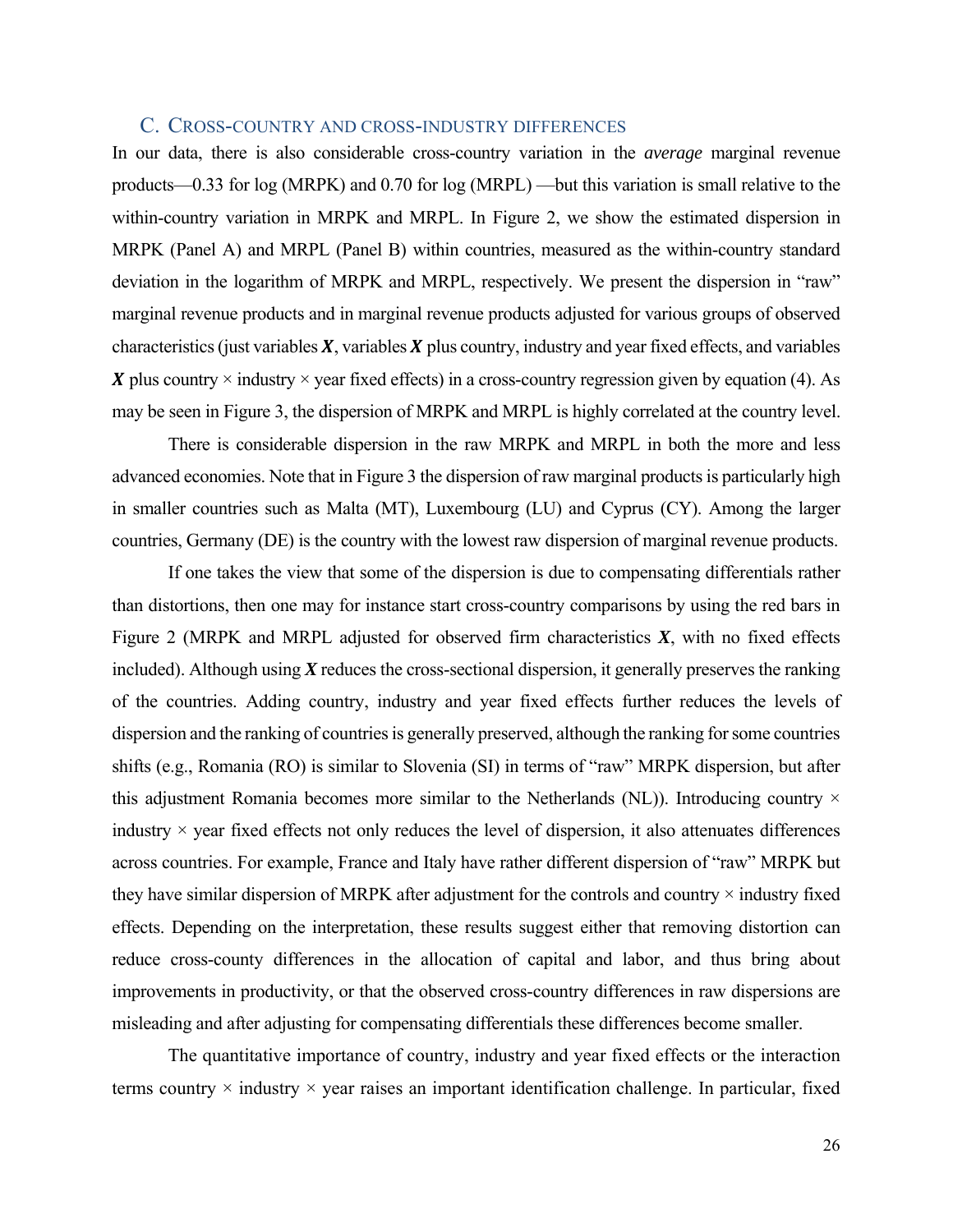effects can absorb not only cross-country/industry compensating differentials for quality of inputs but also barriers for capital and/or labor flows across countries and industries. While it is beyond the scope of this paper to resolve this identification problem, we can provide some leads for discussion and future research.

Table 6 reports  $R^2$  for regression (4) with various sets of fixed effects and no controls X. Country fixed effects alone account for  $R^2 = 0.170$  for MRPK and  $R^2 = 0.445$  for MRPL. Industry (2-digit level) fixed effects alone account for  $R^2 = 0.239$  for MRPK and  $R^2 = 0.268$  for MRPL. Time fixed effects have little explanatory power. The combined contribution of country, industry and year fixed effects (column 5) is  $R^2 = 0.275$  for MRPK and  $R^2 = 0.611$  for MRPL. To the extent that fixed effects embody distortions or compensating differentials common to countries or industries, these patterns suggest (for MRPL) either that moving a worker from one country to another is "costlier" than moving the worker from one industry to another – that is, countries are more segmented than industries and therefore differences in levels of MRPL are higher across countries than across industries and these differences are reflected in fixed effects – or that quality differences across workers are larger between countries than between industries. Indeed, the  $R^2$  in the regression with country, industry and year fixed effects is similar to the  $R^2$  with country fixed effects only, which suggests that industry is not likely to be the main driver of MRPL dispersion across countries. This is also consistent with empirical evidence that labor supply to an industry is more elastic than to a country. On the other hand, for capital the increment in the  $R^2$  with country, industry and year fixed effects relative to the regression with no fixed effect is approximately equal to the sum of  $\mathbb{R}^2$ increments in the regression with country fixed effects and in regression with industry fixed effects relative to the regression with no fixed effects. Since the increment is somewhat larger for the regression with the industry fixed effect than country fixed effect, the interpretation is that moving a unit of capital from one country to another is "cheaper/easier" than moving it from one industry to another, or that quality differences in capital are smaller between countries than between industries.

Finally, there is a large increase in the  $R^2$  when we introduce country  $\times$  industry  $\times$  year fixed effects:  $R^2$  is 0.492 for MRPK and 0.736 for MRPL (column 6 of Table 6). Again, these results are consistent with two explanations. First, there is an additional barrier to move a worker or a unit of capital across countries *and* industries relative to moving a worker or a unit of capital across countries but within an industry or across industries within a country. Second, there is an additional quality difference when workers or capital are compared across industries *and* countries.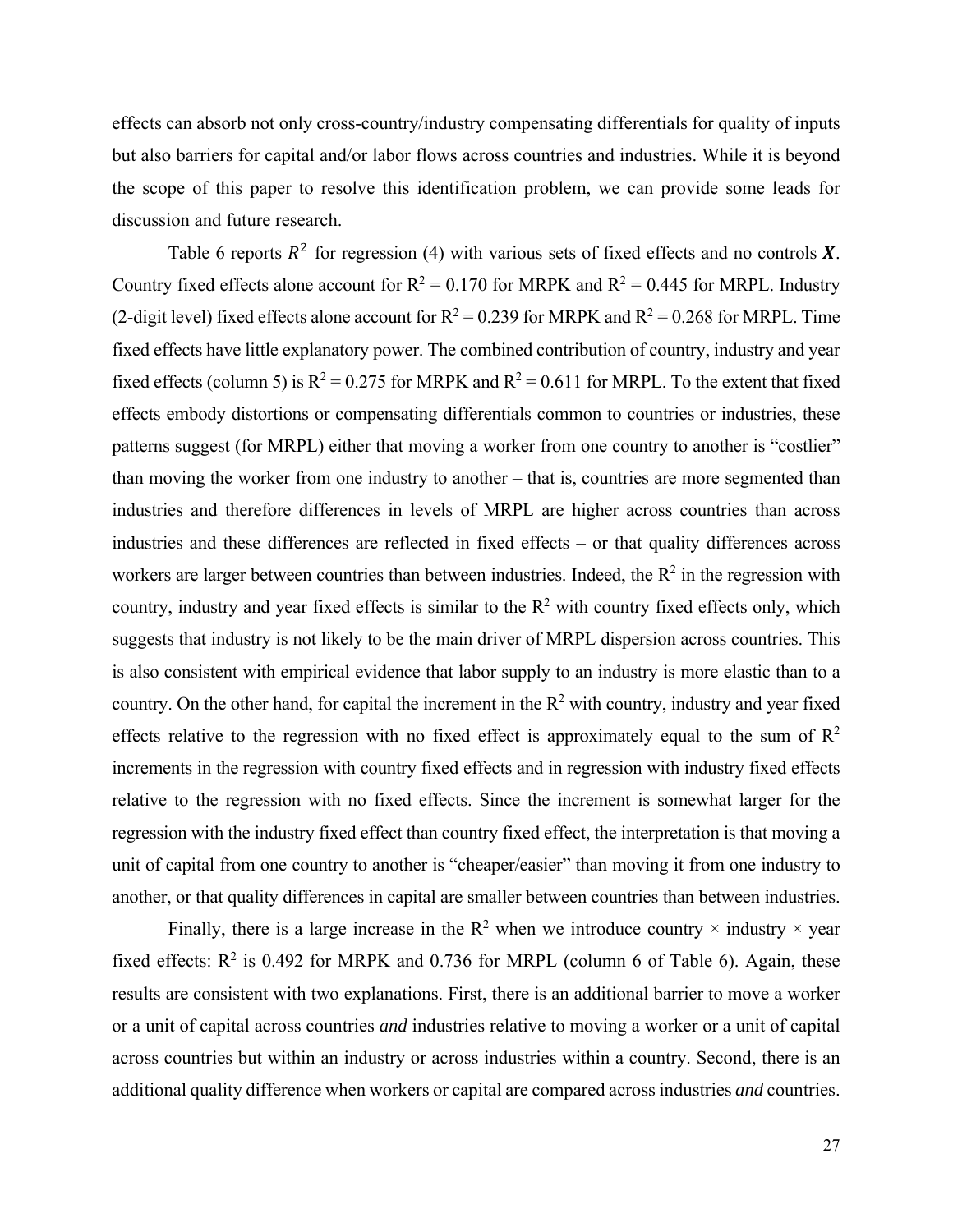Irrespective of which view is taken, it is clear that there are quantitatively important complementarities in industry and country attributes.

If one interprets country and/or industry fixed effects as capturing barriers and distortions, then the EU is rather fragmented economically. This interpretation suggests that the EU can achieve considerable gains in productivity. For example, removing inequality in average marginal revenue products across countries (i.e., making the country fixed effects be all identical) could raise productivity by 102 percentage log points (row 4, column 1 of Table 6) according to the Hsieh-Klenow framework (equation (3')). Removing barriers between industries *and* countries  $(i.e., making the country *industry fixed effects all identical*) could raise productivity by at least$ 176 percentage log points (row 4, column 5 of Table 6).

#### D. MACHADO-MATA DECOMPOSITION

While our analysis so far is helpful for understanding what factors can predict MRPK and MRPL, it is also useful to understand whether the cross-country differences in dispersion are brought about by differences in firm characteristics or by the way how these characteristics are translated into differences in marginal revenue products. To address this question, we carry out a Machado and Mata (2005) decomposition of the variance in MRPK and MRPL.<sup>21</sup> We start by using Germany and Greece as two polar cases:  $\sigma(\log(MRPK))$  is 0.92 for Germany and 1.64 for Greece, while  $\sigma(\log(MRPL))$  is 0.61 for Germany and 0.91for Greece. We decompose the distributions of MRPK and MRPL, respectively, into effects that are due to the values of the explanatory variables ("endowments") and effects that are due to the coefficients ("prices") on these variables*.* This decomposition permits us to assess whether the cross-country differences in the dispersion of marginal revenue products are due to differences in endowments of observed firm characteristics  $\boldsymbol{X}$  or to how the business environment, institutions and policies translate ("price") these characteristics via  $\boldsymbol{b}$  into outcomes.

<sup>&</sup>lt;sup>21</sup> This decomposition is implemented as in Gorodnichenko and Sabirianova Peter (2007). For country  $\epsilon$  we make B  $= 10,000$  independent random draws (with replacement) from the distribution of firm characteristics  $\chi$  so that we generate samples  $\{X_{bc}\}_{b=1}^B$ . We also make B independent random draws (with replacement) from the distribution of quantile regressions  $Q_{c\theta}$  (log MPR $K_{ic} | X_{ic}$ ) =  $X_{ic} \gamma_{c\theta}$  estimated for each country  $c$  and quantile  $\theta$  separately. Thus, we obtain  $\{\gamma_{cb}\}_{b=1}^B$ . Coefficients  $\gamma_{c\theta}$  can be interpreted as prices for observable characteristics of firms. Machado and Mata (2005) show that the generated sequence  $\{X_{bc}\gamma_{cb}\}_{b=1}^B$  reproduces the distribution of the original series of log MPRK<sub>ic</sub>. We can also combine  $\{X_{bc}\}_{b=1}^B$  for country c with  $\{\gamma_{ab}\}_{b=1}^B$  for country d to construct a counterfactual distribution of log  $MPRK_{ic}$  if observables from country  $c$  were priced as in country  $d$ . Since the number of firms per industry is relatively small for any given country, we use 1-digit industry fixed effects rather than 2-digit industry fixed effects as in Table 3.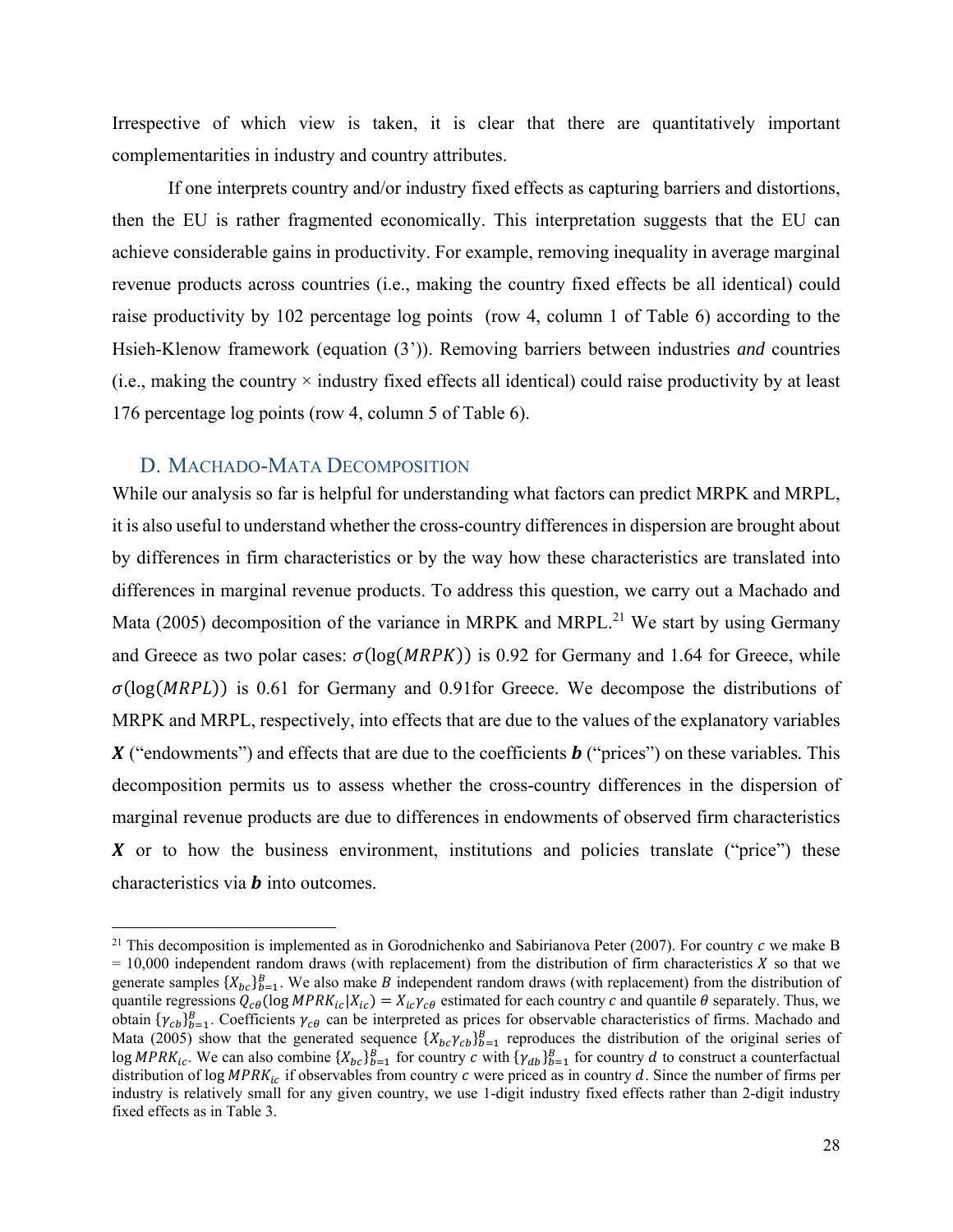In Figure 4, we depict the distribution of Greek MRPK in Panel A and Greek MRPL in Panel B. In each panel, we show the actual distribution using Greek *X* and *b* (solid black line)*,* as well as a counterfactual distribution using Greek *X* and German *b* (long-dash, blue line) and a counterfactual distribution using German *X* and Greek *b* (short-dash, red line). Using Greek *X* and German *b* results in a less dispersed distribution of both MRPK and MRPL, suggesting that German business, institutional and policy environment would increase the efficiency of Greek firms by reducing the dispersion of marginal products of capital and labor across firms. In other words, German "prices" help increase the equalization of returns across firms. Indeed, the standard deviation of this counterfactual distribution is much closer to the actual distribution of marginal revenue products in Germany (e.g., for MRPK the counterfactual standard deviation for Greece is 0.94 rather than 1.66).

When we use German *X* and Greek *b*, the distribution of MRPK is more dispersed and shifts to the right. The latter is consistent with German firms having characteristics associated with high levels of productivity. The former suggests that the dispersion of firm characteristics in Germany is greater than the corresponding dispersion in Greece which, when combined with the Greek business, institutional and policy environment ("prices"), results in a wider dispersion of marginal products than is actually observed in Greece. Interestingly, using German *X* and Greek *b* does not generate large differences in the mean or dispersion of MRPL. This pattern suggests that differences in firm characteristics are not likely to be a key determinant of German vs. Greek differences in the dispersion of MRPL. In contrast, using German *b* with Greek *X* not only reduces dispersion of MRPL but also increases the mean value of MRPL.

Our decomposition exercise suggests that German business, institutional and policy environment is the main reason for the smaller dispersion of marginal revenue products in Germany relative to Greece. We generalize this result by showing in Table 7 for each EU country the standard deviation of MRPK and MRPL when we use the country's own *X* and *b* (column 1) as compared to using (a) German *X* or *b* (columns 2 and 3 for MRPK and columns 7 and 8 for MRPL) and (b) Greek *X* or *b* (columns 4 and 5 for MRPK and columns 9 and 10 for MRPL). We find that using German *b* tends to reduce the dispersion of MRPK for most countries, while using German  $X$  tends to increase it. This suggests that relative to other countries Germany has more diverse firm characteristics but the business, institutional and policy environment is relatively effective in ensuring that marginal returns are not very different across firms. In contrast, other countries have relatively more homogenous firm characteristics or, at least, have more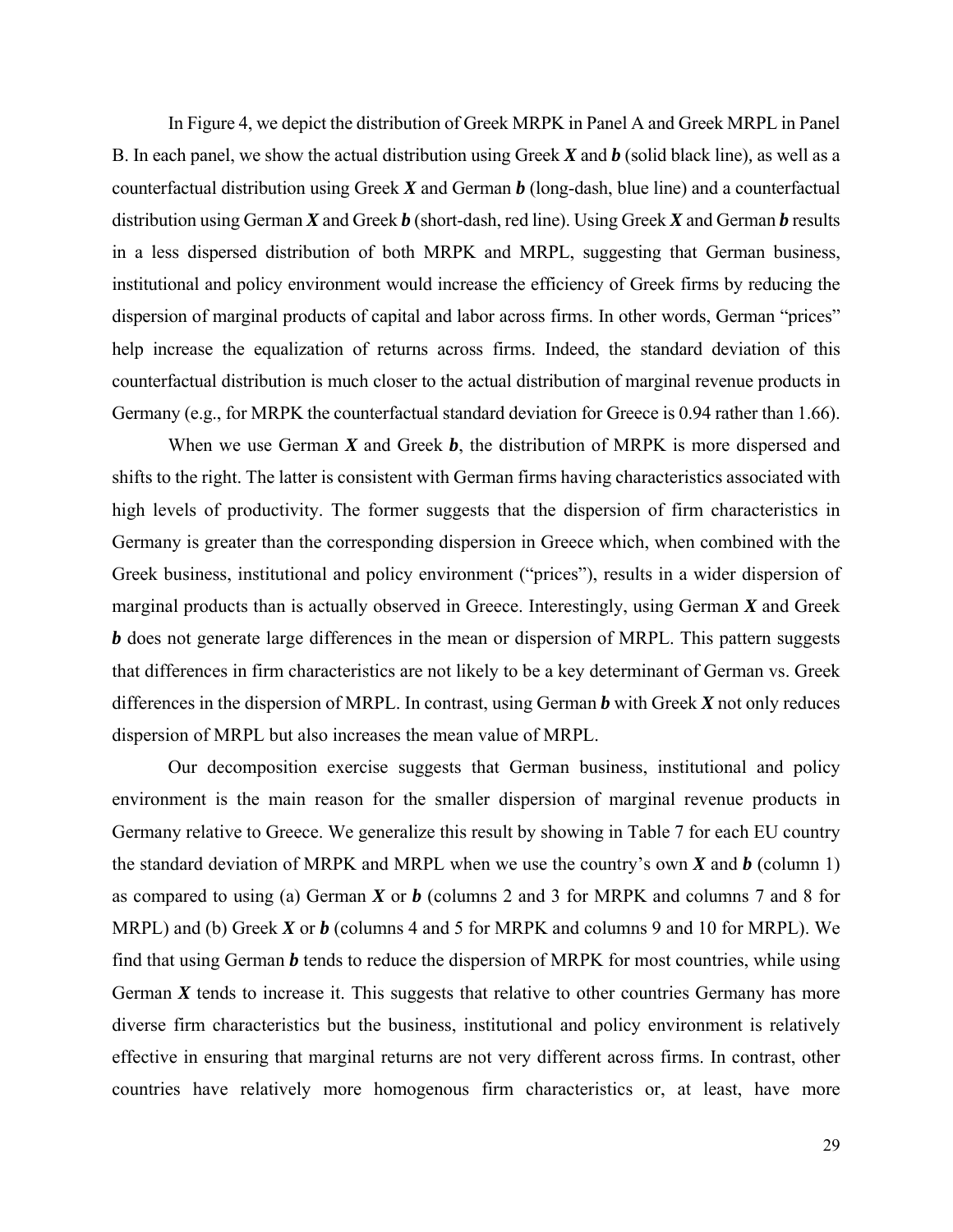homogeneity for characteristics with large variation in "prices" (that is, steep slopes in  $X$ ). Core EU countries, such as France and Denmark, exhibit relatively little sensitivity to using German  $X$ or *b*, while countries of the EU periphery, such as Portugal and Ireland, show relatively large movements in the counterfactual dispersions of marginal revenue products.

As may also be seen in Table 7, when we combine Greek *b* with *X* for a given country, the counterfactual distributions tend to increase considerably, as they did in the Germany and Greece comparison. Similarly, using Greek *X* with *b* for a given country tends to increase (but to a smaller extent) the dispersion of marginal revenue products across firms. These results suggest that the Greek business, policy and institutional environment would be relatively ineffective in reducing the dispersion of marginal returns across firms.

In sum, while there is heterogeneity in the allocation of firm characteristics across countries, the primary source of cross-country differences in the dispersion of marginal revenue products is how these characteristics are converted into outcomes ("priced") via the business, institutional and policy environment. In particular, we observe that Germany and similar countries are more effective in equalizing returns even across heterogeneous firms than Greece and similar countries.

## VI. Concluding remarks

Misallocation of resources is often seen as an important reason for the slowdown in productivity growth in Europe, the Unites States and other advanced economies. Using data from the unique EIB Investment Survey (EIBIS) of firms in the 28 EU countries, we go beyond existing studies by using firm-level data to explain *why* there is variation in marginal revenue products. Apart from presenting new cross-country evidence on allocation of resources, we propose a novel approach to quantify potential productivity gains from better allocations. This approach does not rely on exogenous variation in measured frictions (or compensating differentials) so that researchers can apply it in a wide range of settings.

Using a simple dynamic theoretical framework as a guide, we find that there is a sizable dispersion of marginal products across the firms in our sample. If one took the 28 EU countries as a single market, where marginal products ought to be equalized, then the current state of Europe is very far from that. Our calculations suggest that by removing frictions in the EU could increase EU productivity by more than 40 percent. Thus, we find large "costs of non-Europe" induced by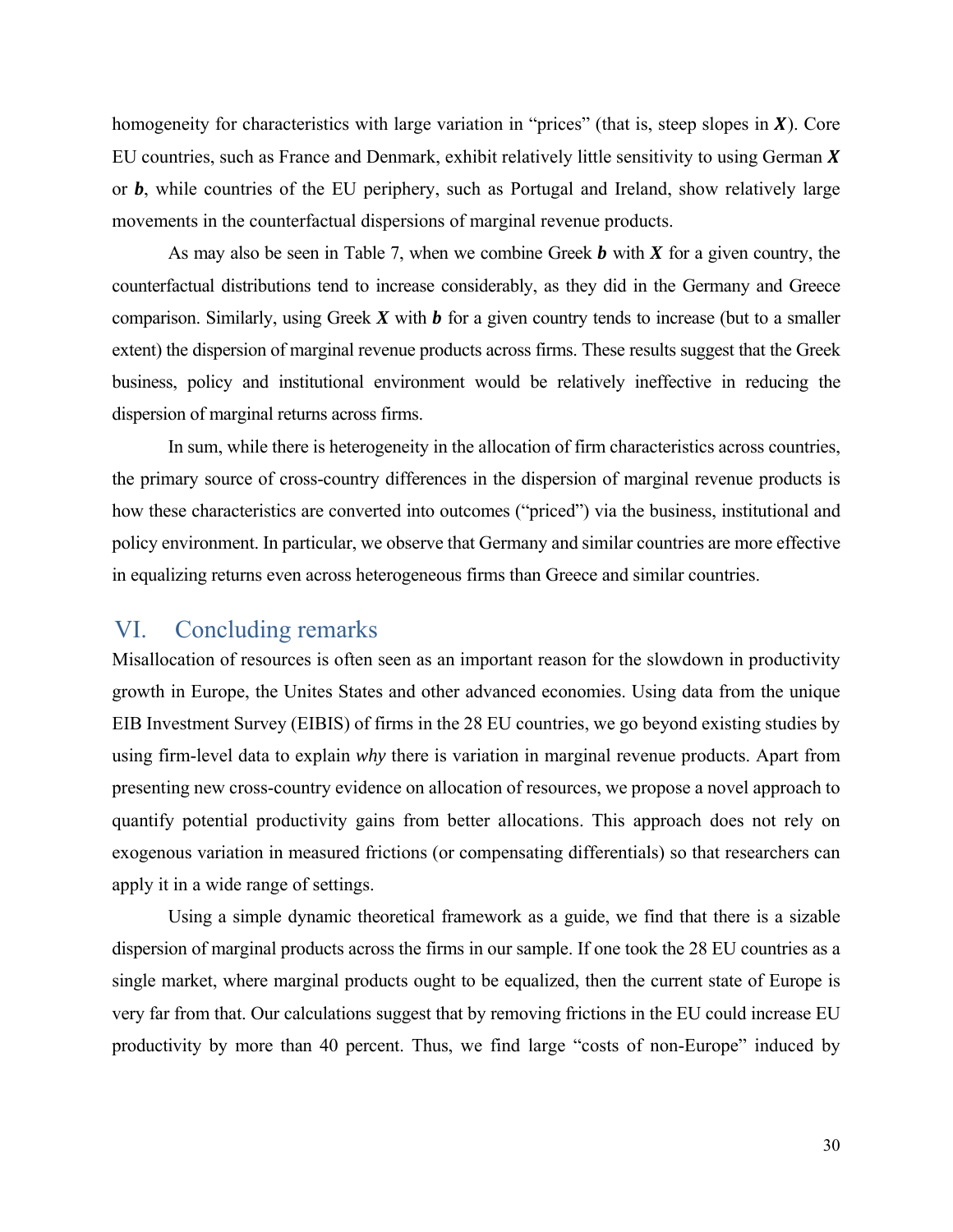frictions and distortions related to incomplete integration of the EU single market, which still persist 26 years after its inception.

Much of the overall dispersion in marginal products could be attributed to fixed differences among countries or sectors/industries. For example, if one removed the dispersion in marginal products across countries (i.e., make the country fixed effects in the regression analysis all identical), EU productivity could rise by 102 percentage log points. We also find that the significant association between marginal products and firm characteristics is predominantly driven by variables measuring firm demographics, quality of inputs, utilization of resources, and dynamic adjustment of inputs. In contrast, the contribution of direct measures of "barriers and constraints" to cross-sectional variation in MRPK and MRPL seems to be modest. Finally, we show that cross-country variation in the withincountry dispersion of marginal revenue products is largely rationalized by differences in how a country's business, institutional and policy environment translates firm characteristics into outcomes than by differences in firm characteristics *per se*.

Our work contributes to the growing literature measuring misallocation of resources, provides new insights into the nascent literature on *sources* of observed dispersion in marginal products, documents that various firm characteristics and measures of distortions have predictive power for marginal revenue products, contributes to recent efforts to assess the importance of measurement errors in observed marginal products, and relates a large literature on the dispersion of earnings across workers to the studies of dispersion of marginal products across firms. Future research should make progress by further combining administrative and survey data to reduce measurement errors, generate direct measures of distortions and compensating differentials, and improve identification of causal effects.

## References

- Asker, John, Allan Collard-Wexler, and Jan De Loecker (2014). "Dynamic Inputs and Resource (Mis)Allocation," *Journal of Political Economy* 122(5): 1013-1063.
- Bartelsman, Eric, John Haltiwanger, and Stefano Scarpetta (2013). "Cross-country Differences in Productivity: The Role of Allocation and Selection." *American Economic Review* 103(1): 305–334.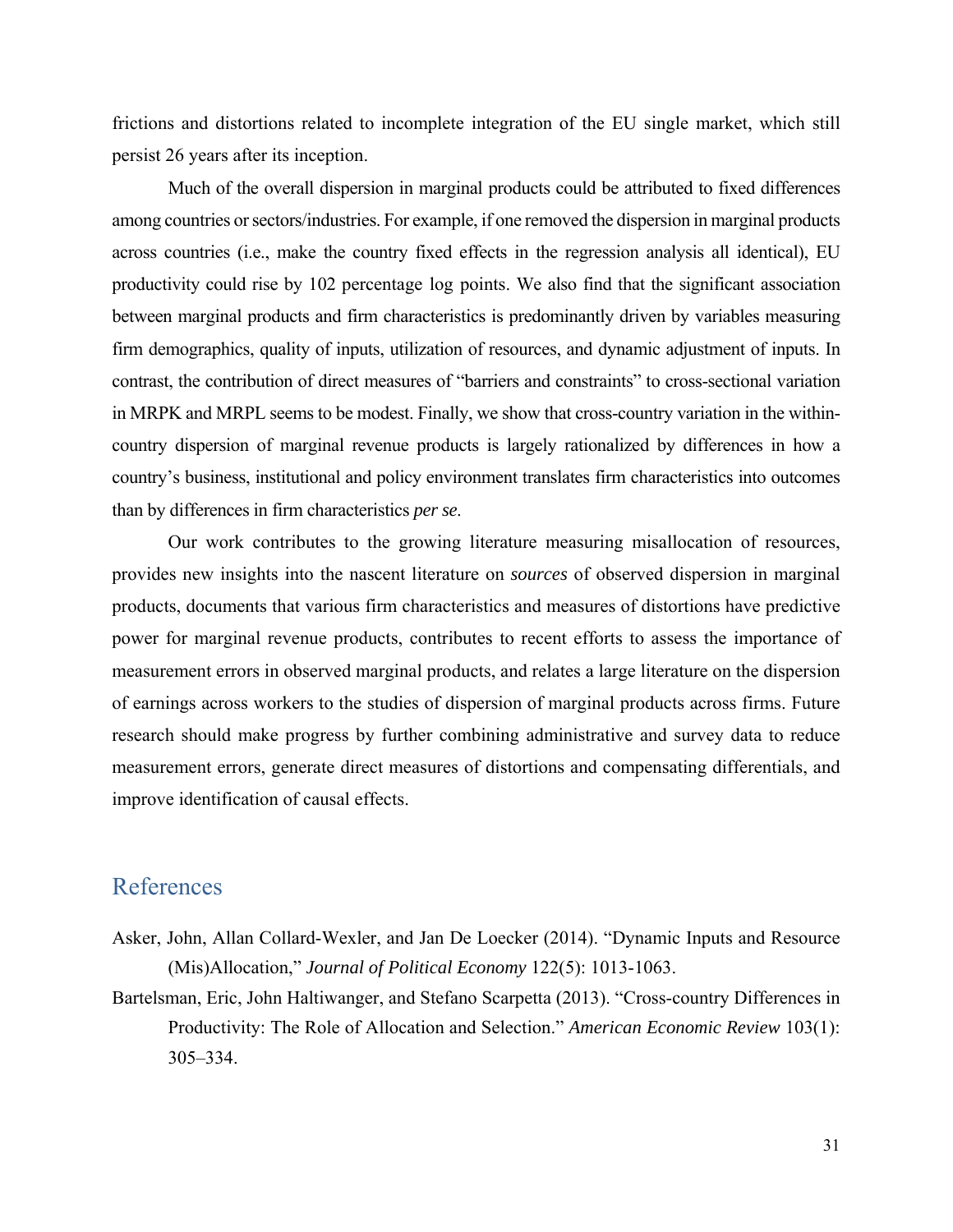- Basu, Susanto, and John G. Fernald (1997). "Returns to Scale in U.S. Production: Estimates and Implications," *Journal of Political Economy* 105(2): 249-283.
- Bento, Pedro, and Diego Restuccia (2017). "Misallocation, Establishment Size, and Productivity." *American Economic Journal: Macroeconomics* 9 (3): 267-303.

Bils, Mark, Peter J. Klenow, and Cian Ruane (2017). "Misallocation or Mismeasurement?" mimeo.

- Brutscher, Philipp-Bastian, and Andrea Coali (2019). "EIB Group Survey on Investment and Investment Finance – A Data Quality Assessment," EIB Working Paper 2019/06.
- David, Joel M., and Venky Venkateswaran (2017). "The Sources of Capital Misallocation," NBER Working Paper 23129.
- Desai, Mihir A., C. Fritz Foley, and James R. Hines (2004). "A Multinational Perspective on Capital Structure Choice and Internal Capital Markets." *Journal of Finance* 59(6): 2451- 2487.European Parliament, "Europe's Two Trillion Euro Dividend: Mapping the Cost of Non-Europe, 2019-24", European Added Value Unit, Dir C., DG European Parliamentary Research Service, April 2019, 248 pp.
- Fama, Eugene, and Kenneth R. French (2002). "Testing Trade-off and Pecking Order Predictions about Dividends and Debt." *Review of Financial Studies* 15(1): 1-33.
- Gamberoni, Elisa, Claire Giordano, and Paloma Lopez-Garcia (2016). "Capital and Labour (Mis)allocation in the Euro Area: Some Stylized Facts and Determinants." ECB Working Paper No. 1981.
- Garicano, Luis, Claire Lelarge, and John Van Reenen (2016). "Firm Size Distortions and the Productivity Distribution: Evidence from France." *American Economic Review* 106(11): 3439-3479.
- Gopinath, Gita, Sebnem Kalemli-Ozcan, Loukas Karabarbounis, and Carolina Villegas-Sanchez (2017). "Capital Allocation and Productivity in South Europe," *Quarterly Journal of Economics*, 132(4): 1915-1967.
- Gorodnichenko, Yuriy, and Klara Sabirianova Peter (2007). "Public Sector Pay and Corruption: Measuring Bribery from Micro Data," *Journal of Public Economics* 91(5-6): 963-991.
- Heckman James J., Lance J. Lochner, and Petra E. Todd (2006). "Fifty Years of Mincer Earnings Regressions," in Hanushek, E. and F. Welch (eds.), *Handbook of the Economics of Education*, Vol. 1, Elsevier, The Netherlands.
- Hsieh, Chang-Tai, and Peter J. Klenow (2009). "Misallocation and Manufacturing TFP in China and India," *Quarterly Journal of Economics* 124(4): 1403-1448.
- Ipsos (2017). EIB Group Survey of Investment and Investment Finance. Technical Report.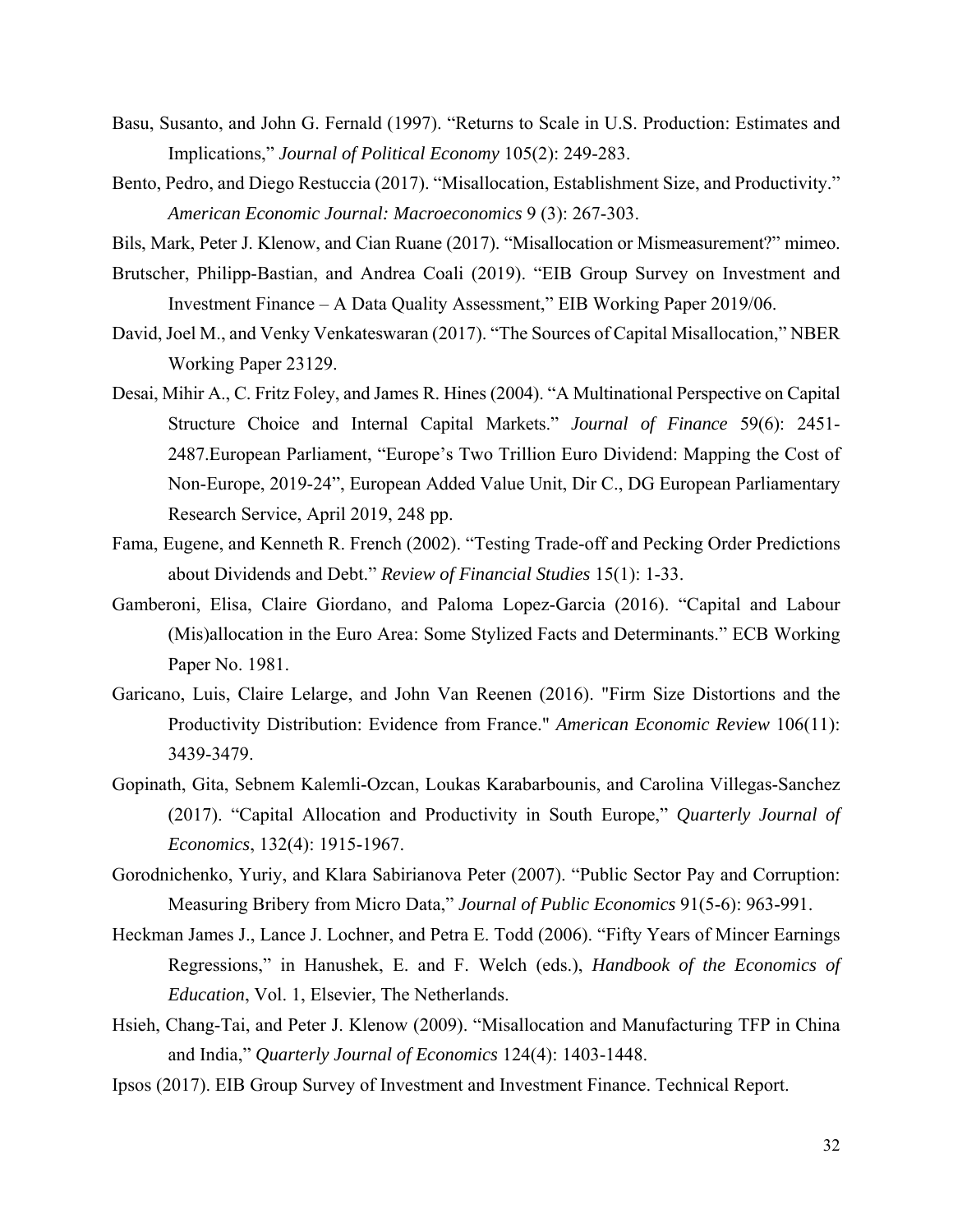- Kalemli-Ozcan, Sebnem, and Bent E. Sørensen (2012). "Misallocation, Property Rights, and Access to Finance: Evidence from within and across Africa," in S. Edwards, S. Johnson and D.N. Weil (eds.), *African Successes, Volume III: Modernization and Development*, NBER Conference Report, University of Chicago Press, Chicago, IL.
- Kalemli-Ozcan, Sebnem, Bent Sorensen, Carolina Villegas-Sanchez, Vadym Volosovych, and Sevcan Yesiltas (2015). "How to Construct Nationally Representative Firm Level data from the ORBIS Global Database," NBER Working Paper 21558.
- Kehrig, Matthias, and Nicolas Vincent (2017) "Do Firms Mitigate or Magnify Capital Misallocation? Evidence from Plant-Level Data." US Census Bureau Center for Economic Studies Paper No. CES-WP-17-14.
- Lipsey, R. E. (2003) "Foreign Direct Investment and the Operations of Multinational Firms: Concepts, History, and Data," ch. 10 in E. K. Choi and J. Harrigan (eds.), *Handbook of International Trade*, Blackwell Publishing Ltd, Oxford, UK.
- Machado, José A. F., and José Mata (2005). "Counterfactual Decomposition of Changes in Wage Distributions using Quantile Regression," *Journal of Applied Econometrics* 20(4): 445-465.
- Malchow-Møller, N., Markusen, J. R. and Schjerning, B. (2013), "Foreign Firms, Domestic Wages," *The Scandinavian Journal of Economics*, 115: 292–325.
- Mincer, Jacob (1958). "Investment in Human Capital and Personal Income Distribution," *Journal of Political Economy* 66 (4): 281-302.
- Restuccia, Diego, and Richard Rogerson (2013). "Misallocation and Productivity," *Review of Economic Dynamics* 16(1): 1-10.
- Restuccia, Diego, and Richard Rogerson (2017). "The Causes and Costs of Misallocation," *Journal of Economic Perspectives* 31(3): 151-74.
- Restuccia, Diego, and Richard. Rogerson (2008). "Policy Distortions and Aggregate Productivity with Heterogenous Establishments," *Review of Economic Dynamics* 11(4): 707-720.
- van Ark, Bart, Mary O'Mahoney, and Marcel P. Timmer (2008). "The Productivity Gap between Europe and the United States: Trends and Causes." *Journal of Economic Perspectives* 22(1): 25-44.
- Verhoogen, Eric A. (2008). "Inequality in the Mexican Manufacturing Sector," *Quarterly Journal of Economics* 123(2): 489-530.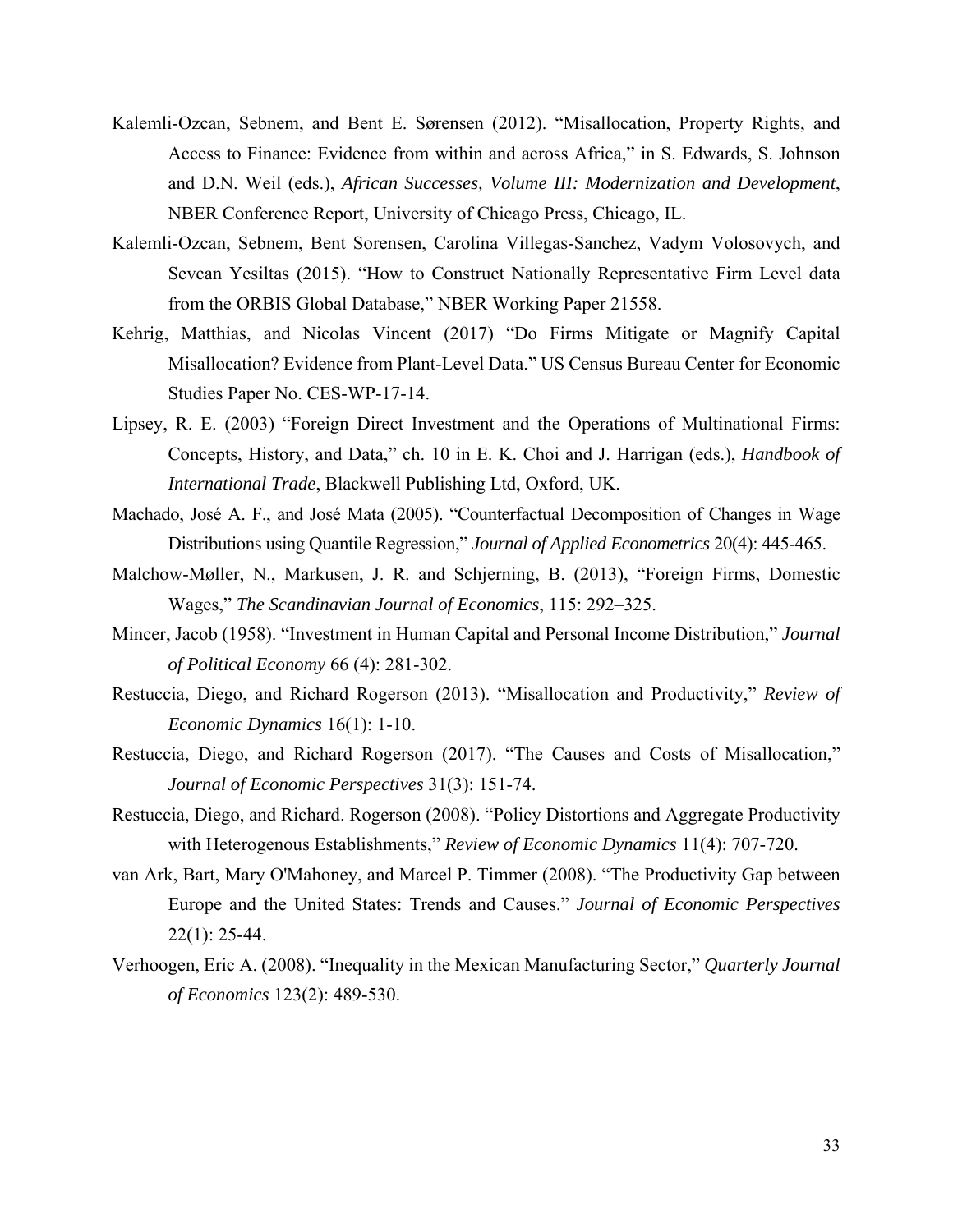#### Figure 1. Productivity and dispersion of marginal revenue products



Panel A. Marginal revenue product of capital (MRPK)

Panel B. Marginal revenue product of labor (MRPL)



*Note*: TFP data is for year 2015 from Penn World Tables. Standard deviation of marginal revenue products is computed using EIBIS data. The red, solid line shows the fitted linear regression. The slope of the fitted relationship is -0.20 (s.e. 0.10) for top panel and -0.46 (s.e. 0.15) for top panel. Country codes: AT-Austria, BE-Belgium, BG-Bulgaria, CZ-Czech Republic, CY-Cyprus, DE-Germany, DK-Denmark, EE-Estonia, EL-Greece, ES-Spain, FI-Finland, FR-France, HR-Croatia, HU-Hungary, IE-Ireland, IT-Italy, LT-Lithuania, LU-Luxembourg, LV-Latvia, MT-Malta, NL-Netherlands, PL-Poland, PT-Portugal, RO-Romania, SE-Sweden, SI-Slovenia, SK-Slovakia, UK-United Kingdom.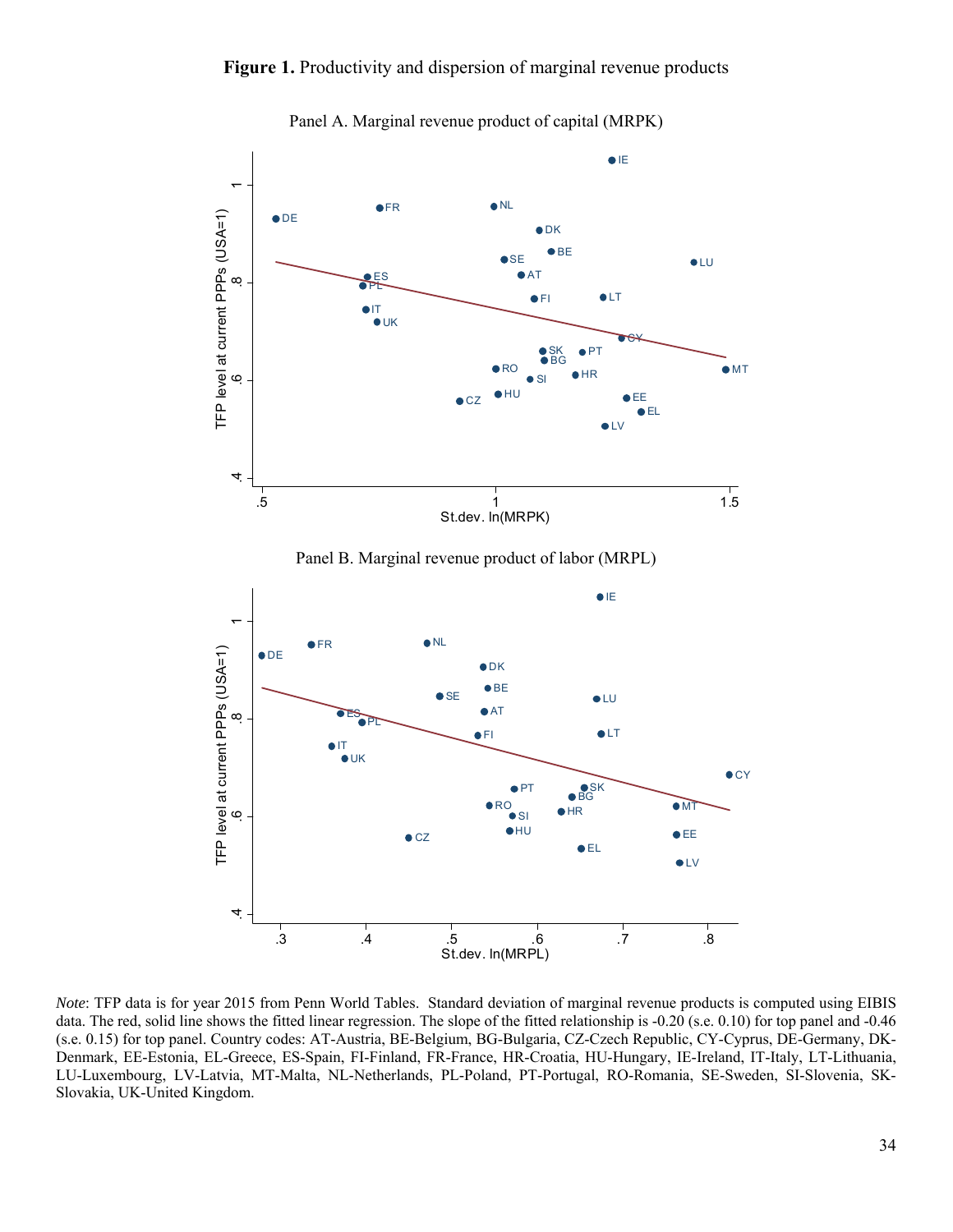#### **Figure 2.** Raw and residual dispersion of the marginal revenue products of capital and labor



Panel A. Marginal revenue product of capital (MRPK)





*Note*: The figures show how adding different sets of controls accounts for the dispersion in MRPK and MRPL. "Raw" means no controls. "Controls" include the firm-level characteristics described in section IV. "Controls + country + industry + year" add fixed effects for countries, industries and years to firm-level characteristics (28 countries, industry at 2-digit NACE, 3 years). "Controls + country × industry × year" add the interactions country × industry × year to firm-level characteristics. Country codes: AT-Austria, BE-Belgium, BG-Bulgaria, CZ-Czech Republic, CY-Cyprus, DE-Germany, DK-Denmark, EE-Estonia, EL-Greece, ES-Spain, FI-Finland, FR-France, HR-Croatia, HU-Hungary, IE-Ireland, IT-Italy, LT-Lithuania, LU-Luxembourg, LV-Latvia, MT-Malta, NL-Netherlands, PL-Poland, PT-Portugal, RO-Romania, SE-Sweden, SI-Slovenia, SK-Slovakia, UK-United Kingdom.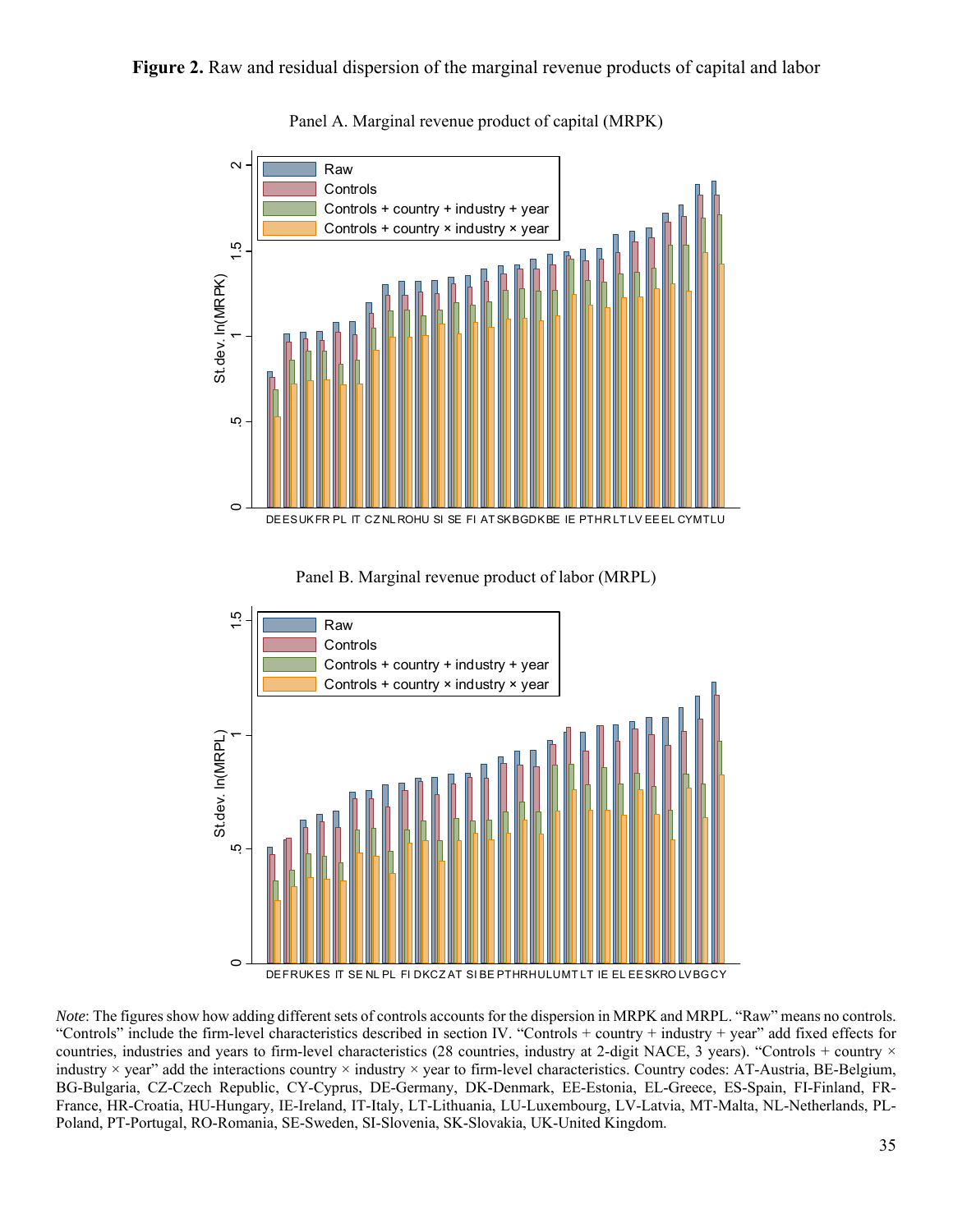



*Note*: The figures show the association between the dispersion of MRPK and MRPL across countries. "Raw" means no controls. "Controls" include the firm-level characteristics described in section IV. "Controls + country + industry" add fixed effects for countries, industries and years to firm-level characteristics (28 countries, industry at 2-digit NACE, 3 years). "Controls + country × industry × year" add the interactions country × industry × year to firm-level characteristics. Country codes: AT-Austria, BE-Belgium, BG-Bulgaria, CZ-Czech Republic, CY-Cyprus, DE-Germany, DK-Denmark, EE-Estonia, EL-Greece, ES-Spain, FI-Finland, FR-France, HR-Croatia, HU-Hungary, IE-Ireland, IT-Italy, LT-Lithuania, LU-Luxembourg, LV-Latvia, MT-Malta, NL-Netherlands, PL-Poland, PT-Portugal, RO-Romania, SE-Sweden, SI-Slovenia, SK-Slovakia, UK-United Kingdom.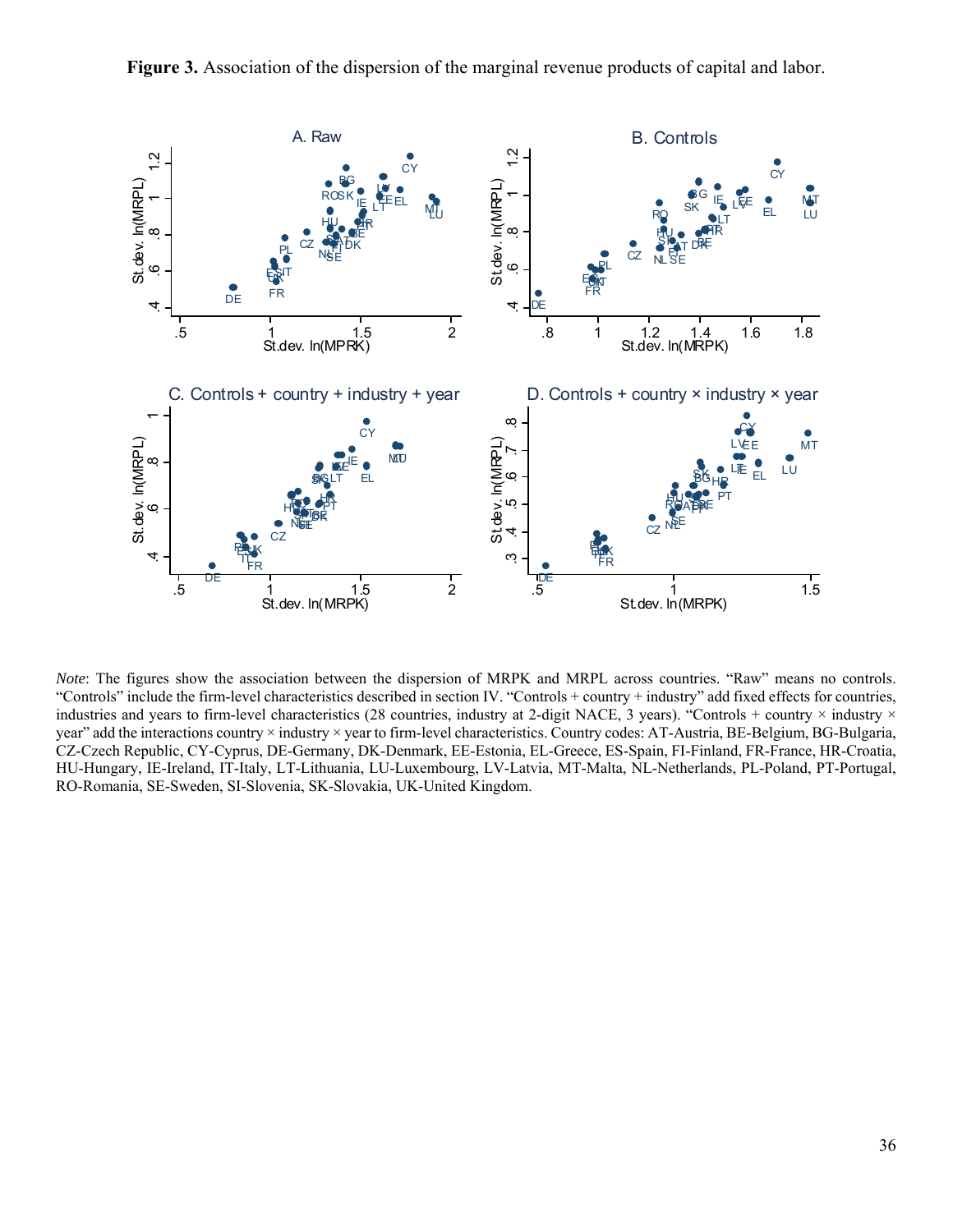









*Note:* The figures show actual and counterfactual distributions of the log marginal revenue product of capital (Panel A) and marginal revenue product of labor (Panel B).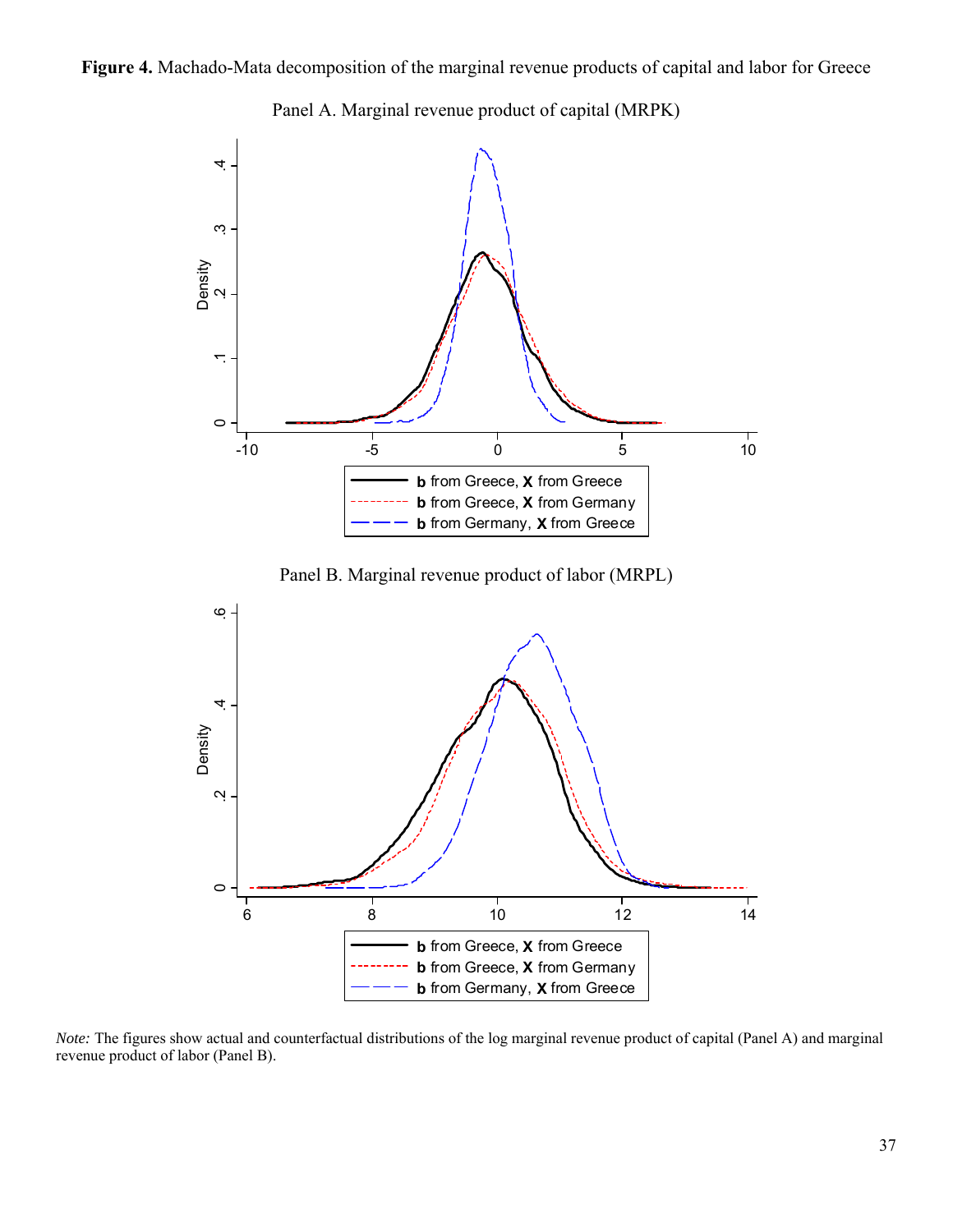|               |        |       | log(sales)<br>log(fixed assets) |         |       |              | log(employment) |       |              |         |
|---------------|--------|-------|---------------------------------|---------|-------|--------------|-----------------|-------|--------------|---------|
|               | Sample |       | St. dev.                        | Correl. |       | St. dev.     | Correl.         |       | St. dev.     | Correl. |
| Country       | size   | Orbis | <b>EIBIS</b>                    | coeff.  | Orbis | <b>EIBIS</b> | coeff.          | Orbis | <b>EIBIS</b> | coeff.  |
|               |        | (1)   | (2)                             | (3)     | (4)   | (5)          | (6)             | (7)   | (8)          | (9)     |
| Austria       | 771    | 2.05  | 2.38                            | 0.83    | 2.72  | 2.85         | 0.84            | 1.93  | 2.17         | 0.70    |
| Belgium       | 1,111  | 1.83  | 2.21                            | 0.86    | 2.90  | 2.74         | 0.87            | 1.95  | 2.18         | 0.85    |
| Bulgaria      | 1,164  | 2.44  | 2.47                            | 0.90    | 2.83  | 2.88         | 0.89            | 1.86  | 1.81         | 0.98    |
| Cyprus        | 320    | 1.75  | 1.92                            | 0.94    | 2.27  | 2.25         | 0.85            | 1.63  | 1.63         | 0.99    |
| Czech Rep.    | 978    | 2.02  | 2.23                            | 0.90    | 2.29  | 2.58         | 0.86            | 1.71  | 1.72         | 0.95    |
| Germany       | 825    | 2.05  | 2.21                            | 0.91    | 2.60  | 2.52         | 0.79            | 1.72  | 1.98         | 0.87    |
| Denmark       | 1,105  | 2.68  | 2.52                            | 0.80    | 3.27  | 3.01         | 0.91            | 2.16  | 2.36         | 0.88    |
| Estonia       | 990    | 2.14  | 2.23                            | 0.94    | 2.67  | 2.42         | 0.85            | 1.73  | 1.87         | 0.97    |
| Greece        | 1,125  | 2.25  | 2.37                            | 0.82    | 3.18  | 2.82         | 0.89            | 2.21  | 1.95         | 0.93    |
| Spain         | 1,035  | 2.26  | 2.37                            | 0.94    | 2.86  | 2.82         | 0.90            | 2.10  | 2.14         | 0.96    |
| Finland       | 1,367  | 2.73  | 2.64                            | 0.95    | 3.37  | 3.09         | 0.93            | 2.54  | 2.42         | 0.94    |
| France        | 1,194  | 2.03  | 2.17                            | 0.93    | 2.55  | 2.76         | 0.84            | 1.58  | 1.91         | 0.94    |
| Croatia       | 1,218  | 2.13  | 2.18                            | 0.82    | 2.87  | 2.74         | 0.86            | 1.88  | 1.93         | 0.96    |
| Hungary       | 1,138  | 2.46  | 2.49                            | 0.94    | 2.84  | 2.77         | 0.89            | 1.97  | 1.92         | 0.99    |
| Ireland       | 845    | 1.76  | 2.10                            | 0.97    | 2.75  | 2.47         | 0.68            | 1.71  | 1.99         | 0.69    |
| Italy         | 1,361  | 2.44  | 2.54                            | 0.96    | 3.03  | 2.96         | 0.90            | 2.12  | 2.18         | 0.96    |
| Lithuania     | 977    | 1.98  | 2.05                            | 0.94    | 2.40  | 2.68         | 0.86            | 1.65  | 1.50         | 0.97    |
| Luxembourg    | 352    | 1.71  | 1.75                            | 0.77    | 2.77  | 2.36         | 0.53            | 1.28  | 1.61         | 0.92    |
| Latvia        | 995    | 2.31  | 2.37                            | 0.80    | 2.96  | 3.13         | 0.87            | 1.71  | 1.82         | 0.86    |
| Malta         | 415    | 2.00  | 1.81                            | 0.17    | 2.47  | 2.24         | 0.66            | 0.64  | 1.50         | 0.95    |
| Netherlands   | 1,128  | 1.63  | 2.26                            | 0.97    | 3.03  | 2.52         | 0.71            | 1.99  | 2.05         | 0.88    |
| Poland        | 1,086  | 1.84  | 2.01                            | 0.90    | 2.38  | 2.38         | 0.85            | 2.11  | 1.77         | 0.97    |
| Portugal      | 1,259  | 2.24  | 2.28                            | 0.92    | 2.75  | 2.74         | 0.81            | 1.71  | 1.90         | 0.97    |
| Romania       | 931    | 1.97  | 2.16                            | 0.89    | 2.77  | 2.75         | 0.81            | 1.81  | 1.62         | 0.90    |
| Sweden        | 1,143  | 2.29  | 2.31                            | 0.92    | 3.06  | 2.67         | 0.85            | 2.04  | 2.07         | 0.93    |
| Slovenia      | 1,104  | 2.18  | 2.05                            | 0.94    | 2.65  | 2.46         | 0.91            | 1.95  | 1.80         | 0.95    |
| Slovakia      | 832    | 2.03  | 2.34                            | 0.95    | 2.49  | 2.62         | 0.82            | 1.74  | 1.83         | 0.95    |
| UK            | 1,047  | 2.19  | 2.46                            | 0.86    | 2.77  | 2.68         | 0.88            | 1.92  | 2.17         | 0.78    |
| All countries | 27,816 | 2.14  | 2.30                            | 0.91    | 2.76  | 2.70         | 0.85            | 1.90  | 2.00         | 0.91    |

**Table 1.** Dispersion of sales, fixed assets and employment in Orbis and EIB Investment Survey (EIBIS), by country.

*Note:* Dispersion of the logarithm of sales, fixed assets and employment, by country and data source (ORBIS and EIB Investment Survey). Columns (4), (7) and (10) report correlation between the logarithm of sales, fixed assets and employment across the two data sources. All statistics are computed using sampling weights.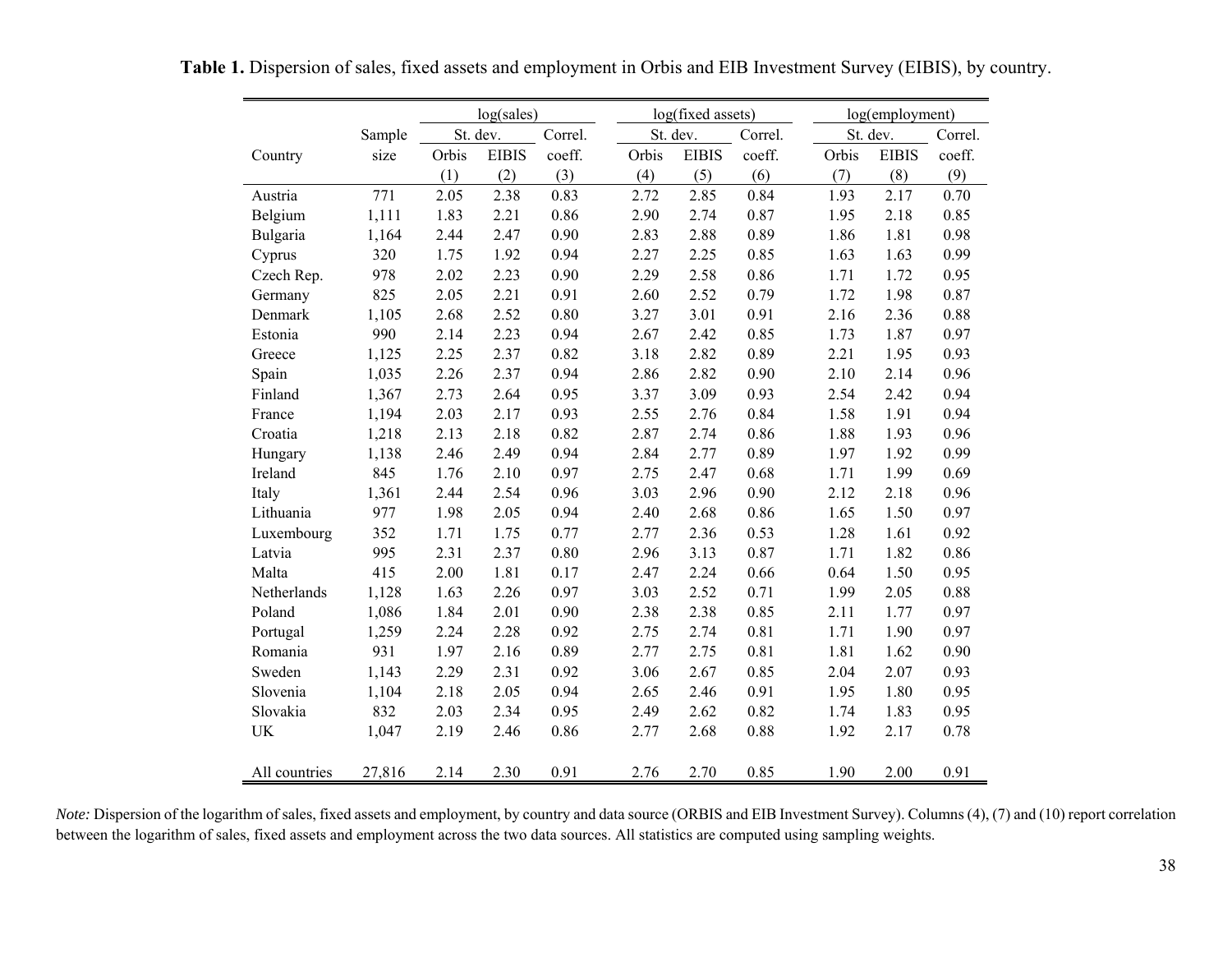| <b>NACE</b> | <b>NACE</b>                                      |        |       | log(sales)   |         |       |              | log(fixed assets) |       | log(employment) |         |
|-------------|--------------------------------------------------|--------|-------|--------------|---------|-------|--------------|-------------------|-------|-----------------|---------|
| industry    | industry                                         | Sample |       | St. dev.     | Correl. |       | St. dev.     | Correl.           |       | St. dev.        | Correl. |
| code        | name                                             | size   | Orbis | <b>EIBIS</b> | coeff.  | Orbis | <b>EIBIS</b> | coeff.            | Orbis | <b>EIBIS</b>    | coeff.  |
|             |                                                  |        | (1)   | (2)          | (3)     | (4)   | (5)          | (6)               | (7)   | (8)             | (9)     |
| $10 - 12$   | food; beverages; tobacco                         | 1,216  | 2.18  | 2.27         | 0.96    | 2.29  | 2.39         | 0.85              | 1.90  | 1.79            | 0.76    |
| $13 - 15$   | textiles; apparel; leather and related products  | 677    | 1.94  | 2.02         | 0.96    | 2.32  | 2.35         | 0.86              | 1.40  | 1.50            | 0.88    |
| $16-18$     | wood; paper; printing and recorded media         | 888    | 2.34  | 2.45         | 0.89    | 2.58  | 2.58         | 0.77              | 1.86  | 1.89            | 0.93    |
| 19-20       | coke and refined petroleum; chemicals            | 315    | 1.95  | 1.86         | 0.92    | 3.03  | 2.11         | 0.78              | 1.60  | 1.54            | 0.94    |
| 21          | pharmaceutical products                          | 78     | 2.01  | 2.20         | 0.80    | 2.54  | 2.37         | 0.87              | 1.53  | 1.41            | 0.94    |
| $22 - 23$   | rubber and plastic products; mineral products    | 960    | 1.76  | 2.11         | 0.89    | 2.04  | 2.28         | 0.77              | 1.46  | 2.00            | 0.84    |
| 24-25       | basic and fabricated metal products              | 1,535  | 2.06  | 1.94         | 0.95    | 2.32  | 2.17         | 0.88              | 1.58  | 1.53            | 0.95    |
| 26          | computer, electronic and optical products        | 317    | 2.40  | 2.46         | 0.98    | 3.09  | 2.87         | 0.94              | 2.17  | 2.14            | 0.97    |
| 27          | electrical equipment                             | 375    | 1.91  | 2.02         | 0.96    | 2.19  | 2.13         | 0.87              | 1.81  | 2.21            | 0.96    |
| 28          | machinery and equipment                          | 931    | 1.97  | 2.08         | 0.94    | 2.37  | 2.23         | 0.90              | 1.75  | 1.87            | 0.93    |
| 29-30       | motor vehicles; other transport equipment        | 335    | 2.06  | 1.91         | 0.88    | 1.94  | 2.11         | 0.87              | 1.54  | 1.56            | 0.88    |
| $31 - 33$   | furniture; other manuf.; repair and installation | 763    | 2.13  | 2.23         | 0.91    | 2.46  | 2.39         | 0.82              | 1.86  | 1.90            | 0.97    |
| 35          | electricity, gas, steam and air conditioning     | 565    | 2.70  | 2.78         | 0.88    | 2.99  | 3.16         | 0.91              | 2.16  | 2.20            | 0.92    |
| 36-39       | water supply; sewerage and waste management      | 1,140  | 1.93  | 2.33         | 0.90    | 2.58  | 2.84         | 0.82              | 1.70  | 1.89            | 0.94    |
| 41          | construction of buildings                        | 2,040  | 2.51  | 2.59         | 0.93    | 2.77  | 2.63         | 0.78              | 1.89  | 1.85            | 0.91    |
| 42          | civil engineering                                | 1,026  | 2.41  | 2.41         | 0.93    | 2.49  | 2.59         | 0.79              | 1.96  | 2.00            | 0.93    |
| 43          | specialised construction activities              | 3,210  | 2.00  | 1.92         | 0.94    | 2.29  | 2.23         | 0.73              | 1.65  | 1.58            | 0.95    |
| 45          | wholesale and retail trade                       | 755    | 2.15  | 2.47         | 0.83    | 2.22  | 2.61         | 0.81              | 1.61  | 1.99            | 0.92    |
| 46          | wholesale trade, except of motor vehicles        | 2,962  | 2.13  | 2.12         | 0.94    | 2.56  | 2.41         | 0.82              | 1.79  | 1.91            | 0.86    |
| 47          | retail trade, except of motor vehicles           | 1,804  | 2.53  | 2.53         | 0.93    | 2.82  | 2.83         | 0.82              | 2.30  | 2.28            | 0.97    |
| 49-53       | transportation and storage                       | 3,813  | 2.41  | 2.37         | 0.86    | 3.07  | 2.78         | 0.84              | 2.01  | 2.12            | 0.86    |
| 55-56       | accommodation and food service activities        | 1,032  | 2.16  | 2.24         | 0.94    | 2.60  | 2.74         | 0.82              | 2.00  | 2.00            | 0.95    |
| 58-63       | information and communication                    | 1,021  | 2.41  | 2.43         | 0.96    | 3.38  | 2.90         | 0.84              | 1.91  | 1.88            | 0.96    |
| 64-99       | other services                                   | 58     | 1.72  | 2.42         | 0.64    | 2.81  | 2.65         | 0.95              | 1.94  | 2.16            | $-0.25$ |
| 10-99       | all industries                                   | 27,816 | 2.20  | 2.25         | 0.92    | 2.58  | 2.53         | 0.83              | 1.84  | 1.92            | 0.90    |

**Table 2.** Dispersion of sales, fixed assets and employment in Orbis and EIB Investment Survey (EIBIS), by industry.

*Note:* Dispersion of the logarithm of sales, fixed assets and employment, by country and data source (ORBIS and EIB Investment Survey). Columns (4), (7) and (10) report correlation between the logarithm of sales, fixed assets and employment across the two data sources. All statistics are computed using sampling weights.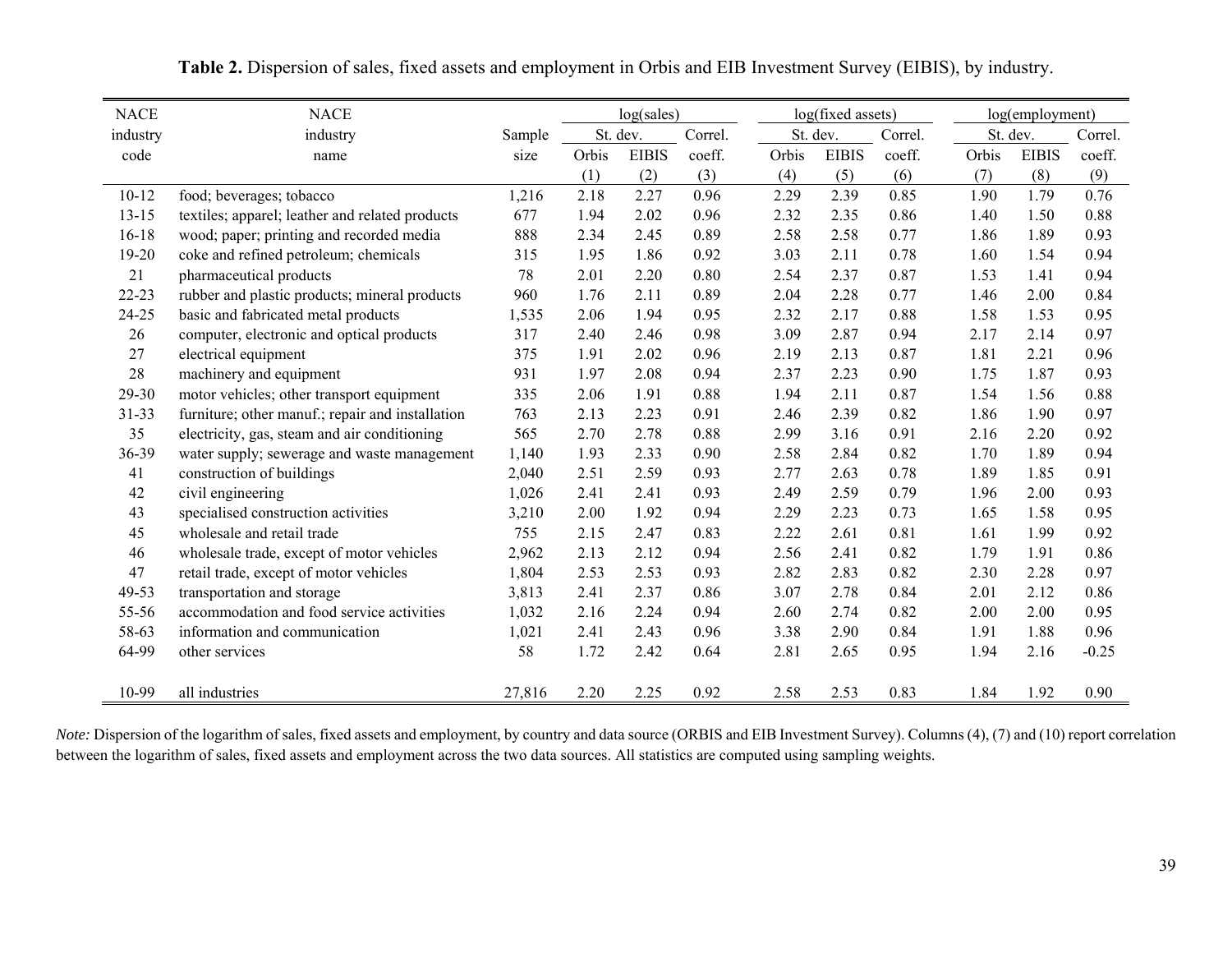| Group of variables                  | Variable                                                          | Mean         | St. dev.     |
|-------------------------------------|-------------------------------------------------------------------|--------------|--------------|
| <b>Outcome variables</b>            | log(sales)                                                        | 16.58        | 2.37         |
|                                     | log(fixed assets)                                                 | 15.31        | 2.75         |
|                                     | log(employment)                                                   | 4.84         | 2.01         |
|                                     | log(MRPK)                                                         | $-0.42$      | 1.43         |
|                                     | log(MRPL)                                                         | 10.22        | 1.19         |
|                                     | $log(MRPL) - log(MRPK)$                                           | 10.65        | 1.63         |
| Demographics                        | Firm age                                                          |              |              |
|                                     | less than 5 years                                                 | 0.04         | 0.18         |
|                                     | 5-9 years                                                         | 0.08         | 0.26         |
|                                     | $10-19$ years                                                     | 0.20         | 0.40         |
|                                     | $20+$ years                                                       | 0.69         | 0.46         |
|                                     | Subsidiary                                                        | 0.34         | 0.47         |
|                                     | Exporter                                                          | 0.52         | 0.50         |
| Quality of capital and other inputs | Share of state-of-the art machinery and equipment                 | 0.41         | 0.32         |
|                                     | Share of high energy efficiency commercial building stock         | 0.36         | 0.34         |
| Capacity utilization                | above maximum capacity                                            | 0.06         | 0.24         |
|                                     | at maximum capacity                                               | 0.44<br>0.40 | 0.50<br>0.49 |
|                                     | somewhat below full capacity<br>substantially below full capacity | 0.08         | 0.27         |
| <b>Obstacles to investment</b>      | Demand for products or services                                   |              |              |
|                                     | Major                                                             | 0.24         | 0.43         |
|                                     | Minor                                                             | 0.26         | 0.44         |
|                                     | Availability of staff with the right skills                       |              |              |
|                                     | Major                                                             | 0.43         | 0.49         |
|                                     | Minor                                                             | 0.31         | 0.46         |
|                                     | Energy costs                                                      |              |              |
|                                     | Major                                                             | 0.24         | 0.42         |
|                                     | Minor                                                             | 0.34         | 0.47         |
|                                     | Access to digital infrastructure                                  |              |              |
|                                     | Major                                                             | 0.12         | 0.32         |
|                                     | Minor                                                             | 0.29         | 0.45         |
|                                     | Labor market regulations                                          |              |              |
|                                     | Major                                                             | 0.30         | 0.46         |
|                                     | Minor                                                             | 0.33         | 0.47         |
|                                     | Business regulations and taxation                                 |              |              |
|                                     | Major                                                             | 0.32         | 0.47         |
|                                     | Minor                                                             | 0.33         | 0.47         |
|                                     | Availability of adequate transport infrastructure                 |              |              |
|                                     | Major                                                             | 0.17         | 0.37         |
|                                     | Minor                                                             | 0.28         | 0.45         |
|                                     | Availability of finance                                           |              | 0.41         |
|                                     | Major<br>Minor                                                    | 0.21<br>0.25 | 0.43         |
|                                     | Uncertainty about future                                          |              |              |
|                                     | Major                                                             | 0.38         | 0.49         |
|                                     | Minor                                                             | 0.35         | 0.48         |
| <b>Adjustment</b>                   | Investment, $log(1 + investment)$                                 | 12.44        | 3.96         |
|                                     | Percent change in employment in the last three years              | 0.13         | 0.44         |
|                                     | Investment over the last three years                              |              |              |
|                                     | too much                                                          | 0.04         | 0.18         |
|                                     | about the right amount                                            | 0.79         | 0.41         |
|                                     | too little                                                        | 0.17         | 0.37         |
|                                     | company did not exist three years ago                             | 0.00         | 0.03         |
|                                     | Investment priority in the next three years                       |              |              |
|                                     | replacing capacity                                                | 0.35         | 0.48         |
|                                     | capacity expansion for existing products or services              | 0.28         | 0.45         |
|                                     | developing new products, processes or services                    | 0.26         | 0.44         |
|                                     | no investment planned                                             | 0.09         | 0.29         |
| <b>Source of funds</b>              | internal funds or retained earnings                               | 0.66         | 0.37         |
|                                     | external finance                                                  | 0.31         | 0.35         |
|                                     | intra-group funding                                               | 0.02         | 0.12         |
|                                     | Finance constrained                                               | 0.07         | 0.25         |
| Sample size                         |                                                                   | 27,816       | 27,816       |

*Note:* All statistics are computed using sampling weights.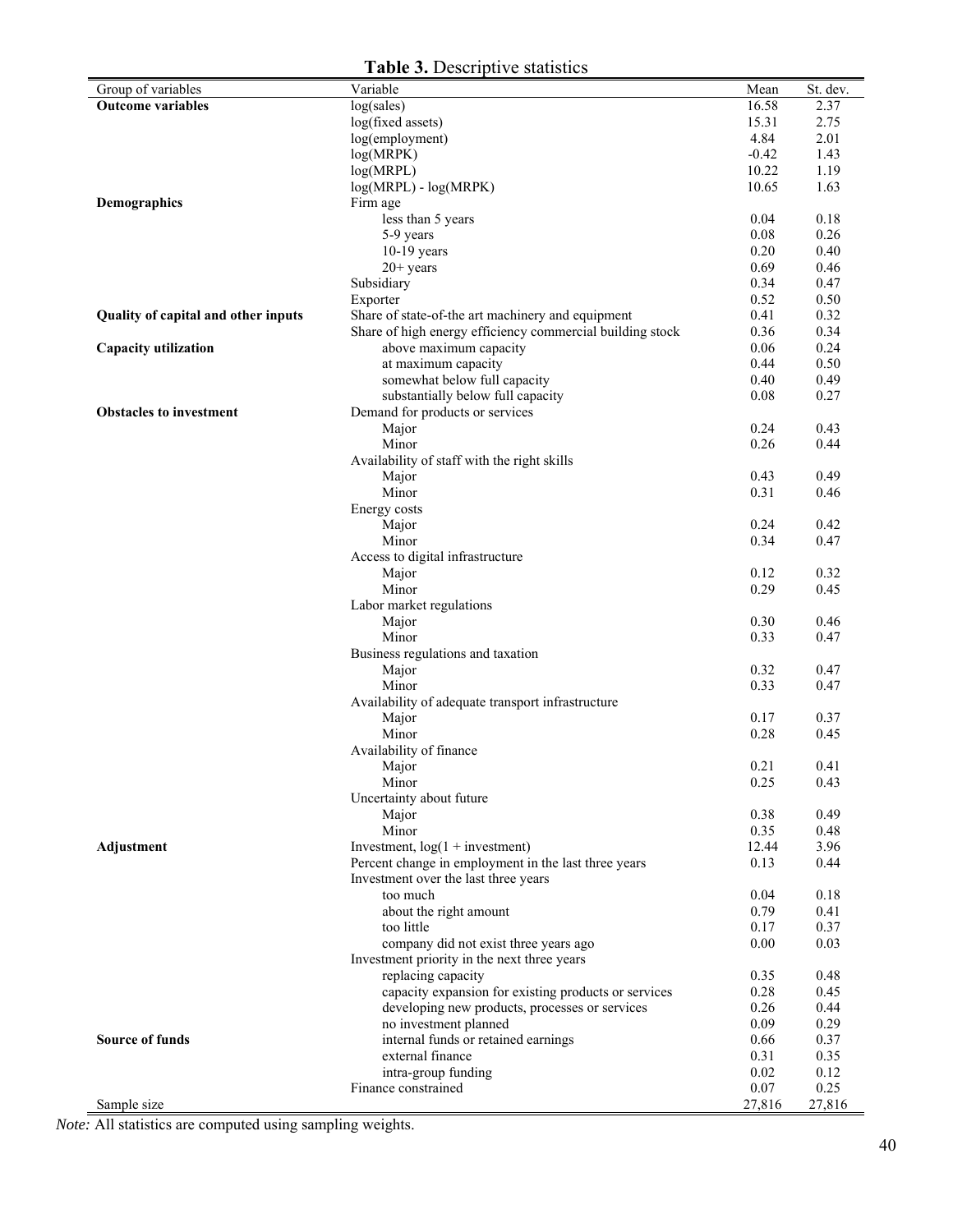| <b>Regressor</b>                                                          | Dependent variable |             |  |  |
|---------------------------------------------------------------------------|--------------------|-------------|--|--|
|                                                                           | log(MRPK)          | log(MRPL)   |  |  |
| <b>Demographics</b>                                                       |                    |             |  |  |
| Firm age (omitted category: less than 5 years)                            |                    |             |  |  |
| 5-9 years                                                                 | $-0.009$           | $0.041**$   |  |  |
|                                                                           | (0.039)            | (0.019)     |  |  |
| $10-19$ years                                                             | $-0.218***$        | $0.062***$  |  |  |
|                                                                           | (0.035)            | (0.018)     |  |  |
| $20+$ years                                                               | $-0.339***$        | $0.097***$  |  |  |
|                                                                           | (0.034)            | (0.017)     |  |  |
| log(employment)                                                           | $0.031***$         | $-0.024***$ |  |  |
|                                                                           | (0.005)            | (0.003)     |  |  |
| Subsidiary                                                                | $0.351***$         | $0.139***$  |  |  |
|                                                                           | (0.019)            | (0.010)     |  |  |
| Exporter                                                                  | $0.135***$         | $0.241***$  |  |  |
|                                                                           | (0.016)            | (0.009)     |  |  |
| Quality of capital and other inptus                                       |                    |             |  |  |
| Share of state-of-the art machinery and equipment, including ICT          | $-0.123***$        | $0.140***$  |  |  |
|                                                                           | (0.023)            | (0.012)     |  |  |
| Share of high energy efficiency commercial building stock                 | $-0.260***$        | $0.055***$  |  |  |
|                                                                           | (0.020)            | (0.010)     |  |  |
| Capacity utilization (omitted category: somewhat below full capacity)     |                    |             |  |  |
| above maximum capacity                                                    | $0.255***$         | $0.099***$  |  |  |
|                                                                           | (0.026)            | (0.014)     |  |  |
| at maximum capacity                                                       | $0.134***$         | $0.045***$  |  |  |
|                                                                           | (0.014)            | (0.007)     |  |  |
|                                                                           | $-0.301***$        | $-0.125***$ |  |  |
| substantially below full capacity                                         | (0.022)            | (0.012)     |  |  |
|                                                                           |                    |             |  |  |
| <b>Obstacles to investment</b> (omitted category: not an obstacle at all) |                    |             |  |  |
| Demand for products or services                                           | $0.078***$         |             |  |  |
| Major                                                                     |                    | 0.001       |  |  |
|                                                                           | (0.018)            | (0.009)     |  |  |
| Minor                                                                     | $0.058***$         | 0.002       |  |  |
|                                                                           | (0.016)            | (0.008)     |  |  |
| Availability of staff with the right skills                               |                    |             |  |  |
| Major                                                                     | $0.065***$         | $-0.054***$ |  |  |
|                                                                           | (0.017)            | (0.009)     |  |  |
| Minor                                                                     | $0.036**$          | 0.003       |  |  |
|                                                                           | (0.017)            | (0.009)     |  |  |
| Energy costs                                                              |                    |             |  |  |
| Major                                                                     | $-0.132***$        | $-0.087***$ |  |  |
|                                                                           | (0.018)            | (0.009)     |  |  |
| Minor                                                                     | $-0.092***$        | $-0.052***$ |  |  |
|                                                                           | (0.015)            | (0.008)     |  |  |
| Access to digital infrastructure                                          |                    |             |  |  |
| Major                                                                     | $0.040*$           | $0.021*$    |  |  |
|                                                                           | (0.023)            | (0.011)     |  |  |
| Minor                                                                     | 0.003              | $0.036***$  |  |  |
|                                                                           | (0.016)            | (0.008)     |  |  |
| Labor market regulations                                                  |                    |             |  |  |
| Major                                                                     | 0.003              | $-0.068***$ |  |  |
|                                                                           | (0.018)            | (0.009)     |  |  |
| Minor                                                                     | $-0.018$           | $-0.045***$ |  |  |
|                                                                           | (0.016)            | (0.008)     |  |  |
| Business regulations and taxation                                         |                    |             |  |  |
| Major                                                                     | $-0.041**$         | $0.024***$  |  |  |
|                                                                           | (0.019)            | (0.009)     |  |  |
| Minor                                                                     | 0.023              | $0.029***$  |  |  |

**Table 4.** Predictors of the dispersion of the marginal revenue products of capital and labor.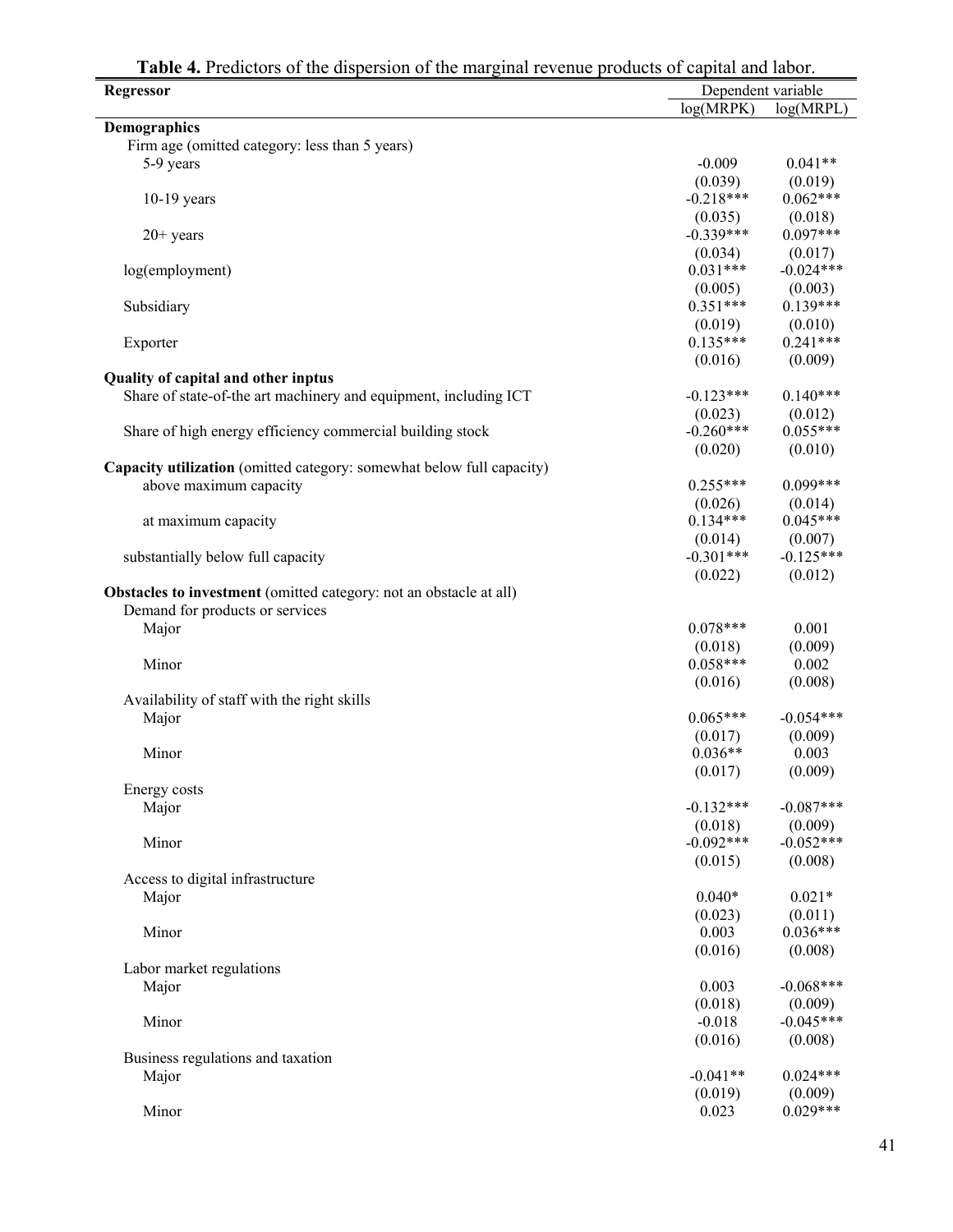|                                                                                                                | (0.016)               | (0.009)        |
|----------------------------------------------------------------------------------------------------------------|-----------------------|----------------|
| Availability of adequate transport infrastructure                                                              |                       |                |
| Major                                                                                                          | $-0.030$              | $0.077***$     |
|                                                                                                                | (0.019)               | (0.010)        |
| Minor                                                                                                          | 0.013                 | $0.050***$     |
|                                                                                                                | (0.015)               | (0.008)        |
| Availability of finance                                                                                        |                       |                |
| Major                                                                                                          | $-0.058***$           | $-0.084***$    |
|                                                                                                                | (0.018)               | (0.010)        |
| Minor                                                                                                          | $-0.006$              | $-0.068***$    |
|                                                                                                                | (0.015)               | (0.008)        |
| Uncertainty about future                                                                                       |                       |                |
| Major                                                                                                          | $0.052***$            | $0.043***$     |
|                                                                                                                | (0.018)               | (0.010)        |
| Minor                                                                                                          | $0.042**$             | $0.035***$     |
|                                                                                                                | (0.017)               | (0.009)        |
|                                                                                                                |                       |                |
| Adjustment                                                                                                     | $-0.057***$           | $0.049***$     |
| Investment, $log(1 +$ investment)                                                                              |                       |                |
|                                                                                                                | (0.003)<br>$0.090***$ | (0.001)        |
| Percent change in employment in the last three years                                                           |                       | $-0.109***$    |
|                                                                                                                | (0.015)               | (0.008)        |
| Investment over the last three years (omitted category: about the right amount)                                |                       |                |
| too much                                                                                                       | $-0.232***$           | $-0.098***$    |
|                                                                                                                | (0.030)               | (0.016)        |
| too little                                                                                                     | $-0.063***$           | $-0.067***$    |
|                                                                                                                | (0.016)               | (0.008)        |
| company did not exist three years ago                                                                          | $-0.269$              | $-0.084$       |
|                                                                                                                | (0.179)               | (0.090)        |
| Investment priority in the next three years (omitted category: no investment planned)                          |                       |                |
| replacing capacity                                                                                             | $-0.054**$            | $-0.028**$     |
|                                                                                                                | (0.023)               | (0.012)        |
| capacity expansion for existing products or services                                                           | $-0.068***$           | $-0.006$       |
|                                                                                                                | (0.024)               | (0.012)        |
| developing new products, processes or services                                                                 | $-0.056**$            | $-0.007$       |
|                                                                                                                | (0.025)               | (0.012)        |
| Source of funds (omitted category: external finance)                                                           |                       |                |
| internal funds or retained earnings                                                                            | $0.189***$            | $0.066***$     |
|                                                                                                                | (0.020)               | (0.010)        |
| intra-group funding                                                                                            | $-0.124**$            | $0.183***$     |
|                                                                                                                | (0.062)               | (0.031)        |
| Credit constrained                                                                                             | $-0.099***$           | $-0.087***$    |
|                                                                                                                | (0.024)               | (0.012)        |
|                                                                                                                |                       |                |
| Sample size                                                                                                    | 27,816                | 27,663         |
| $R^2$                                                                                                          | 0.527                 | 0.776          |
| Memorandum                                                                                                     |                       |                |
|                                                                                                                |                       |                |
| $R^2$ with country $\times$ industry $\times$ year fixed effects and no X<br>$R^2$ with X and no fixed effects | 0.492<br>0.138        | 0.736<br>0.289 |
|                                                                                                                |                       |                |
| $R^2$ with X and country fixed effects                                                                         | 0.170                 | 0.526          |
| $R^2$ with X and industry fixed effects                                                                        | 0.302                 | 0.461          |
| $R^2$ with X and year fixed effects                                                                            | 0.139                 | 0.288          |
| $R2$ with X and country fixed effects, industry fixed effects and year fixed effects                           | 0.329                 | 0.676          |
| $R^2$ with X and slopes varying by country                                                                     | 0.221                 | 0.459          |
| $R^2$ with X and slopes varying by industry                                                                    | 0.301                 | 0.445          |
| $R^2$ with X and slopes varying by year                                                                        | 0.141                 | 0.292          |

*Note:* The table reports estimates of equation (4) with country × industry × year fixed effects. Industries are defined at 2-digit NACE level. All estimates are based on Huber robust regression. Observations are weighted so that the sample represents the population in terms of employment. Standard errors are clustered by industry and country. \*\*\*, \*\*, \* denote statistical significance at 1, 5 and 10 percent levels.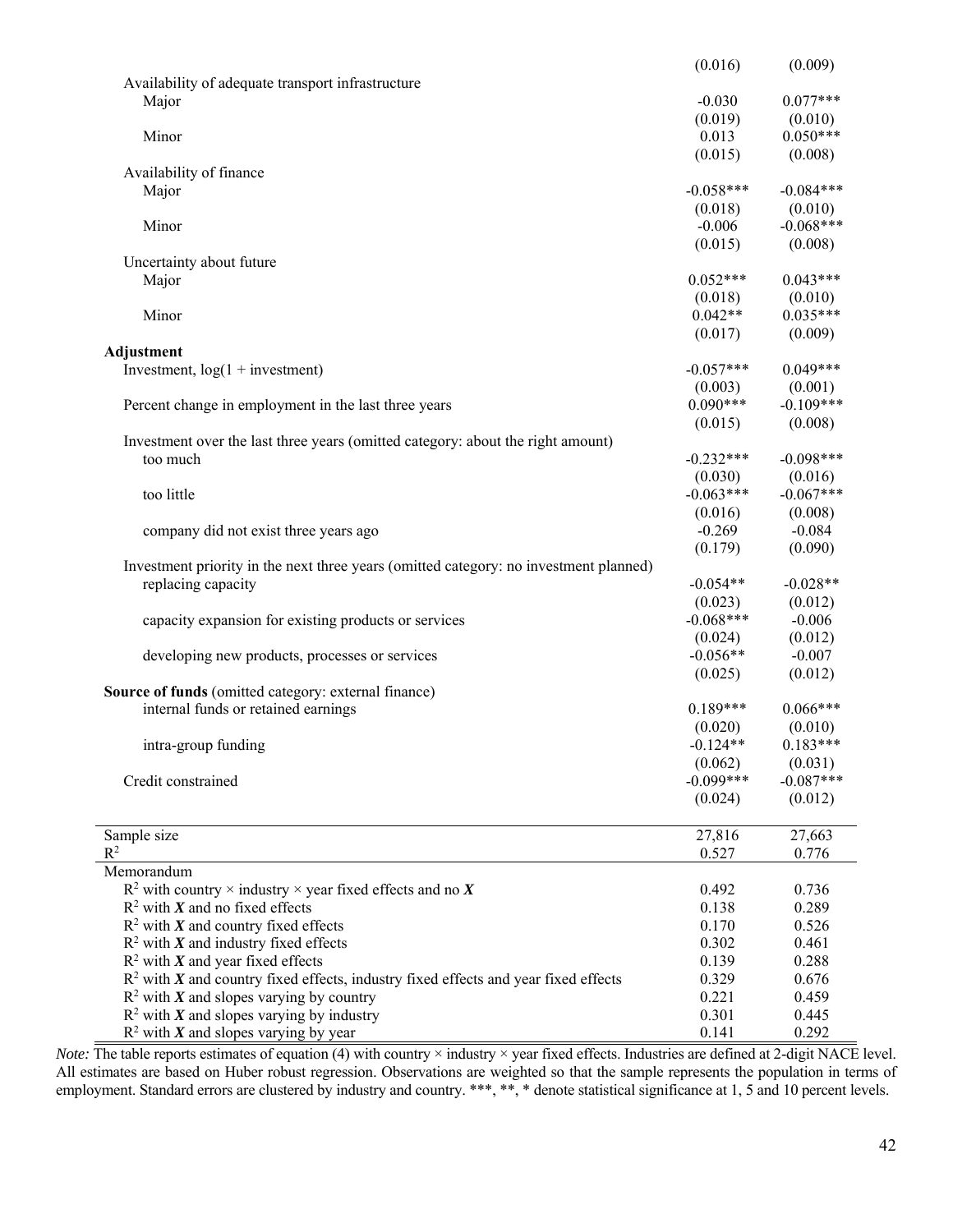|      |                              | List of fixed effects |         |           |       |                                   |                                        |  |  |  |  |
|------|------------------------------|-----------------------|---------|-----------|-------|-----------------------------------|----------------------------------------|--|--|--|--|
| Row  | Group of variables           | No fixed<br>effects   | Country | Industry  | Year  | Country +<br>Industry $+$<br>Year | Country ×<br>Industry $\times$<br>Year |  |  |  |  |
|      |                              | (1)                   | (2)     | (3)       | (4)   | (5)                               | (6)                                    |  |  |  |  |
|      | Panel A: MRPK                |                       |         |           |       |                                   |                                        |  |  |  |  |
| (1)  | Demographics                 | 0.049                 | 0.039   | 0.022     | 0.049 | 0.018                             | 0.013                                  |  |  |  |  |
| (2)  | Quality of capital           | 0.016                 | 0.009   | 0.015     | 0.016 | 0.008                             | 0.007                                  |  |  |  |  |
| (3)  | Capacity utilization         | 0.016                 | 0.016   | 0.009     | 0.016 | 0.010                             | 0.008                                  |  |  |  |  |
| (4)  | Obstacles to investment      | 0.024                 | 0.017   | 0.011     | 0.024 | 0.005                             | 0.004                                  |  |  |  |  |
| (5)  | Adjustment                   | 0.063                 | 0.064   | 0.017     | 0.062 | 0.017                             | 0.013                                  |  |  |  |  |
| (6)  | Source of funds              | 0.027                 | 0.022   | 0.015     | 0.027 | 0.011                             | 0.008                                  |  |  |  |  |
| (7)  | "Compensating differentials" | 0.094                 | 0.088   | 0.042     | 0.094 | 0.036                             | 0.028                                  |  |  |  |  |
| (8)  | "Distortions"                | 0.085                 | 0.070   | 0.037     | 0.085 | 0.029                             | 0.021                                  |  |  |  |  |
| (9)  | All variables                | 0.138                 | 0.124   | 0.070     | 0.138 | 0.058                             | 0.045                                  |  |  |  |  |
|      | Panel B: MRPL                |                       |         |           |       |                                   |                                        |  |  |  |  |
| (10) | Demographics                 | 0.139                 | 0.039   | 0.101     | 0.139 | 0.039                             | 0.028                                  |  |  |  |  |
| (11) | Quality of capital           | 0.030                 | 0.008   | 0.020     | 0.030 | 0.007                             | 0.005                                  |  |  |  |  |
| (12) | Capacity utilization         | 0.014                 | 0.009   | 0.011     | 0.014 | 0.006                             | 0.004                                  |  |  |  |  |
| (13) | Obstacles to investment      | 0.076                 | 0.026   | 0.047     | 0.076 | 0.012                             | 0.009                                  |  |  |  |  |
| (14) | Adjustment                   | 0.101                 | 0.039   | 0.094     | 0.101 | 0.036                             | 0.025                                  |  |  |  |  |
| (15) | Source of funds              | 0.043                 | 0.008   | 0.031     | 0.043 | 0.005                             | 0.004                                  |  |  |  |  |
| (16) | "Compensating differentials" | 0.131                 | 0.057   | 0.115     | 0.131 | 0.054                             | 0.038                                  |  |  |  |  |
| (17) | "Distortions"                | 0.186                 | 0.051   | 0.132     | 0.185 | 0.036                             | 0.026                                  |  |  |  |  |
| (18) | All variables                | 0.289                 | 0.092   | 0.218     | 0.288 | 0.072                             | 0.052                                  |  |  |  |  |
|      | Panel C: MRPL - MRPK         |                       |         |           |       |                                   |                                        |  |  |  |  |
| (19) | Demographics                 | 0.100                 | 0.061   | 0.054     | 0.100 | 0.027                             | 0.020                                  |  |  |  |  |
| (20) | Quality of capital           | 0.042                 | 0.019   | 0.037     | 0.042 | 0.016                             | 0.014                                  |  |  |  |  |
| (21) | Capacity utilization         | 0.003                 | 0.005   | $0.001\,$ | 0.003 | 0.001                             | 0.001                                  |  |  |  |  |
| (22) | Obstacles to investment      | 0.029                 | 0.016   | 0.014     | 0.029 | 0.005                             | 0.005                                  |  |  |  |  |
| (23) | Adjustment                   | 0.188                 | 0.122   | 0.119     | 0.187 | 0.067                             | 0.048                                  |  |  |  |  |
| (24) | Source of funds              | 0.022                 | 0.012   | 0.017     | 0.022 | 0.009                             | 0.007                                  |  |  |  |  |
| (25) | "Compensating differentials" | 0.218                 | 0.140   | 0.145     | 0.218 | 0.080                             | 0.061                                  |  |  |  |  |
| (26) | "Distortions"                | 0.134                 | 0.076   | 0.079     | 0.133 | 0.036                             | 0.027                                  |  |  |  |  |
| (27) | All variables                | 0.289                 | 0.173   | 0.197     | 0.288 | 0.100                             | 0.078                                  |  |  |  |  |
|      | Panel D: Productivity gain   |                       |         |           |       |                                   |                                        |  |  |  |  |
| (28) | Demographics                 | 0.331                 | 0.105   | 0.234     | 0.330 | 0.093                             | 0.066                                  |  |  |  |  |
| (29) | Quality of capital           | 0.079                 | 0.023   | 0.056     | 0.080 | 0.020                             | 0.015                                  |  |  |  |  |
| (30) | Capacity utilization         | 0.031                 | 0.020   | 0.024     | 0.031 | 0.014                             | 0.008                                  |  |  |  |  |
| (31) | Obstacles to investment      | 0.171                 | 0.060   | 0.104     | 0.171 | 0.027                             | 0.020                                  |  |  |  |  |
| (32) | Adjustment                   | 0.281                 | 0.125   | 0.242     | 0.280 | 0.101                             | 0.071                                  |  |  |  |  |
| (33) | Source of funds              | 0.099                 | 0.021   | 0.072     | 0.099 | 0.013                             | 0.011                                  |  |  |  |  |
| (34) | "Compensating differentials" | 0.356                 | 0.170   | 0.295     | 0.356 | 0.143                             | 0.102                                  |  |  |  |  |
| (35) | "Distortions"                | 0.442                 | 0.134   | 0.309     | 0.441 | 0.089                             | 0.065                                  |  |  |  |  |
| (36) | All variables                | 0.715                 | 0.256   | 0.532     | 0.714 | 0.189                             | 0.139                                  |  |  |  |  |

## **Table 5.** Marginal  $\mathbb{R}^2$  of adding a group of variables to a specification with fixed effects.

*Note*: The table reports change in R<sup>2</sup> in equation (4) when a group of variables is added to a specification with a given combination of industry and/or country and/or year fixed effects. Industries are defined at 2-digit NACE level. All estimates are based on Huber robust regression. Observations are weighted so that the sample represents the population in terms of employment. Standard errors are clustered by industry and country. The group "compensating differentials" includes "quality of capital", "capacity utilization" and "adjustment". The group "distortions" includes "demographics,", "obstacles for investment" and "source of funds". Productivity gain is computed according to equation (3').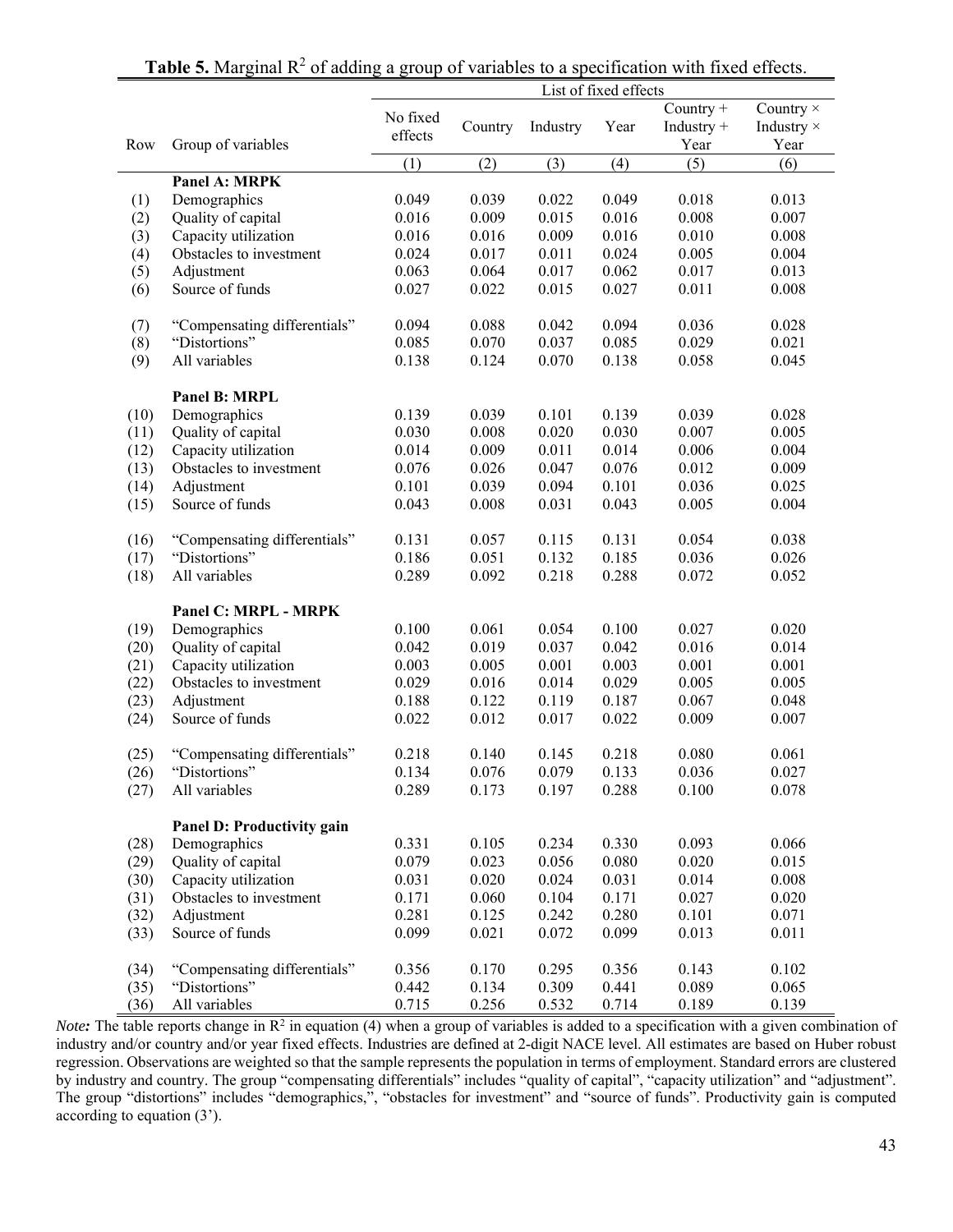|     |                                  | List of fixed effects |          |       |                                     |                                        |  |  |  |  |  |
|-----|----------------------------------|-----------------------|----------|-------|-------------------------------------|----------------------------------------|--|--|--|--|--|
|     |                                  | Country               | Industry | Year  | Country $+$<br>Industry $+$<br>Year | Country $\times$<br>Industry ×<br>Year |  |  |  |  |  |
|     |                                  | (2)                   | (3)      | (4)   | (5)                                 | (6)                                    |  |  |  |  |  |
| (1) | <b>Dispersion</b><br><b>MRPK</b> | 0.170                 | 0.239    | 0.000 | 0.275                               | 0.492                                  |  |  |  |  |  |
| (2) | <b>MRPL</b>                      | 0.445                 | 0.268    | 0.001 | 0.611                               | 0.736                                  |  |  |  |  |  |
| (3) | <b>MRPL - MRPK</b>               | 0.219                 | 0.174    | 0.000 | 0.354                               | 0.555                                  |  |  |  |  |  |
| (4) | <b>Productivity gain</b>         | 1.023                 | 0.631    | 0.002 | 1.423                               | 1.760                                  |  |  |  |  |  |

**Table 6.**  $\mathbb{R}^2$  for various sets of fixed effects.

*Note:* The table reports  $R^2$  in equation (4) when a group of fixed effects is added to a specification with no other controls. Industries are defined at 2-digit NACE level. All estimates are based on Huber robust regression. Observations are weighted so that the sample represents the population in terms of employment. Productivity gain is computed according to equation (3').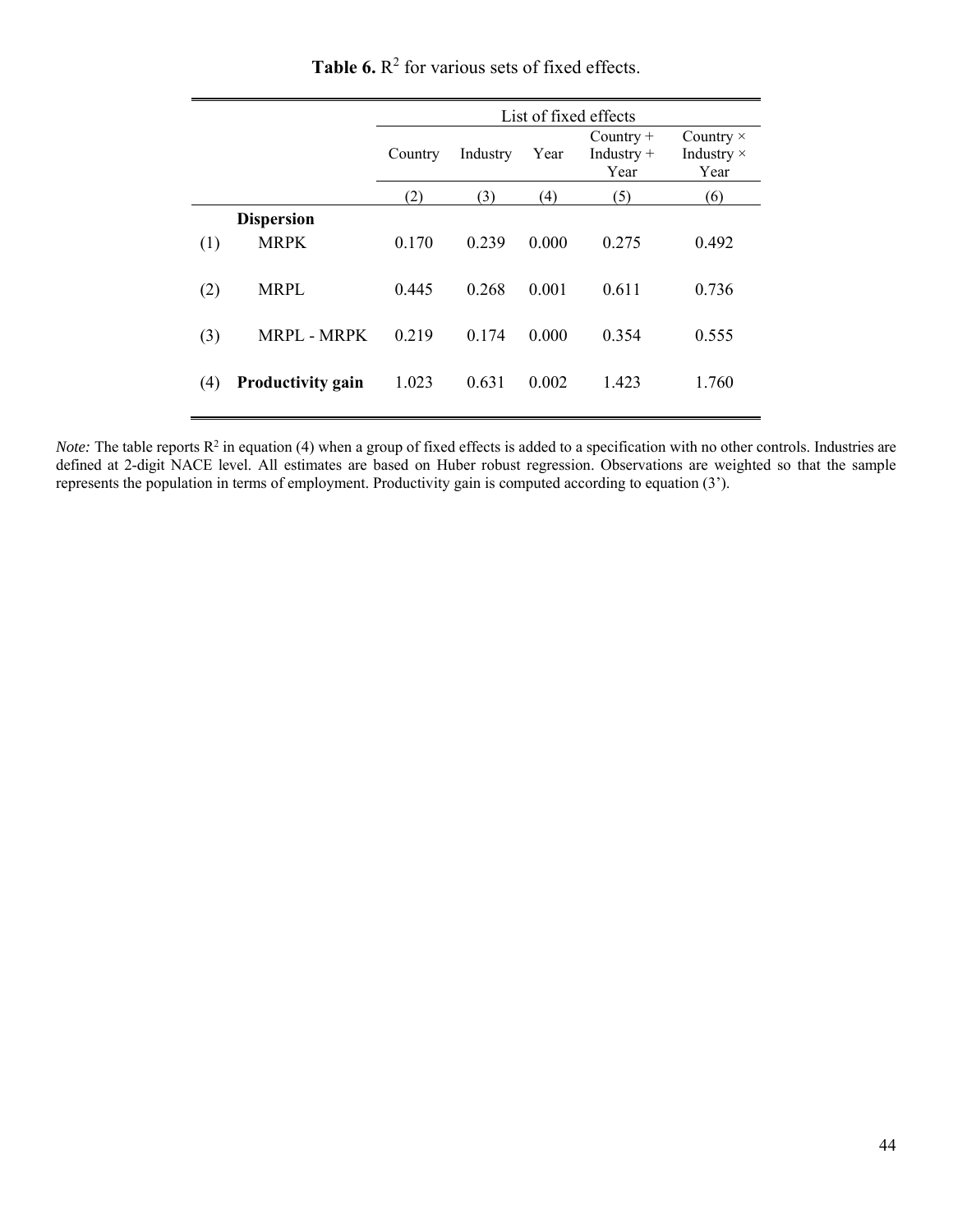|             |      |         | $\sigma(MRPK)$ |        |        |      |         | $\sigma(MRPL)$ |        |        |
|-------------|------|---------|----------------|--------|--------|------|---------|----------------|--------|--------|
| Country b   | Own  | Germany | Own            | Greece | Own    | Own  | Germany | Own            | Greece | Own    |
| Country X   | Own  | Own     | Germany        | Own    | Greece | Own  | Own     | Germany        | Own    | Greece |
|             | (1)  | (2)     | (3)            | (4)    | (5)    | (6)  | (7)     | (8)            | (9)    | (10)   |
| Austria     | 1.38 | 0.91    | 1.43           | 1.62   | 1.62   | 0.75 | 0.62    | 0.76           | 0.91   | 0.83   |
| Belgium     | 1.43 | 0.92    | 1.56           | 1.65   | 1.63   | 0.79 | 0.63    | 0.78           | 0.91   | 0.88   |
| Bulgaria    | 1.34 | 0.98    | 1.36           | 1.70   | 1.56   | 1.02 | 0.67    | 1.01           | 0.90   | 1.08   |
| Cyprus      | 1.72 | 0.94    | 1.77           | 1.75   | 1.83   | 1.15 | 0.67    | 1.36           | 0.94   | 1.38   |
| Czech Rep.  | 1.15 | 0.86    | 1.37           | 1.68   | 1.47   | 0.73 | 0.62    | 0.77           | 0.82   | 0.79   |
| Germany     | 0.92 | 0.92    | 0.92           | 1.66   | 0.94   | 0.61 | 0.61    | 0.61           | 0.91   | 0.69   |
| Denmark     | 1.40 | 0.88    | 1.43           | 1.74   | 1.55   | 0.75 | 0.64    | 0.75           | 0.89   | 0.81   |
| Estonia     | 1.56 | 0.98    | 1.53           | 1.75   | 1.70   | 1.03 | 0.65    | 0.97           | 0.90   | 1.08   |
| Greece      | 1.64 | 0.94    | 1.66           | 1.64   | 1.64   | 0.91 | 0.69    | 0.91           | 0.91   | 0.91   |
| Spain       | 1.04 | 0.88    | 1.14           | 1.59   | 1.14   | 0.71 | 0.64    | 0.71           | 0.90   | 0.78   |
| Finland     | 1.26 | 0.93    | 1.33           | 1.75   | 1.56   | 0.75 | 0.61    | 0.80           | 0.88   | 0.95   |
| France      | 1.09 | 0.91    | 1.08           | 1.73   | 1.07   | 0.60 | 0.65    | 0.59           | 0.91   | 0.62   |
| Croatia     | 1.41 | 0.94    | 1.44           | 1.60   | 1.61   | 0.83 | 0.63    | 0.82           | 0.89   | 0.97   |
| Hungary     | 1.29 | 0.93    | 1.32           | 1.71   | 1.41   | 0.85 | 0.64    | 0.84           | 0.91   | 0.94   |
| Ireland     | 1.44 | 0.90    | 1.42           | 1.64   | 1.45   | 0.95 | 0.64    | 1.00           | 0.88   | 1.03   |
| Italy       | 1.11 | 0.92    | 1.06           | 1.59   | 1.20   | 0.67 | 0.66    | 0.69           | 0.91   | 0.72   |
| Lithuania   | 1.56 | 0.96    | 1.56           | 1.72   | 1.61   | 0.91 | 0.68    | 0.91           | 0.93   | 1.01   |
| Luxembourg  | 1.88 | 0.91    | 2.39           | 1.73   | 2.47   | 0.88 | 0.66    | 1.08           | 0.93   | 1.08   |
| Latvia      | 1.57 | 0.97    | 1.62           | 1.63   | 1.69   | 1.05 | 0.66    | 0.99           | 0.89   | 1.14   |
| Malta       | 1.84 | 0.93    | 1.98           | 1.71   | 1.99   | 0.97 | 0.64    | 1.17           | 0.88   | 1.27   |
| Netherlands | 1.31 | 0.88    | 1.43           | 1.71   | 1.61   | 0.71 | 0.64    | 0.68           | 0.94   | 0.75   |
| Poland      | 1.10 | 0.93    | 1.11           | 1.56   | 1.21   | 0.67 | 0.61    | 0.76           | 0.85   | 0.81   |
| Portugal    | 1.41 | 0.93    | 1.52           | 1.57   | 1.63   | 0.82 | 0.65    | 0.92           | 0.90   | 0.90   |
| Romania     | 1.31 | 0.96    | 1.33           | 1.63   | 1.43   | 0.88 | 0.65    | 0.92           | 0.88   | 0.96   |
| Sweden      | 1.31 | 0.92    | 1.34           | 1.75   | 1.45   | 0.71 | 0.65    | 0.62           | 0.96   | 0.67   |
| Slovenia    | 1.27 | 0.92    | 1.36           | 1.62   | 1.52   | 0.78 | 0.62    | 0.80           | 0.87   | 0.89   |
| Slovakia    | 1.33 | 0.93    | 1.38           | 1.62   | 1.46   | 0.98 | 0.62    | 1.05           | 0.87   | 1.17   |
| <b>UK</b>   | 1.12 | 0.89    | 1.17           | 1.63   | 1.20   | 0.63 | 0.63    | 0.63           | 0.92   | 0.70   |

**Table 7.** Machado-Mata decomposition of the marginal revenue products of capital and labor.

*Note*: The table reports actual and counterfactual dispersion of marginal revenue products. See section V.D for more details.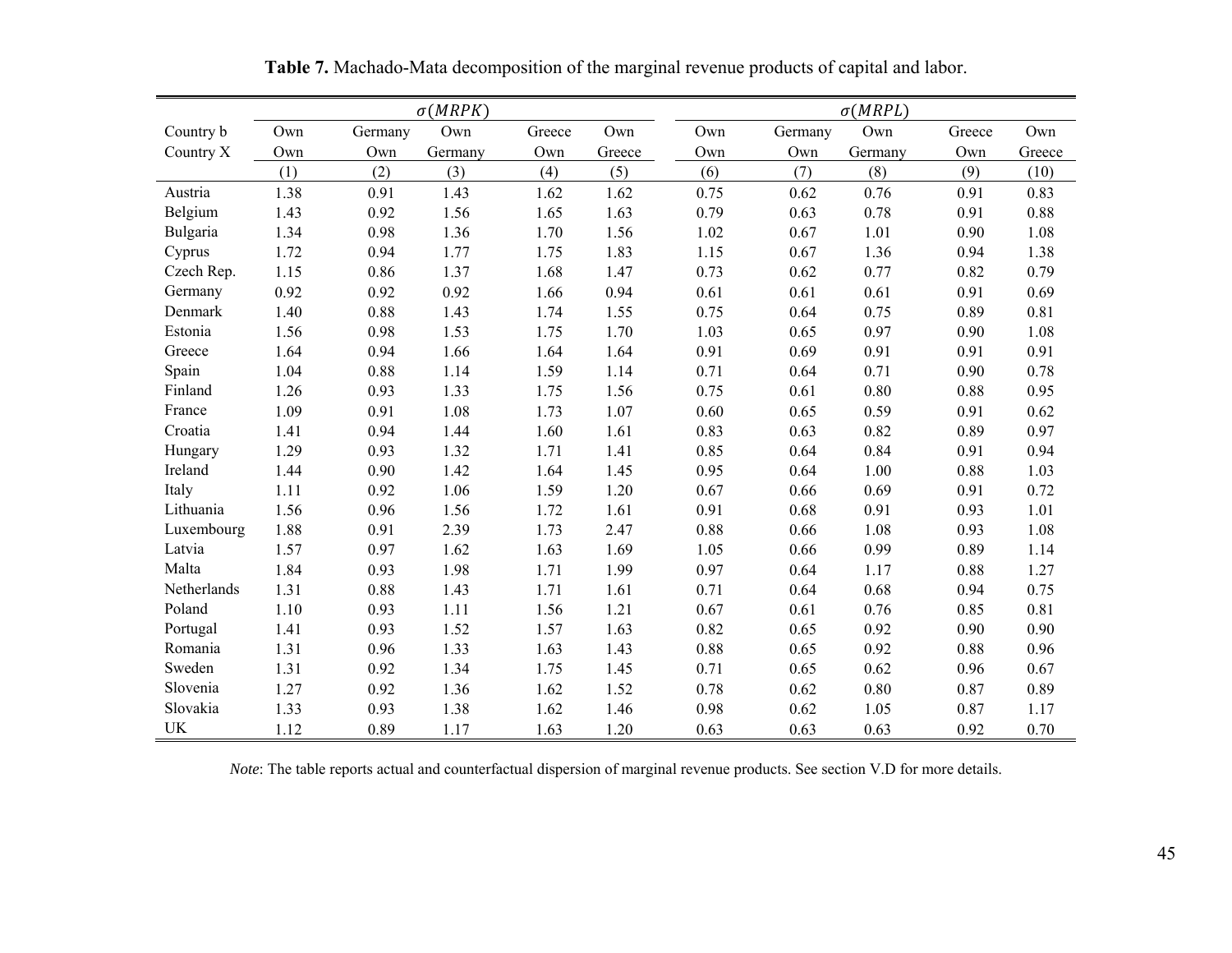Appendix A: Additional Tables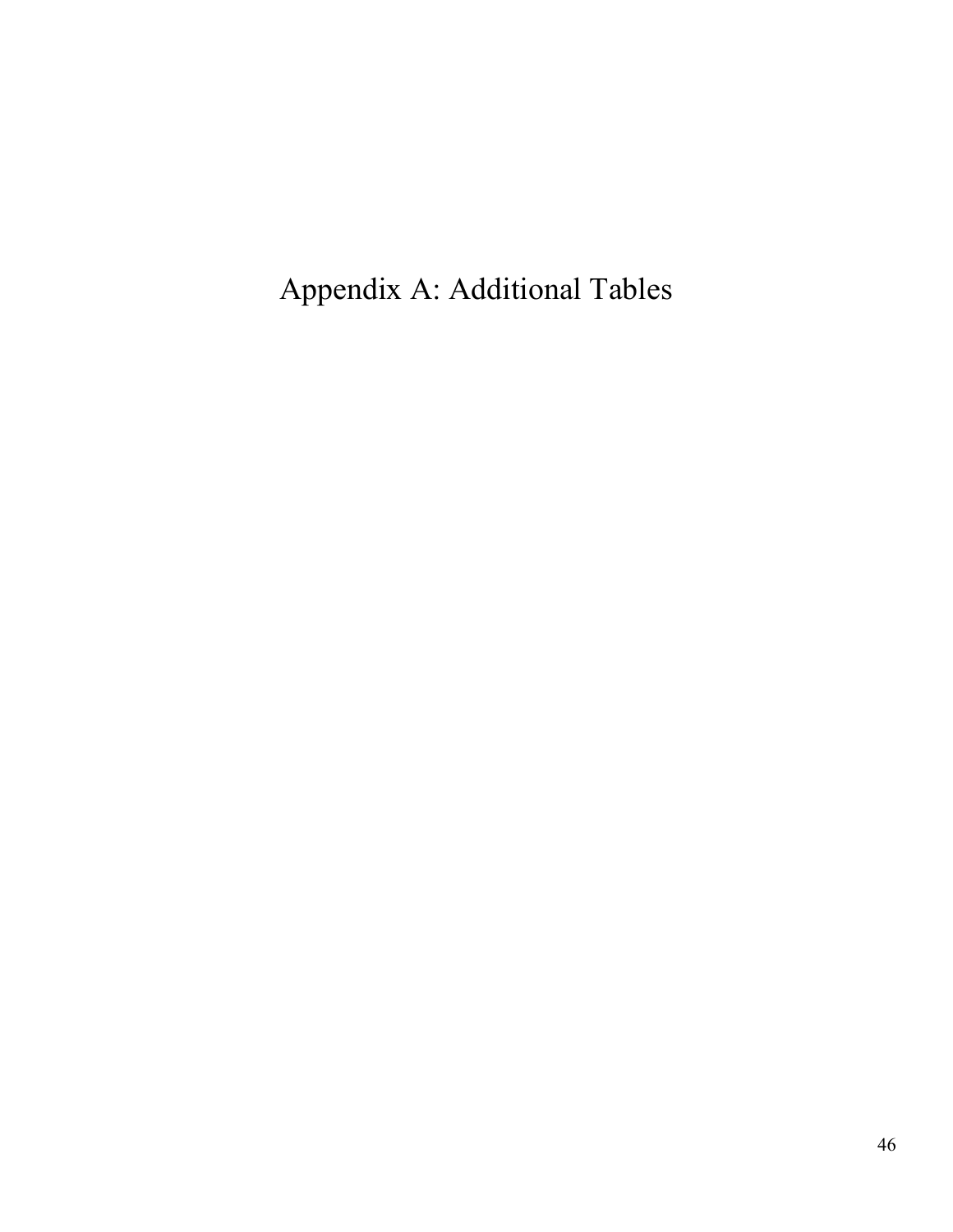| <b>Regressor</b>                                                          |             | Dependent variable |
|---------------------------------------------------------------------------|-------------|--------------------|
|                                                                           | log(MRPK)   | log(MRPL)          |
| Demographics                                                              |             |                    |
| Firm age (omitted category: less than 5 years)                            |             |                    |
| 5-9 years                                                                 | $-0.216**$  | $0.578***$         |
|                                                                           | (0.088)     | (0.085)            |
| $10-19$ years                                                             | $-0.208***$ | $0.623***$         |
|                                                                           | (0.072)     | (0.078)            |
| $20+$ years                                                               | $-0.380***$ | $0.665***$         |
|                                                                           | (0.073)     | (0.077)            |
| log(employment)                                                           | $0.079***$  | $-0.085***$        |
|                                                                           | (0.011)     | (0.009)            |
| Subsidiary                                                                | $0.544***$  | $0.092***$         |
|                                                                           | (0.041)     | (0.030)            |
| Exporter                                                                  | $0.187***$  | $0.324***$         |
|                                                                           | (0.034)     | (0.026)            |
| Quality of capital and other inptus                                       |             |                    |
| Share of state-of-the art machinery and equipment, including ICT          | $-0.028$    | $0.228***$         |
|                                                                           | (0.050)     | (0.037)            |
| Share of high energy efficiency commercial building stock                 | $-0.331***$ | $0.103***$         |
|                                                                           | (0.046)     | (0.029)            |
| Capacity utilization (omitted category: somewhat below full capacity)     |             |                    |
| above maximum capacity                                                    | $0.312***$  | $0.177***$         |
|                                                                           | (0.072)     | (0.054)            |
| at maximum capacity                                                       | $0.132***$  | $0.108***$         |
|                                                                           | (0.034)     | (0.027)            |
| substantially below full capacity                                         | $-0.411***$ | $-0.127***$        |
|                                                                           | (0.053)     | (0.035)            |
| <b>Obstacles to investment</b> (omitted category: not an obstacle at all) |             |                    |
| Demand for products or services                                           |             |                    |
| Major                                                                     | $0.065*$    | 0.003              |
|                                                                           | (0.034)     | (0.024)            |
| Minor                                                                     | $-0.005$    | $0.043**$          |
|                                                                           | (0.027)     | (0.021)            |
| Availability of staff with the right skills                               |             |                    |
| Major                                                                     | $0.067**$   | $-0.041*$          |
|                                                                           | (0.032)     | (0.023)            |
| Minor                                                                     | $0.106***$  | 0.023              |
|                                                                           | (0.033)     | (0.024)            |
| Energy costs                                                              |             |                    |
| Major                                                                     | $-0.115***$ | $-0.180***$        |
|                                                                           | (0.032)     | (0.025)            |
| Minor                                                                     | $-0.060**$  | $-0.066***$        |
|                                                                           | (0.029)     | (0.021)            |
| Access to digital infrastructure                                          |             |                    |
| Major                                                                     | 0.067       | $0.093***$         |
|                                                                           | (0.043)     | (0.031)            |
| Minor                                                                     | $-0.001$    | $-0.007$           |
|                                                                           | (0.031)     | (0.022)            |
| Labor market regulations                                                  |             |                    |
| Major                                                                     | $0.110***$  | $-0.086***$        |
|                                                                           | (0.051)     | (0.023)            |
| Minor                                                                     | 0.010       | $-0.066***$        |
|                                                                           | (0.032)     | (0.024)            |
| Business regulations and taxation                                         |             |                    |
| Major                                                                     | $-0.063*$   | 0.007              |
|                                                                           | (0.034)     | (0.025)            |
|                                                                           |             |                    |

#### **Appendix Table 1.** Predictors of the dispersion of the marginal revenue products of capital and labor averaged across waves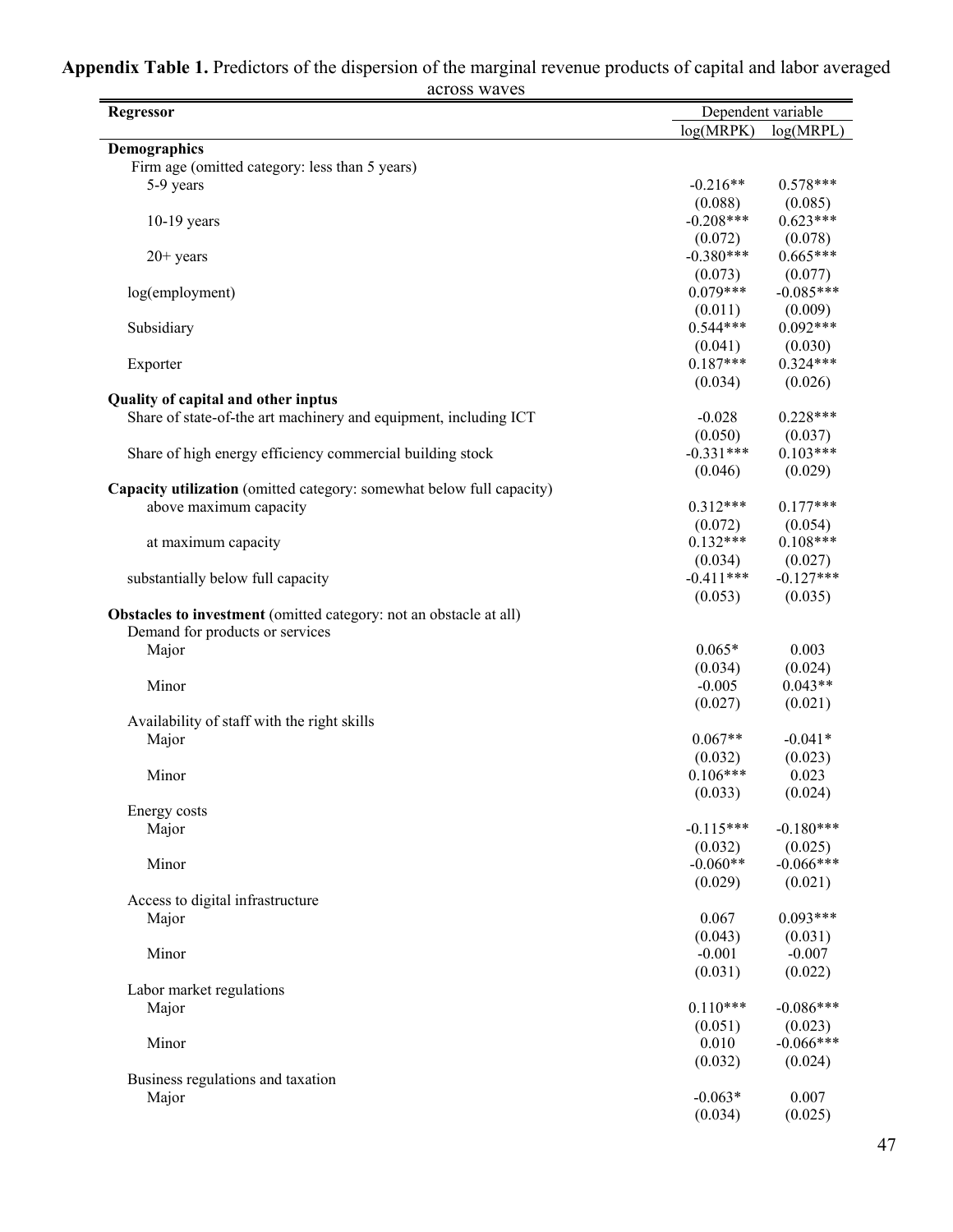| $0.043*$       |
|----------------|
|                |
| (0.025)        |
|                |
| $0.053**$      |
| (0.027)        |
| $0.041*$       |
| (0.023)        |
|                |
| $-0.052**$     |
| (0.025)        |
| $-0.046**$     |
| (0.022)        |
|                |
| $0.127***$     |
| (0.024)        |
| $0.088***$     |
| (0.022)        |
|                |
| $0.092***$     |
| (0.005)        |
| $-0.041$       |
| (0.034)        |
|                |
| $-0.336***$    |
| (0.062)        |
| $-0.074**$     |
| (0.031)        |
| 0.116          |
| (0.404)        |
|                |
| $0.120***$     |
| (0.041)        |
| 0.047          |
| (0.044)        |
| $0.113***$     |
|                |
|                |
| (0.042)        |
|                |
| $0.121***$     |
| (0.036)        |
| $0.300***$     |
| (0.111)        |
| $-0.145***$    |
| (0.044)        |
|                |
| 6,628          |
| 0.749          |
|                |
| 0.676<br>0.283 |
| 0.528          |
|                |
| 0.506<br>0.671 |
| 0.607          |
|                |

*Note:* The table reports "*between*" estimates of equation (4) with country × industry × year fixed effects. Industries are defined at 2-digit NACE level. All estimates are based on Huber robust regression. Observations are weighted so that the sample represents the population in terms of employment. All RHS and LHS variables are averaged across waves. Standard errors are clustered by industry and country. \*\*\*, \*\*, \* denote statistical significance at 1, 5 and 10 percent levels.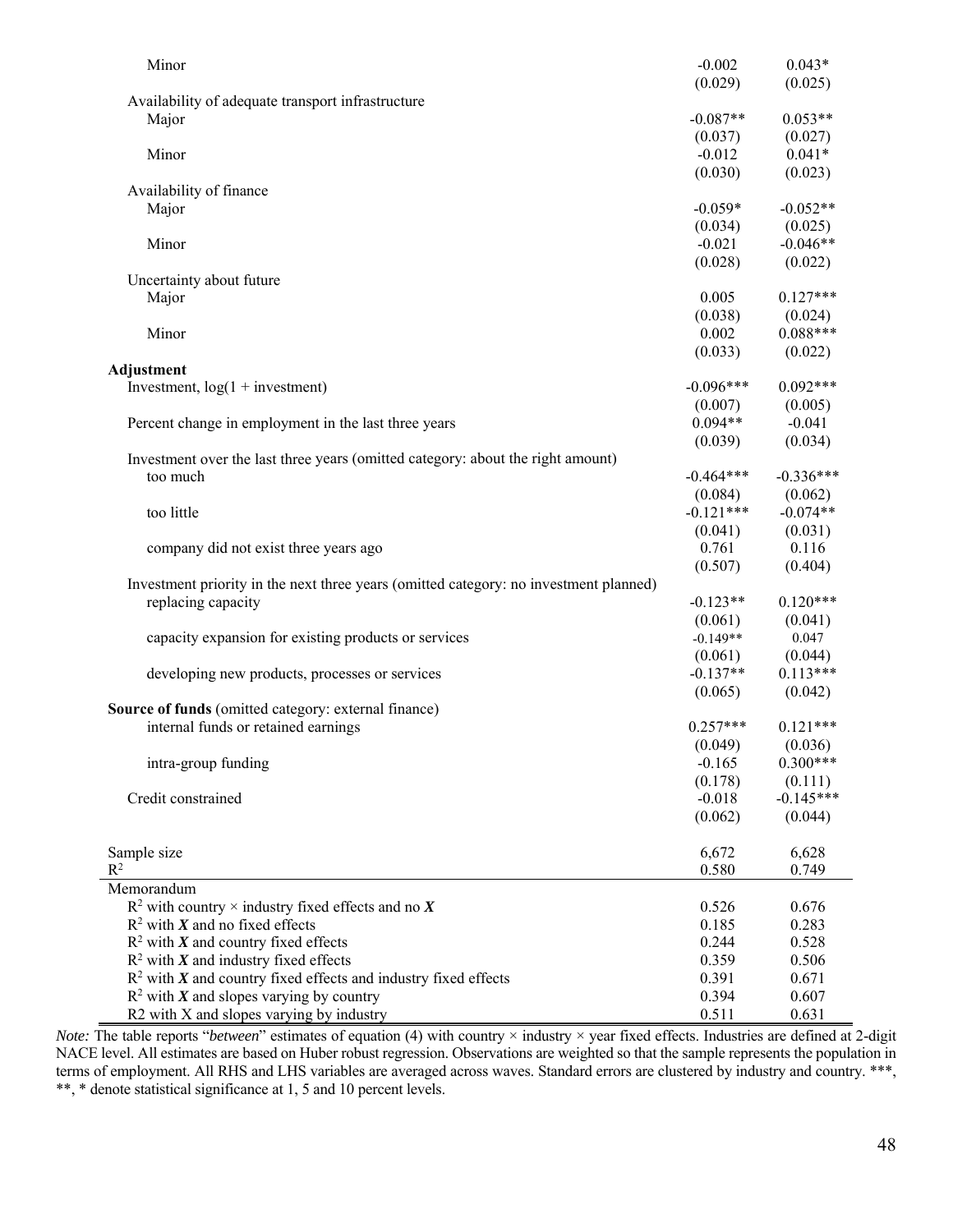| <b>Regressor</b>                                                      |             | Dependent variable |
|-----------------------------------------------------------------------|-------------|--------------------|
|                                                                       | log(MRPK)   | log(MRPL)          |
| Demographics                                                          |             |                    |
| Firm age (omitted category: less than 5 years)                        |             |                    |
| 5-9 years                                                             | 0.131       | $0.100**$          |
|                                                                       | (0.095)     | (0.051)            |
| $10-19$ years                                                         | 0.098       | $0.097**$          |
|                                                                       | (0.089)     | (0.048)            |
| $20+$ years                                                           | $-0.116$    | 0.032              |
|                                                                       | (0.086)     | (0.046)            |
| log(employment)                                                       | $0.026**$   | $-0.040***$        |
|                                                                       | (0.011)     | (0.006)            |
| Subsidiary                                                            | $0.345***$  | $0.125***$         |
|                                                                       | (0.043)     | (0.022)            |
| Exporter                                                              | $0.258***$  | $0.295***$         |
|                                                                       | (0.031)     | (0.017)            |
| Quality of capital and other inptus                                   |             |                    |
| Share of state-of-the art machinery and equipment, including ICT      | 0.049       | $0.262***$         |
|                                                                       | (0.050)     | (0.024)            |
| Share of high energy efficiency commercial building stock             | $-0.184***$ | $0.136***$         |
|                                                                       | (0.043)     | (0.020)            |
| Capacity utilization (omitted category: somewhat below full capacity) |             |                    |
| above maximum capacity                                                | $0.364***$  | $0.270***$         |
|                                                                       | (0.058)     | (0.029)            |
| at maximum capacity                                                   | $0.135***$  | $0.038***$         |
|                                                                       | (0.030)     | (0.014)            |
| substantially below full capacity                                     | $-0.242***$ | $-0.110***$        |
|                                                                       | (0.050)     | (0.024)            |
| Obstacles to investment (omitted category: not an obstacle at all)    |             |                    |
| Demand for products or services                                       |             |                    |
| Major                                                                 | $0.111***$  | $0.043**$          |
|                                                                       | (0.038)     | (0.019)            |
| Minor                                                                 | $0.094***$  | $0.113***$         |
|                                                                       | (0.034)     | (0.018)            |
| Availability of staff with the right skills                           |             |                    |
| Major                                                                 | 0.026       | $-0.088***$        |
|                                                                       | (0.036)     | (0.019)            |
| Minor                                                                 | 0.031       | 0.004              |
|                                                                       | (0.035)     | (0.018)            |
| Energy costs                                                          |             |                    |
| Major                                                                 | $-0.107***$ | $-0.102***$        |
|                                                                       | (0.038)     | (0.021)            |
| Minor                                                                 | 0.055       | $-0.041**$         |
|                                                                       | (0.034)     | (0.018)            |
| Access to digital infrastructure                                      |             |                    |
| Major                                                                 | $-0.134***$ | $0.104***$         |
|                                                                       | (0.049)     | (0.024)            |
| Minor                                                                 | $-0.117***$ | $0.048***$         |
|                                                                       | (0.034)     | (0.016)            |
| Labor market regulations                                              |             |                    |
| Major                                                                 | 0.028       | $-0.098***$        |
|                                                                       | (0.038)     | (0.020)            |
| Minor                                                                 | $0.099***$  | $-0.043**$         |
|                                                                       | (0.035)     | (0.018)            |
| Business regulations and taxation                                     |             |                    |
| Major                                                                 | $-0.150***$ | 0.026              |
|                                                                       | (0.040)     | (0.020)            |

**Table A.2.** Predictors of the dispersion of the marginal revenue products of capital and labor, balanced panel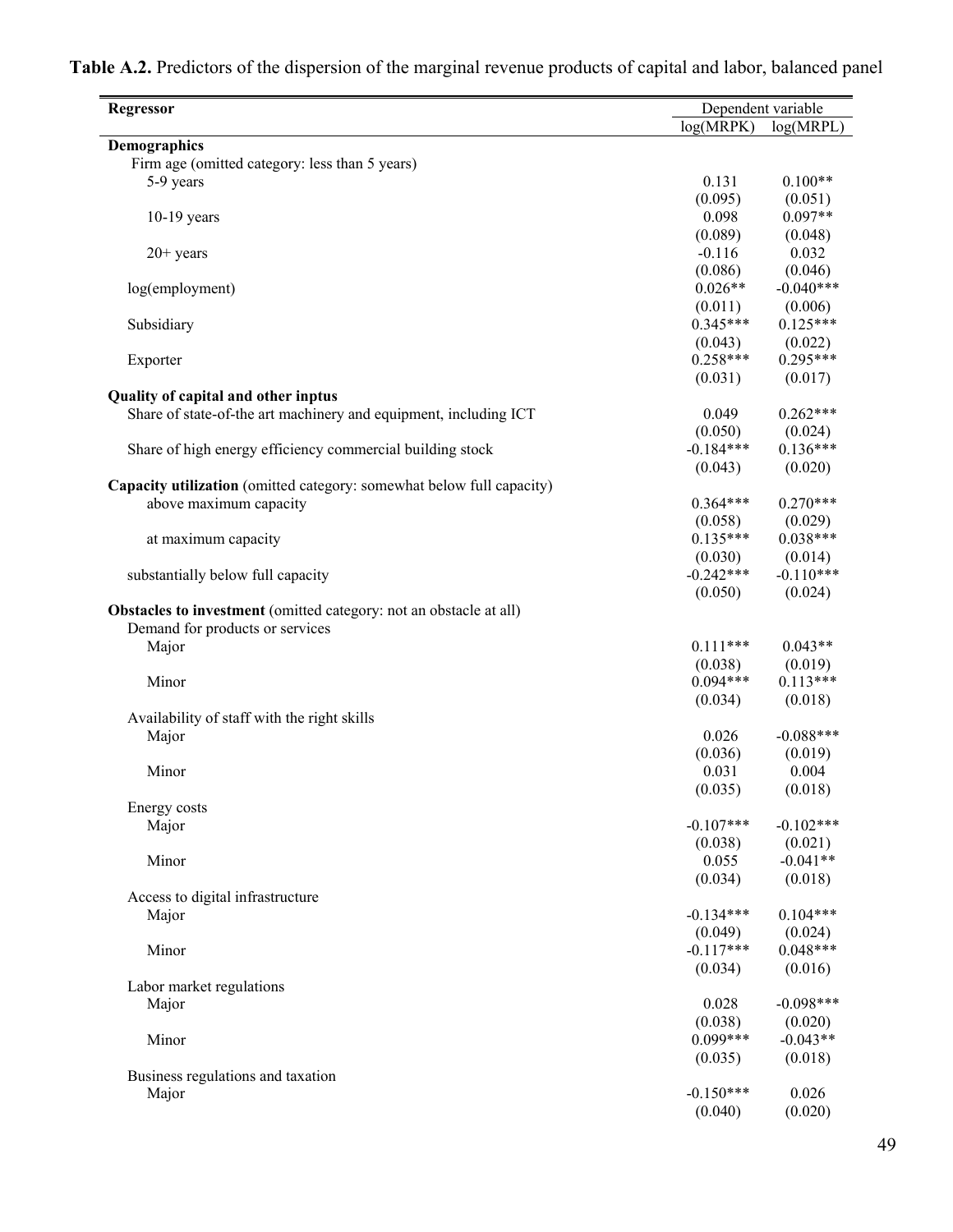| Minor                                                                                 | $-0.047$               | $0.058***$             |
|---------------------------------------------------------------------------------------|------------------------|------------------------|
|                                                                                       | (0.036)                | (0.017)                |
| Availability of adequate transport infrastructure                                     |                        |                        |
| Major                                                                                 | 0.056                  | $-0.009$               |
|                                                                                       | (0.042)                | (0.021)                |
| Minor                                                                                 | $-0.134***$            | 0.023                  |
|                                                                                       | (0.033)                | (0.017)                |
| Availability of finance                                                               |                        |                        |
| Major                                                                                 | 0.026                  | $-0.169***$            |
|                                                                                       | (0.041)                | (0.021)                |
| Minor                                                                                 | $0.137***$             | $-0.080***$            |
|                                                                                       | (0.036)                | (0.018)                |
| Uncertainty about future                                                              |                        |                        |
| Major                                                                                 | $-0.064$               | $0.063***$             |
|                                                                                       | (0.043)                | (0.021)                |
| Minor                                                                                 | $0.079**$              | $0.038**$              |
|                                                                                       | (0.039)                | (0.019)                |
| Adjustment                                                                            |                        |                        |
| Investment, $log(1 +$ investment)                                                     | $-0.051***$            | $0.048***$             |
|                                                                                       | (0.006)                | (0.003)                |
| Percent change in employment in the last three years                                  | $0.187***$             | $-0.126***$            |
|                                                                                       | (0.032)                | (0.016)                |
| Investment over the last three years (omitted category: about the right amount)       |                        |                        |
| too much                                                                              | $-0.294***$            | $-0.071**$             |
|                                                                                       | (0.069)                | (0.036)                |
| too little                                                                            | $-0.104***$            | $-0.043**$             |
|                                                                                       | (0.035)                | (0.017)                |
| company did not exist three years ago                                                 | $-3.549***$            | $-0.312$               |
|                                                                                       | (0.471)                | (0.298)                |
| Investment priority in the next three years (omitted category: no investment planned) |                        |                        |
| replacing capacity                                                                    | 0.070                  | $-0.029$               |
|                                                                                       | (0.049)                | (0.023)                |
| capacity expansion for existing products or services                                  | 0.007                  | $-0.072***$            |
|                                                                                       | (0.052)                | (0.025)                |
| developing new products, processes or services                                        | 0.083                  | $-0.043*$              |
|                                                                                       | (0.053)                | (0.025)                |
| <b>Source of funds</b> (omitted category: external finance)                           |                        |                        |
| internal funds or retained earnings                                                   | $0.111***$             | 0.015                  |
|                                                                                       | (0.041)                | (0.021)                |
| intra-group funding                                                                   | $-0.200$               | $0.155**$              |
|                                                                                       | (0.149)<br>$-0.161***$ | (0.075)<br>$-0.157***$ |
| Credit constrained                                                                    |                        |                        |
|                                                                                       | (0.048)                | (0.024)                |
|                                                                                       |                        |                        |
| Sample size<br>$R^2$                                                                  | 5,406<br>0.682         | 5,370                  |
| Memorandum                                                                            |                        | 0.870                  |
| $R^2$ with country $\times$ industry $\times$ year fixed effects and no X             |                        |                        |
| $R^2$ with X and no fixed effects                                                     | 0.642<br>0.148         | 0.832<br>0.283         |
| $R^2$ with X and country fixed effects                                                | 0.185                  | 0.550                  |
| $R^2$ with X and industry fixed effects                                               | 0.356                  | 0.472                  |
| $R^2$ with X and year fixed effects                                                   | 0.149                  | 0.286                  |
| $R2$ with X and country fixed effects, industry fixed effects and year fixed effects  | 0.389                  | 0.703                  |
| $R^2$ with X and slopes varying by country                                            | 0.386                  | 0.583                  |
| $R^2$ with X and slopes varying by industry                                           | 0.475                  | 0.585                  |
| $R^2$ with X and slopes varying by year                                               | 0.160                  | 0.293                  |
|                                                                                       |                        |                        |

*Note:* The table reports estimates of equation (4) with country × industry × year fixed effects. Industries are defined at 2-digit NACE level. All estimates are based on Huber robust regression. Observations are weighted so that the sample represents the population in terms of employment. The sample is restricted to firms that participated in all three waves of EIBIS. Standard errors are clustered by industry and country. \*\*\*, \*\*, \* denote statistical significance at 1, 5 and 10 percent levels.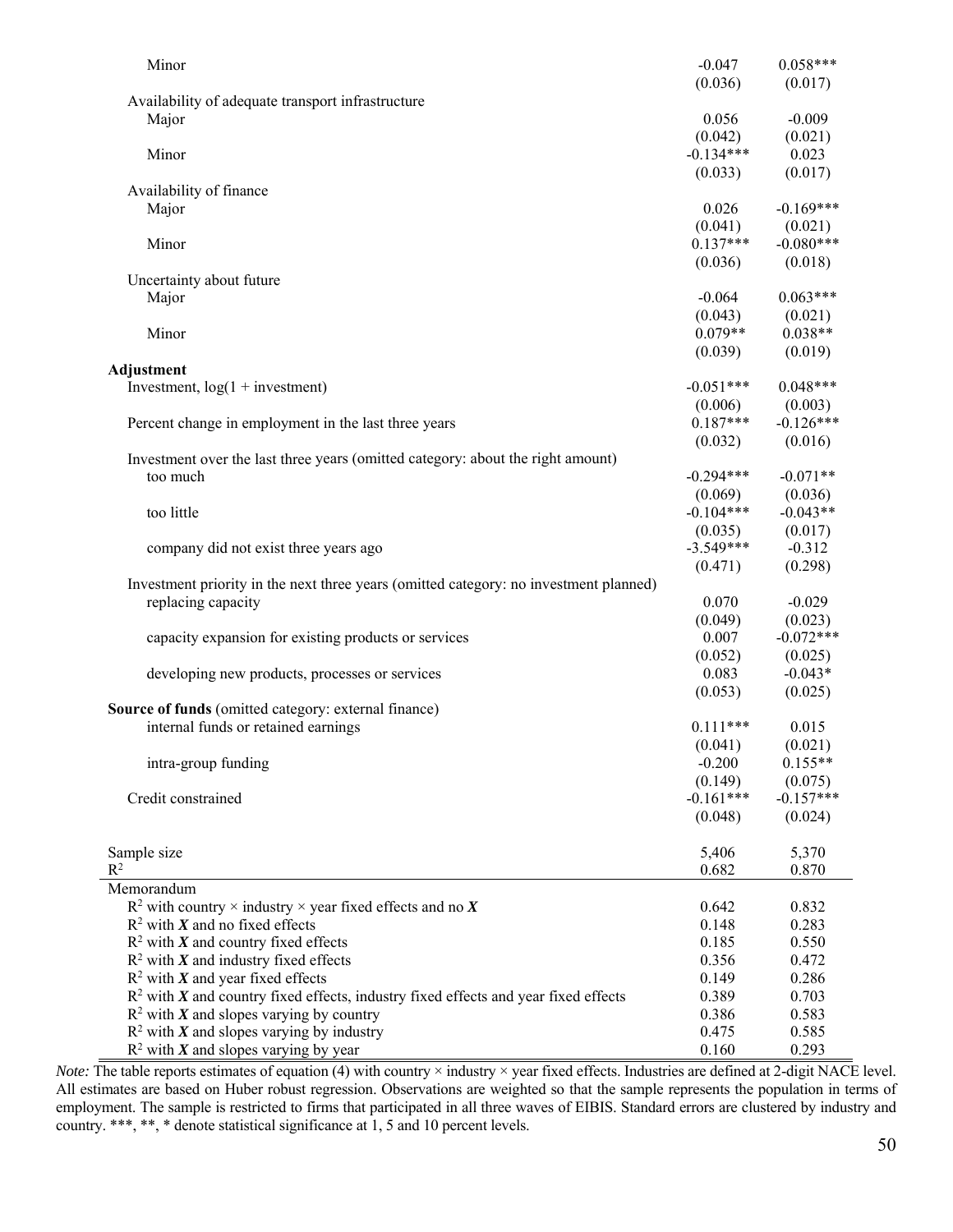| <b>Regressor</b>                                                          |                        | Dependent variable    |
|---------------------------------------------------------------------------|------------------------|-----------------------|
|                                                                           | log(MRPK)              | log(MRPL)             |
| <b>Demographics</b>                                                       |                        |                       |
| Firm age (omitted category: less than 5 years)                            |                        |                       |
| 5-9 years                                                                 | $-0.002$               | 0.025                 |
|                                                                           | (0.039)                | (0.020)               |
| $10-19$ years                                                             | $-0.212***$            | $0.045**$             |
|                                                                           | (0.036)                | (0.018)               |
| $20+$ years                                                               | $-0.341***$            | $0.074***$            |
|                                                                           | (0.035)<br>$-0.031***$ | (0.018)<br>$0.025***$ |
| log(employment)                                                           |                        |                       |
| Subsidiary                                                                | (0.005)<br>$0.220***$  | (0.002)<br>$0.198***$ |
|                                                                           | (0.020)                |                       |
| Exporter                                                                  | $0.104***$             | (0.011)<br>$0.261***$ |
|                                                                           | (0.016)                | (0.009)               |
| Quality of capital and other inptus                                       |                        |                       |
| Share of state-of-the art machinery and equipment, including ICT          | $-0.160***$            | $0.166***$            |
|                                                                           | (0.023)                | (0.012)               |
| Share of high energy efficiency commercial building stock                 | $-0.270***$            | $0.067***$            |
|                                                                           | (0.020)                | (0.010)               |
| Capacity utilization (omitted category: somewhat below full capacity)     |                        |                       |
| above maximum capacity                                                    | $0.232***$             | $0.097***$            |
|                                                                           | (0.027)                | (0.014)               |
| at maximum capacity                                                       | $0.126***$             | $0.046***$            |
|                                                                           | (0.014)                | (0.007)               |
| substantially below full capacity                                         | $-0.304***$            | $-0.136***$           |
|                                                                           | (0.022)                | (0.012)               |
| <b>Obstacles to investment</b> (omitted category: not an obstacle at all) |                        |                       |
| Demand for products or services                                           |                        |                       |
| Major                                                                     | $0.060***$             | $-0.001$              |
|                                                                           | (0.018)                | (0.009)               |
| Minor                                                                     | $0.049***$             | 0.003                 |
|                                                                           | (0.016)                | (0.008)               |
| Availability of staff with the right skills                               |                        |                       |
| Major                                                                     | $0.047***$             | $-0.044***$           |
|                                                                           | (0.017)                | (0.009)               |
| Minor                                                                     | $0.031*$               | 0.005                 |
|                                                                           | (0.017)                | (0.009)               |
| Energy costs                                                              |                        |                       |
| Major                                                                     | $-0.129***$            | $-0.078***$           |
|                                                                           | (0.018)                | (0.010)               |
| Minor                                                                     | $-0.096***$            | $-0.049***$           |
|                                                                           | (0.015)                | (0.008)               |
| Access to digital infrastructure                                          |                        |                       |
| Major                                                                     | 0.034                  | $0.028**$             |
|                                                                           | (0.023)                | (0.012)<br>$0.042***$ |
| Minor                                                                     | $-0.005$               | (0.008)               |
|                                                                           | (0.016)                |                       |
| Labor market regulations<br>Major                                         | 0.017                  | $-0.071***$           |
|                                                                           | (0.018)                | (0.009)               |
| Minor                                                                     | $-0.009$               | $-0.043***$           |
|                                                                           | (0.016)                | (0.008)               |
| Business regulations and taxation                                         |                        |                       |
| Major                                                                     | $-0.063***$            | $0.024***$            |
|                                                                           | (0.019)                | (0.009)               |
|                                                                           |                        |                       |

| Table A.3. Predictors of the dispersion of the marginal revenue products of capital and labor, alternative |
|------------------------------------------------------------------------------------------------------------|
| measure of investment                                                                                      |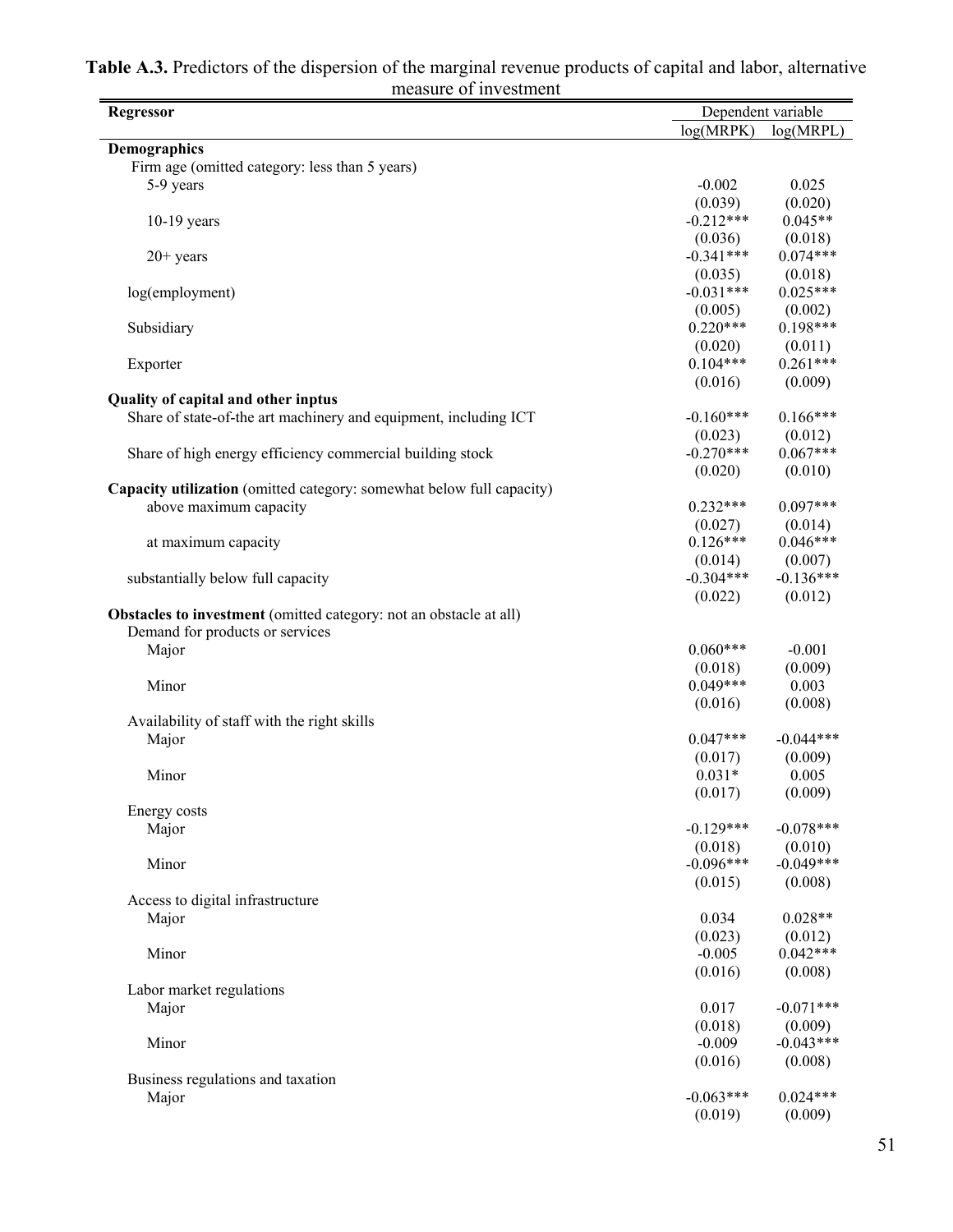| Minor                                                                                 | 0.017       | $0.030***$  |
|---------------------------------------------------------------------------------------|-------------|-------------|
|                                                                                       | (0.017)     | (0.009)     |
| Availability of adequate transport infrastructure                                     |             |             |
| Major                                                                                 | $-0.050***$ | $0.077***$  |
|                                                                                       | (0.019)     | (0.011)     |
| Minor                                                                                 | $-0.006$    | $0.057***$  |
|                                                                                       | (0.016)     | (0.008)     |
| Availability of finance                                                               |             |             |
| Major                                                                                 | $-0.023$    | $-0.098***$ |
|                                                                                       | (0.018)     | (0.010)     |
| Minor                                                                                 | 0.013       | $-0.077***$ |
|                                                                                       | (0.015)     | (0.009)     |
| Uncertainty about future                                                              |             |             |
| Major                                                                                 | $0.079***$  | $0.047***$  |
|                                                                                       | (0.018)     | (0.010)     |
| Minor                                                                                 | $0.056***$  | $0.036***$  |
|                                                                                       | (0.017)     | (0.009)     |
| Adjustment                                                                            |             |             |
| Indicator variable for positive investment, $1$ {investment > 0}                      | $0.120***$  | $0.215***$  |
|                                                                                       | (0.036)     | (0.018)     |
| Percent change in employment in the last three years                                  | $0.071***$  | $-0.109***$ |
|                                                                                       | (0.015)     | (0.008)     |
| Investment over the last three years (omitted category: about the right amount)       |             |             |
| too much                                                                              | $-0.274***$ | $-0.079***$ |
|                                                                                       | (0.030)     | (0.016)     |
| too little                                                                            | $-0.039**$  | $-0.091***$ |
|                                                                                       | (0.016)     | (0.008)     |
| company did not exist three years ago                                                 | $-0.189$    | $-0.118$    |
|                                                                                       | (0.185)     | (0.091)     |
| Investment priority in the next three years (omitted category: no investment planned) |             |             |
| replacing capacity                                                                    | $-0.095***$ | 0.006       |
|                                                                                       | (0.024)     | (0.012)     |
| capacity expansion for existing products or services                                  | $-0.116***$ | $0.031**$   |
|                                                                                       | (0.024)     | (0.012)     |
| developing new products, processes or services                                        | $-0.106***$ | $0.038***$  |
|                                                                                       | (0.025)     | (0.012)     |
| Source of funds (omitted category: external finance)                                  |             |             |
| internal funds or retained earnings                                                   | $0.220***$  | $0.025**$   |
|                                                                                       | (0.020)     | (0.011)     |
| intra-group funding                                                                   | 0.075       | $0.103***$  |
|                                                                                       | (0.064)     | (0.031)     |
| Credit constrained                                                                    | $-0.094***$ | $-0.093***$ |
|                                                                                       | (0.024)     | (0.012)     |
|                                                                                       |             |             |
| Sample size                                                                           | 27,815      | 27,648      |
| $R^2$                                                                                 | 0.518       | 0.77        |
| Memorandum                                                                            |             |             |
| $R^2$ with country $\times$ industry $\times$ year fixed effects and no X             | 0.492       | 0.736       |
| $R^2$ with X and no fixed effects                                                     | 0.119       | 0.247       |
| $R^2$ with X and country fixed effects                                                | 0.146       | 0.513       |
| $R^2$ with X and industry fixed effects                                               | 0.294       | 0.426       |
| $R^2$ with X and year fixed effects                                                   | 0.119       | 0.247       |
| $R2$ with X and country fixed effects, industry fixed effects and year fixed effects  | 0.321       | 0.666       |
| $R^2$ with X and slopes varying by country                                            | 0.196       | 0.437       |
|                                                                                       | 0.286       |             |
| $R^2$ with X and slopes varying by industry                                           |             | 0.409       |
| $R^2$ with X and slopes varying by year                                               | 0.122       | 0.251       |

*Note:* The table reports estimates of equation (4) with country × industry × year fixed effects. Industries are defined at 2-digit NACE level. All estimates are based on Huber robust regression. Observations are weighted so that the sample represents the population in terms of employment. Investment is measured as an indicator variable equal to one if a firm reports positive investment, and zero otherwise (the baseline specification uses log(1+investment)). Standard errors are clustered by industry and country. \*\*\*, \*\*, \* denote statistical significance at 1, 5 and 10 percent levels.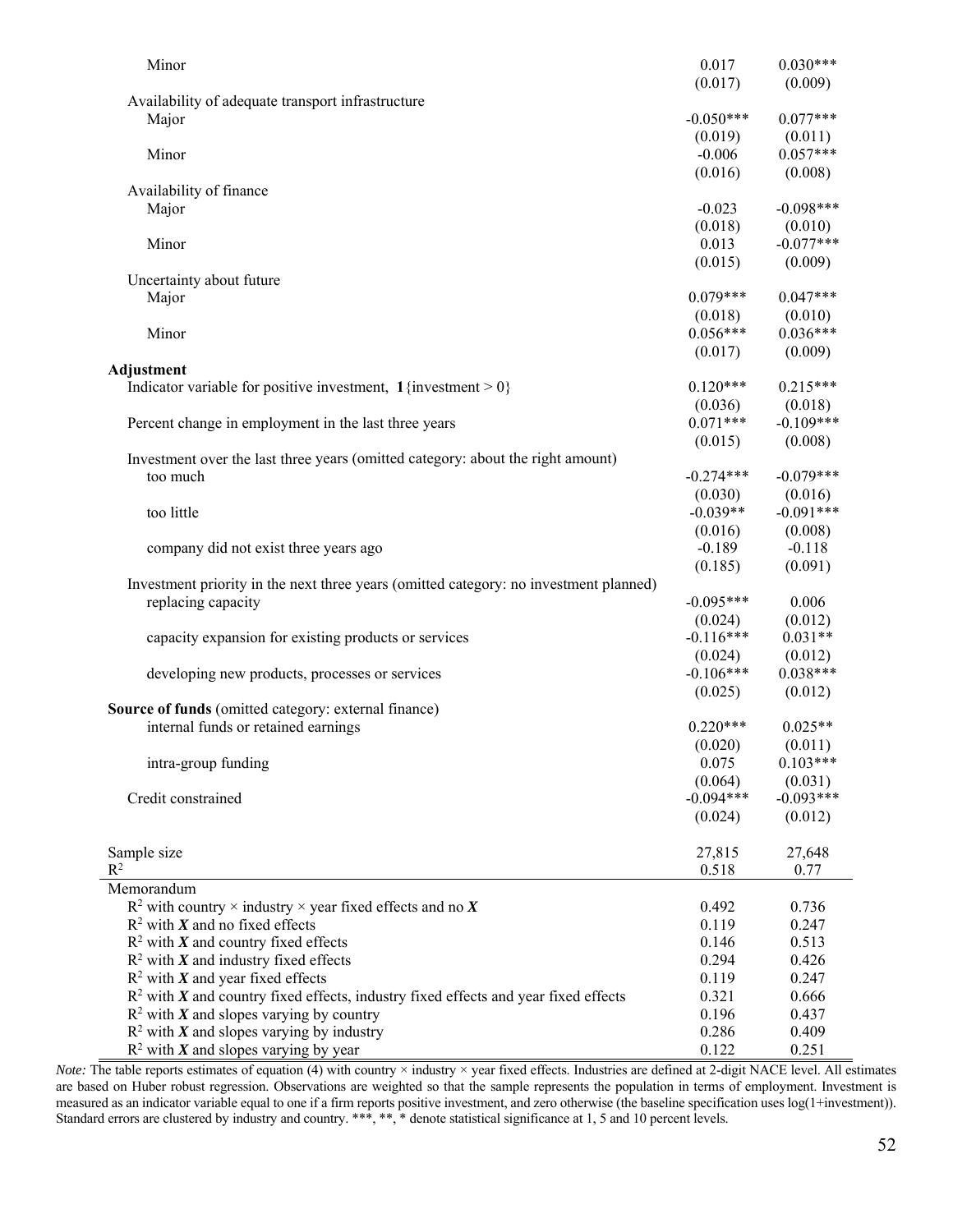|                                     |                                                           | 2015    |             | 2016    |             | 2017     |             |
|-------------------------------------|-----------------------------------------------------------|---------|-------------|---------|-------------|----------|-------------|
| Group of variables                  | Variable                                                  | Mean    | St.<br>dev. | Mean    | St.<br>dev. | Mean     | St.<br>dev. |
|                                     |                                                           |         |             |         |             |          |             |
| <b>Outcome variables</b>            | log(sales)                                                | 16.56   | 2.32        | 16.53   | 2.39        | 16.65    | 2.38        |
|                                     | log(fixed assets)                                         | 15.29   | 2.75        | 15.27   | 2.79        | 15.37    | 2.71        |
|                                     | log(employment)                                           | 4.81    | 1.98        | 4.80    | 2.02        | 4.90     | 2.02        |
|                                     | log(MRPK)                                                 | $-0.47$ | 1.48        | $-0.41$ | 1.43        | $-0.40$  | 1.39        |
|                                     | log(MRPL)                                                 | 10.21   | 1.22        | 10.20   | 1.17        | 10.25    | 1.17        |
|                                     | $log(MRPL) - log(MRPK)$                                   | 10.68   | 1.69        | 10.61   | 1.66        | 10.65    | 1.54        |
| Demographics                        | Firm age                                                  |         |             |         |             |          |             |
|                                     | less than 5 years                                         | 0.03    | 0.18        | 0.04    | 0.20        | 0.03     | 0.17        |
|                                     | 5-9 years                                                 | 0.08    | 0.28        | 0.08    | 0.27        | 0.07     | 0.25        |
|                                     | $10-19$ years                                             | 0.20    | 0.40        | 0.21    | 0.41        | 0.20     | 0.40        |
|                                     | $20+$ years                                               | 0.68    | 0.47        | 0.67    | 0.47        | 0.71     | 0.46        |
|                                     | Subsidiary                                                | 0.33    | 0.47        | 0.34    | 0.47        | 0.35     | 0.48        |
|                                     | Exporter                                                  | 0.51    | 0.50        | 0.52    | 0.50        | 0.51     | 0.50        |
| Quality of capital and other inputs | Share of state-of-the art machinery and equipment         | 0.42    | 0.32        | 0.41    | 0.32        | 0.40     | 0.32        |
|                                     | Share of high energy efficiency commercial building stock | 0.37    | 0.34        | 0.35    | 0.34        | 0.35     | 0.34        |
| Capacity utilization                | above maximum capacity                                    | 0.05    | 0.22        | 0.05    | 0.23        | 0.08     | 0.26        |
|                                     | at maximum capacity                                       | 0.44    | 0.50        | 0.46    | 0.50        | 0.42     | 0.49        |
|                                     | somewhat below full capacity                              | 0.40    | 0.49        | 0.38    | 0.49        | 0.42     | 0.49        |
|                                     | substantially below full capacity                         | 0.09    | 0.28        | 0.09    | 0.28        | $0.07\,$ | 0.26        |
| <b>Obstacles to investment</b>      | Demand for products or services                           |         |             |         |             |          |             |
|                                     | Major                                                     | 0.26    | 0.44        | 0.23    | 0.42        | 0.23     | 0.42        |
|                                     | Minor                                                     | 0.24    | 0.43        | 0.27    | 0.44        | 0.26     | 0.44        |
|                                     | Availability of staff with the right skills               |         |             |         |             |          |             |
|                                     | Major                                                     | 0.38    | 0.49        | 0.43    | 0.49        | 0.46     | 0.50        |
|                                     | Minor                                                     | 0.30    | 0.46        | 0.31    | 0.46        | 0.31     | 0.46        |
|                                     | Energy costs                                              |         |             |         |             |          |             |
|                                     | Major                                                     | 0.22    | 0.41        | 0.23    | 0.42        | 0.25     | 0.43        |
|                                     | Minor                                                     | 0.32    | 0.47        | 0.35    | 0.48        | 0.35     | 0.48        |
|                                     | Access to digital infrastructure                          |         |             |         |             |          |             |
|                                     | Major                                                     | 0.10    | 0.30        | 0.11    | 0.32        | 0.14     | 0.35        |
|                                     | Minor                                                     | 0.26    | 0.44        | 0.31    | 0.46        | 0.29     | 0.46        |
|                                     | Labor market regulations                                  |         |             |         |             |          |             |
|                                     | Major                                                     | 0.28    | 0.45        | 0.31    | 0.46        | 0.30     | 0.46        |
|                                     | Minor                                                     | 0.29    | 0.46        | 0.33    | 0.47        | 0.36     | 0.48        |
|                                     | Business regulations and taxation                         |         |             |         |             |          |             |

**Appendix Table 4. Descriptive statistics**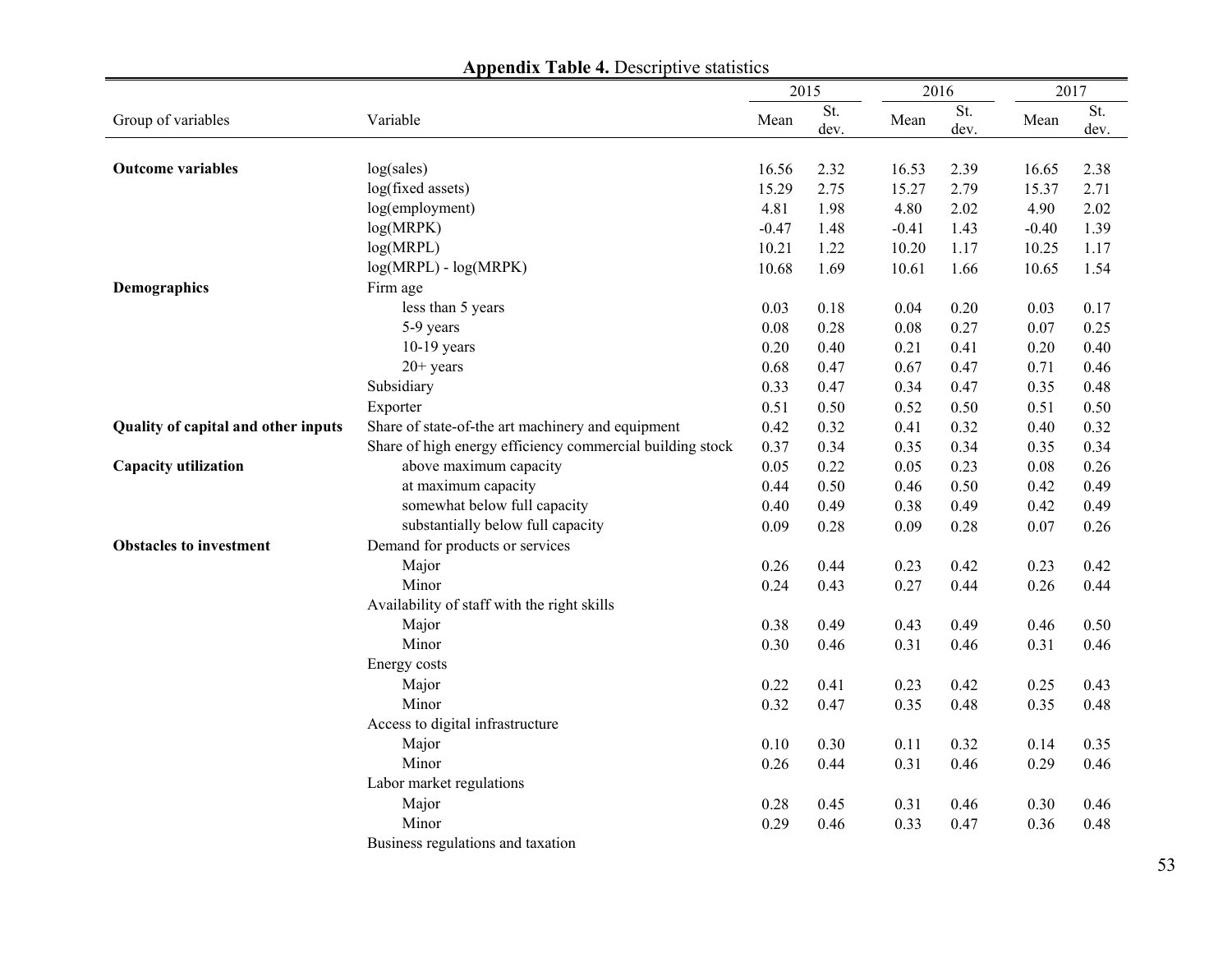|                        | Major                                                | 0.32  | 0.47  | 0.32  | 0.47  | 0.31  | 0.46  |
|------------------------|------------------------------------------------------|-------|-------|-------|-------|-------|-------|
|                        | Minor                                                | 0.28  | 0.45  | 0.33  | 0.47  | 0.37  | 0.48  |
|                        | Availability of adequate transport infrastructure    |       |       |       |       |       |       |
|                        | Major                                                | 0.16  | 0.36  | 0.16  | 0.37  | 0.18  | 0.38  |
|                        | Minor                                                | 0.24  | 0.43  | 0.28  | 0.45  | 0.31  | 0.46  |
|                        | Availability of finance                              |       |       |       |       |       |       |
|                        | Major                                                | 0.24  | 0.43  | 0.19  | 0.40  | 0.19  | 0.39  |
|                        | Minor                                                | 0.22  | 0.41  | 0.26  | 0.44  | 0.26  | 0.44  |
|                        | Uncertainty about future                             |       |       |       |       |       |       |
|                        | Major                                                | 0.41  | 0.49  | 0.38  | 0.48  | 0.36  | 0.48  |
|                        | Minor                                                | 0.32  | 0.47  | 0.36  | 0.48  | 0.37  | 0.48  |
| Adjustment             | Investment, $log(1 + investment)$                    | 12.41 | 3.99  | 12.29 | 4.04  | 12.62 | 3.84  |
|                        | Percent change in employment in the last three years | 0.12  | 0.47  | 0.14  | 0.44  | 0.14  | 0.40  |
|                        | Investment over the last three years                 |       |       |       |       |       |       |
|                        | too much                                             | 0.04  | 0.19  | 0.03  | 0.18  | 0.04  | 0.19  |
|                        | about the right amount                               | 0.78  | 0.41  | 0.79  | 0.40  | 0.78  | 0.41  |
|                        | too little                                           | 0.16  | 0.37  | 0.16  | 0.37  | 0.17  | 0.38  |
|                        | company did not exist three years ago                | 0.00  | 0.03  | 0.00  | 0.04  | 0.00  | 0.02  |
|                        | Investment priority in the next three years          |       |       |       |       |       |       |
|                        | replacing capacity                                   | 0.41  | 0.49  | 0.32  | 0.47  | 0.33  | 0.47  |
|                        | capacity expansion for existing products or services | 0.25  | 0.43  | 0.28  | 0.45  | 0.31  | 0.46  |
|                        | developing new products, processes or services       | 0.24  | 0.43  | 0.28  | 0.45  | 0.26  | 0.44  |
|                        | no investment planned                                | 0.09  | 0.28  | 0.11  | 0.31  | 0.09  | 0.28  |
| <b>Source of funds</b> | internal funds or retained earnings                  | 0.66  | 0.37  | 0.66  | 0.37  | 0.67  | 0.37  |
|                        | external finance                                     | 0.31  | 0.35  | 0.31  | 0.36  | 0.30  | 0.35  |
|                        | intra-group funding                                  | 0.02  | 0.13  | 0.01  | 0.10  | 0.02  | 0.12  |
|                        | Finance constrained                                  | 0.07  | 0.25  | 0.07  | 0.26  | 0.06  | 0.23  |
| Sample size            |                                                      | 8,926 | 8,926 | 9,447 | 9,447 | 9,443 | 9,443 |

*Note:* All statistics are computed using sampling weights.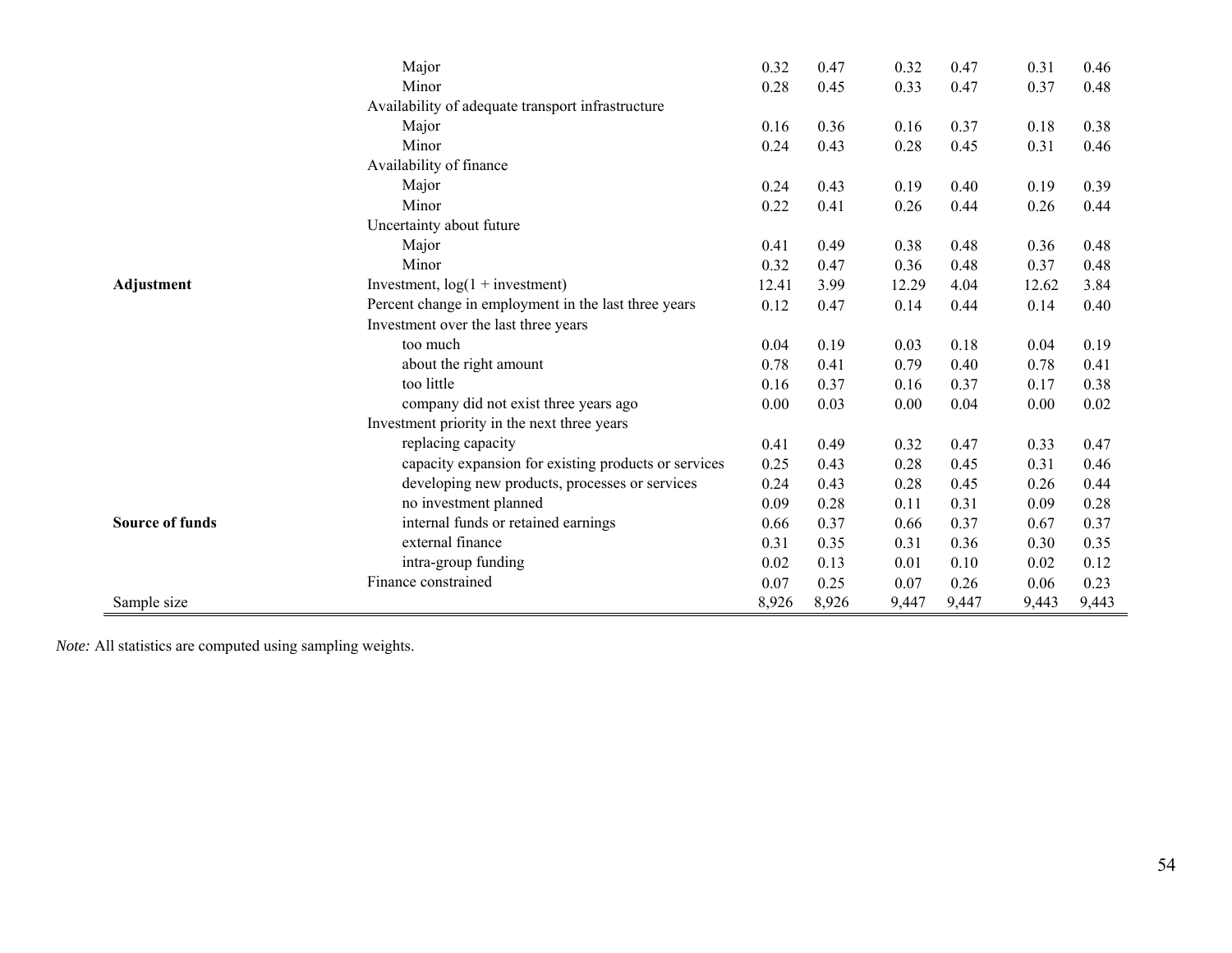Appendix B: Derivations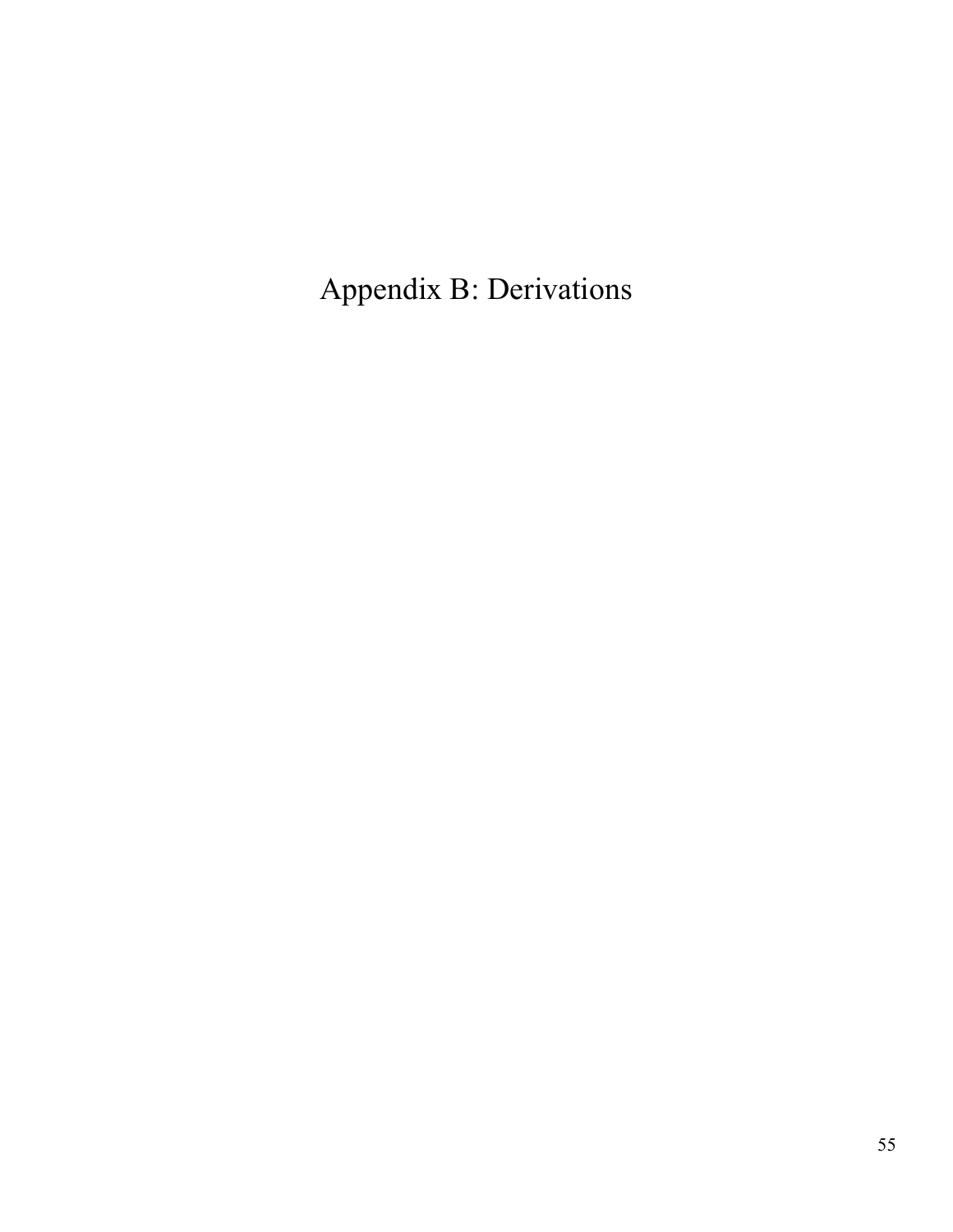# Setup

The setup follows Hsieh and Klenow (2009). The objective function of the firm is

max  $\tau_i^Y P_i Y_i - \tau_i^K r K_i - \tau_i^L w L_{it} - \tau_i^X P_X X_i$ 

Subject to

Demand:  $Y_i = Y \left(\frac{P_i}{P}\right)^{-\sigma}$ Production function:  $Y_i = A_i K_i^{\alpha} L_i^{\beta} X_i^{1-\alpha-\beta}$ 

where *i* indexes firms (we skip time index to simplify notation),  $Y_i$  is output of firm *i*,  $Y$  is aggregate output,  $P_i$  is the price of firm *i*'s output, *P* is the price index,  $K_i$  is capital,  $L_i$  is labor,  $X_i$  is materials (intermediate input),  $A_i$  is productivity,  $\tau^Y$ ,  $\tau^K$ ,  $\tau^L$ ,  $\tau^X$  are distortions in product and input market (no distortion corresponds to  $\tau = 1$ ). Aggregate demand is given by the Dixit-Stiglitz aggregator:

$$
Y = \left(\int Y_i^{\frac{\sigma - 1}{\sigma}} di\right)^{\frac{\sigma}{\sigma - 1}}
$$

We define TFP as  $TFP_i \equiv \frac{Y_i}{\sqrt{(\mu_i + \beta_i)^2}}$  $\frac{r_i}{K_i^{\alpha} L_i^{\beta} X_i^{1-\alpha-\beta}} = A_i.$ We define TFPR as  $TFPR_i \equiv \frac{P_iY_i}{\nu \alpha_i \beta_i v^{1-i}}$  $\frac{F_l I_l}{K_l^{\alpha} L_l^{\beta} X_l^{1-\alpha-\beta}}.$ 

We define aggregate TFP as  $A = \frac{Y}{K^{\alpha} L^{\beta} X^{1-\alpha-\beta}}$  where aggregate capital, labor, and materials are  $K = \int K_i \, di$ ,  $L = \int L_i \, di, X = \int X_i \, di.$ 

We define marginal revenue product of capital as  $MRPK_i \equiv \frac{\sigma-1}{\sigma}$  $\sigma$  $P_iY_i$  $K_i$ We define marginal revenue product of labor as  $MRPL_i \equiv \frac{\sigma-1}{\sigma}$  $\sigma$  $P_iY_i$  $L_i$ We define marginal revenue product of intermediate inputs as  $MRPX_i \equiv \frac{\sigma - 1}{\sigma}$  $\sigma$  $P_iY_i$  $X_i$ 

Note that using demand for firm *i*'s output and the Dixit-Stiglitz aggregator we can find  $\sigma$ 

$$
Y = \left(\int Y_i^{\frac{\sigma-1}{\sigma}} di\right)^{\frac{\sigma}{\sigma-1}} = \left(\int \left[Y\left(\frac{P_i}{P}\right)^{-\sigma}\right]^{\frac{\sigma-1}{\sigma}} di\right)^{\frac{\sigma}{\sigma-1}} = YP^{\sigma} \left(\int P_i^{-(\sigma-1)} di\right)^{\frac{\sigma}{\sigma-1}}
$$

$$
P = \left(\int P_i^{1-\sigma} di\right)^{\frac{1}{1-\sigma}}
$$

# Optimality conditions

The Lagrangian for the firm is

$$
\mathcal{L} = \tau_i^Y P_i Y \left(\frac{P_i}{P}\right)^{-\sigma} - \tau_i^X r K_i - \tau_i^L w L_i - \tau_i^X P_X X_i - \lambda_i \left\{ Y \left(\frac{P_i}{P}\right)^{-\sigma} - A_i K_i^{\alpha} L_i^{\beta} X_i^{1-\alpha-\beta} \right\}
$$

Optimality conditions are:

which implies that

$$
\frac{\partial \mathcal{L}}{\partial K_i} = 0 \Rightarrow \tau_i^K r = \lambda_i \alpha \frac{Y_i}{K_i} \Rightarrow K_i = \lambda_i \alpha \frac{Y_i}{\tau_i^K r}
$$

$$
\frac{\partial \mathcal{L}}{\partial X_i} = 0 \Rightarrow \tau_i^L w = \lambda_i \beta \frac{Y_i}{L_i} \Rightarrow L_i = \lambda_i \beta \frac{Y_i}{\tau_i^L w}
$$

$$
\frac{\partial \mathcal{L}}{\partial X_i} = 0 \Rightarrow \tau_i^X P_X = \lambda_i (1 - \alpha - \beta) \frac{Y_i}{X_i} \Rightarrow X_i = \lambda_i (1 - \alpha - \beta) \frac{Y_i}{\tau_i^X P_X}
$$

$$
\frac{\partial \mathcal{L}}{\partial P_i} = 0 \Rightarrow P_i = \frac{\sigma}{\sigma - 1} \frac{1}{\tau_i^Y} \lambda_i
$$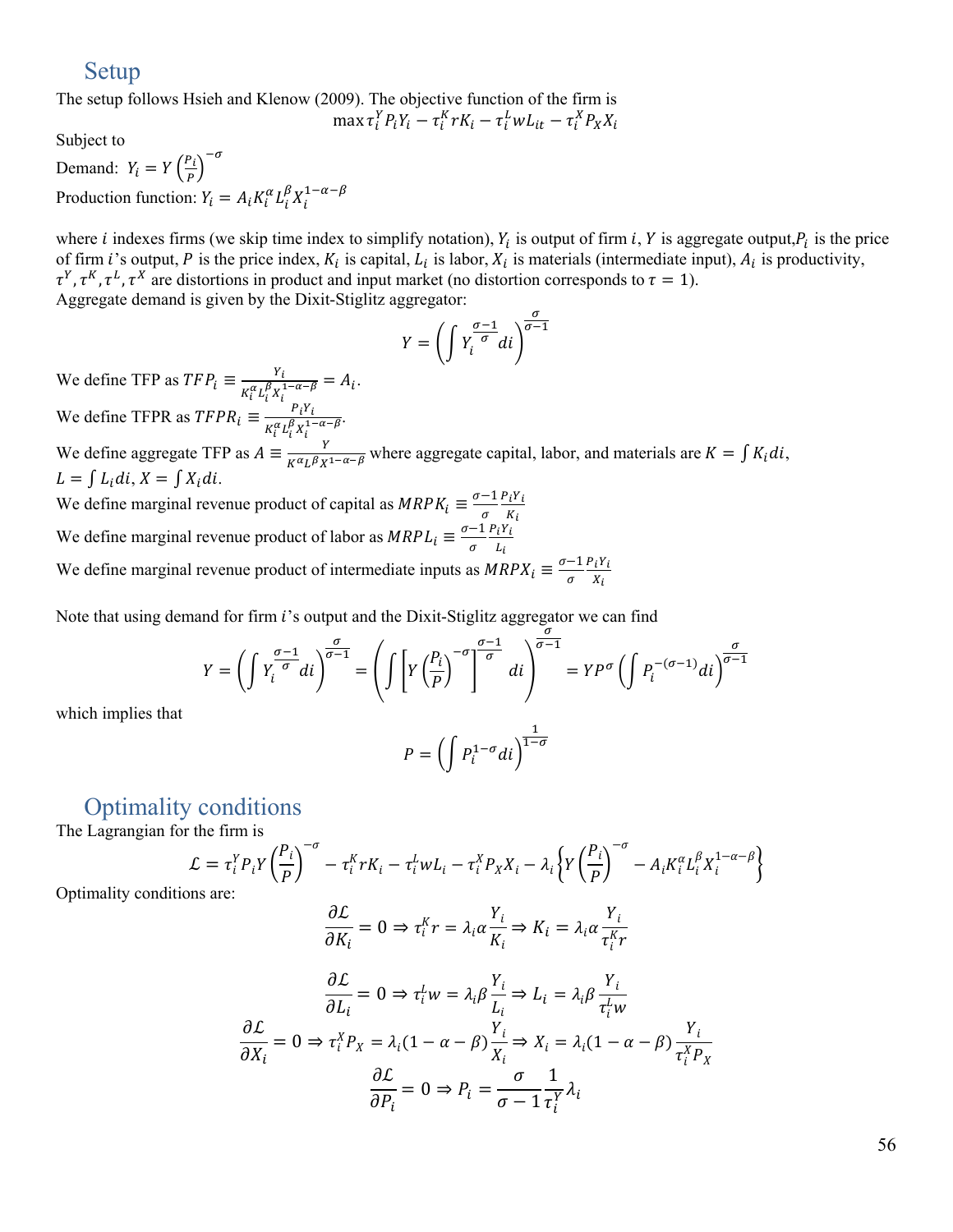Note that  $\lambda_i$  is the marginal cost for firm i. Using the production function and the optimality conditions for  $L_i$ ,  $K_i$ ,  $X_i$ , we can find 

$$
Y_i = A_i K_i^{\alpha} L_i^{\beta} X_i^{1-\alpha-\beta} = A_i \left( \lambda_i \alpha \frac{Y_i}{\tau_i^K r} \right)^{\alpha} \left( \lambda_i \beta \frac{Y_i}{\tau_i^L w} \right)^{\beta} \left( \lambda_i (1-\alpha-\beta) \frac{Y_i}{\tau_i^X p_X} \right)^{1-\alpha-\beta}
$$

$$
= A_i Y_i \lambda_i \left( \frac{\alpha}{\tau_i^K r} \right)^{\alpha} \left( \frac{\beta}{\tau_i^L w} \right)^{\beta} \left( \frac{(1-\alpha-\beta)}{\tau_i^X p_X} \right)^{1-\alpha-\beta}
$$

which implies that

$$
\lambda_i = \frac{1}{A_i} \left( \frac{\tau_i^K r}{\alpha} \right)^{\alpha} \left( \frac{\tau_i^L w}{\beta} \right)^{\beta} \left( \frac{\tau_i^X P_X}{(1 - \alpha - \beta)} \right)^{1 - \alpha - \beta} = \left[ \left( \frac{r}{\alpha} \right)^{\alpha} \left( \frac{w}{\beta} \right)^{\beta} \left( \frac{P_X}{(1 - \alpha - \beta)} \right)^{1 - \alpha - \beta} \right] \frac{(\tau_i^K)^{\alpha} (\tau_i^L)^{\beta} (\tau_i^X)^{1 - \alpha - \beta}}{A_i} =
$$
\n
$$
= B \frac{(\tau_i^K)^{\alpha} (\tau_i^L)^{\beta} (\tau_i^X)^{1 - \alpha - \beta}}{A_i}
$$

where  $\mathbf{B} \equiv \left(\frac{r}{\alpha}\right)^{\alpha} \left(\frac{w}{\beta}\right)^{\alpha}$  $\left(\frac{w}{\beta}\right)^{\beta} \left(\frac{P_X}{(1-\alpha-\beta)}\right)^{1-\alpha-\beta}$  does not depend on firm-specific distortions. It follows that

$$
P_i = \frac{\sigma}{\sigma - 1} \frac{1}{\tau_i^Y A_i} \left( \frac{\tau_i^X r}{\alpha} \right)^{\alpha} \left( \frac{\tau_i^L w}{\beta} \right)^{\beta} \left( \frac{\tau_i^X P_X}{(1 - \alpha - \beta)} \right)^{1 - \alpha - \beta} = \frac{\sigma}{\sigma - 1} \mathbf{B} \frac{1}{\tau_i^Y} \frac{(\tau_i^X)^{\alpha} (\tau_i^L)^{\beta} (\tau_i^X)^{1 - \alpha - \beta}}{A_i}
$$

We can also find expressions for marginal revenue products

$$
MRPK_i \equiv \frac{\sigma - 1}{\sigma} \alpha \frac{P_i Y_i}{K_i} = \frac{\tau_i^K}{\tau_i^Y} R
$$

$$
MRPL_i \equiv \frac{\sigma - 1}{\sigma} \beta \frac{P_i Y_i}{L_i} = \frac{\tau_i^L}{\tau_i^Y} W
$$

$$
MRPX_i \equiv \frac{\sigma - 1}{\sigma} (1 - \alpha - \beta) \frac{P_i Y_i}{X_i} = \frac{\tau_i^X}{\tau_i^Y} P^X
$$

# Aggregation

Aggregate capital in the economy is given by  $-\sigma$ 

$$
K = \int K_i \, di = \int \lambda_i \alpha \frac{Y_i}{\tau_i^K r} \, di = \int \lambda_i \alpha \frac{Y \left(\frac{P_i}{P}\right)^{-\sigma}}{\tau_i^K r} \, di = Y P^{\sigma} \left(\frac{\alpha}{r}\right) \int \frac{1}{\tau_i^K} \lambda_i P_i^{-\sigma} \, di
$$
\n
$$
= Y P^{\sigma} \left(\frac{\alpha}{r}\right) \int \frac{1}{\tau_i^K} \lambda_i \left(\frac{\sigma}{\sigma - 1} \frac{1}{\tau_i^Y} \lambda_i\right)^{-\sigma} \, di = Y P^{\sigma} \left(\frac{\alpha}{r}\right) \frac{\sigma}{\sigma - 1} \int \frac{(\tau_i^Y)^{\sigma}}{\tau_i^K} \lambda_i^{1 - \sigma} \, di
$$
\n
$$
= Y P^{\sigma} \left(\frac{\alpha}{r}\right) \frac{\sigma}{\sigma - 1} \int \frac{(\tau_i^Y)^{\sigma}}{\tau_i^K} \left(\mathbf{B} \frac{\left(\tau_i^K\right)^{\alpha} \left(\tau_i^L\right)^{\beta} \left(\tau_i^X\right)^{1 - \alpha - \beta}}{\lambda_i}\right)^{1 - \sigma} \, di
$$
\n
$$
= Y P^{\sigma} \left(\frac{\alpha}{r}\right) \frac{\sigma}{\sigma - 1} \mathbf{B}^{1 - \sigma} \int \frac{(\tau_i^Y)^{\sigma}}{\tau_i^K} \left(\frac{\left(\tau_i^K\right)^{\alpha} \left(\tau_i^L\right)^{\beta} \left(\tau_i^X\right)^{1 - \alpha - \beta}}{\lambda_i}\right)^{1 - \sigma} \, di
$$

Note that  $YP^{\sigma}\left(\frac{\alpha}{n}\right)$  $\frac{\alpha}{r}$  $\frac{\sigma}{\sigma-1}$  **B**<sup>1- $\sigma$ </sup> does not depend on firm-specific outcomes. Aggregate labor in the economy is given by

$$
L = \int L_i \, di = \int \lambda_i \beta \frac{Y_i}{\tau_i^L w} \, di = \int \lambda_i \beta \frac{Y(\frac{P_i}{P})}{\tau_i^L w} \, di = Y P^{\sigma} \left(\frac{\beta}{w}\right) \int \frac{1}{\tau_i^L} \lambda_i P_i^{-\sigma} \, di
$$
\n
$$
= Y P^{\sigma} \left(\frac{\beta}{w}\right) \int \frac{1}{\tau_i^L} \lambda_i \left(\frac{\sigma}{\sigma - 1} \frac{1}{\tau_i^Y} \lambda_i\right)^{-\sigma} \, di = Y P^{\sigma} \left(\frac{\beta}{w}\right) \frac{\sigma}{\sigma - 1} \int \frac{\left(\tau_i^Y\right)^{\sigma}}{\tau_i^L} \lambda_i^{1 - \sigma} \, di
$$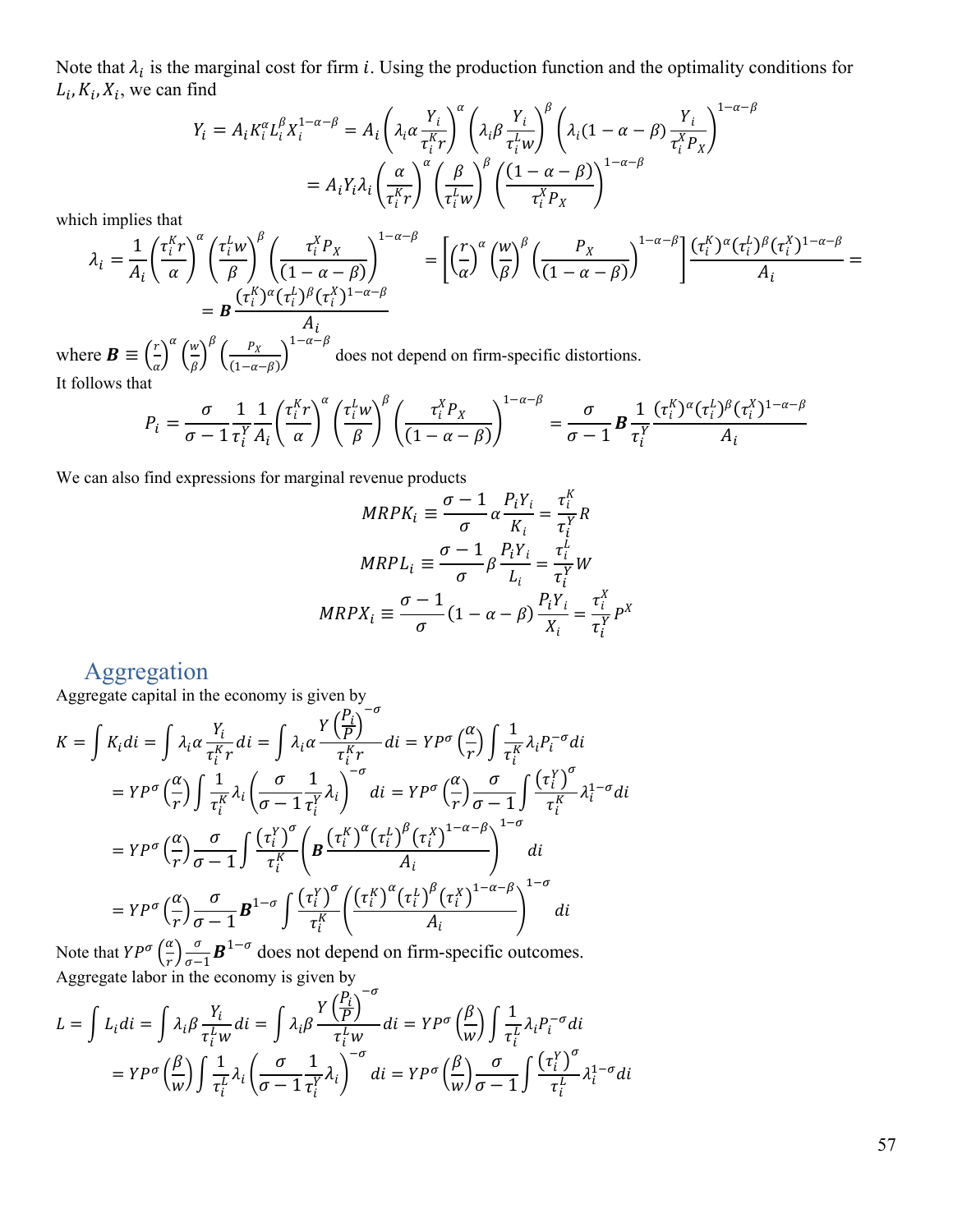$$
= Y P^{\sigma} \left(\frac{\beta}{w}\right) \frac{\sigma}{\sigma - 1} \int \frac{\left(\tau_i^{Y}\right)^{\sigma}}{\tau_i^{L}} \left(\mathbf{B} \frac{\left(\tau_i^{K}\right)^{\alpha} \left(\tau_i^{L}\right)^{\beta} \left(\tau_i^{X}\right)^{1-\alpha-\beta}}{A_i}\right)^{1-\sigma} di
$$
  

$$
= Y P^{\sigma} \left(\frac{\beta}{w}\right) \frac{\sigma}{\sigma - 1} \mathbf{B}^{1-\sigma} \int \frac{\left(\tau_i^{Y}\right)^{\sigma}}{\tau_i^{L}} \left(\frac{\left(\tau_i^{K}\right)^{\alpha} \left(\tau_i^{L}\right)^{\beta} \left(\tau_i^{X}\right)^{1-\alpha-\beta}}{A_i}\right)^{1-\sigma} di
$$

Aggregate intermediate input in the economy is given by

$$
X = \int X_i \, di = \int \lambda_i (1 - \alpha - \beta) \frac{Y_i}{\tau_i^X P_X} \, di = \int \lambda_i (1 - \alpha - \beta) \frac{Y \left(\frac{P_i}{P}\right)^{-\sigma}}{\tau_i^X P_X} \, di
$$
\n
$$
= Y P^{\sigma} \left(\frac{1 - \alpha - \beta}{P_X}\right) \int \frac{1}{\tau_i^X} \lambda_i P_i^{-\sigma} \, di
$$
\n
$$
= Y P^{\sigma} \left(\frac{1 - \alpha - \beta}{P_X}\right) \int \frac{1}{\tau_i^X} \lambda_i \left(\frac{\sigma}{\sigma - 1} \frac{1}{\tau_i^Y} \lambda_i\right)^{-\sigma} \, di = Y P^{\sigma} \left(\frac{1 - \alpha - \beta}{P_X}\right) \frac{\sigma}{\sigma - 1} \int \frac{(\tau_i^Y)^{\sigma}}{\tau_i^X} \lambda_i^{1 - \sigma} \, di
$$
\n
$$
= Y P^{\sigma} \left(\frac{1 - \alpha - \beta}{P_X}\right) \frac{\sigma}{\sigma - 1} \int \frac{(\tau_i^Y)^{\sigma}}{\tau_i^X} \left(\mathbf{B} \frac{(\tau_i^X)^{\alpha} (\tau_i^L)^{\beta} (\tau_i^X)^{1 - \alpha - \beta}}{\Lambda_i}\right)^{1 - \sigma} \, di
$$
\n
$$
= Y P^{\sigma} \left(\frac{1 - \alpha - \beta}{P_X}\right) \frac{\sigma}{\sigma - 1} \mathbf{B}^{1 - \sigma} \int \frac{(\tau_i^Y)^{\sigma}}{\tau_i^X} \left(\frac{(\tau_i^K)^{\alpha} (\tau_i^L)^{\beta} (\tau_i^X)^{1 - \alpha - \beta}}{\Lambda_i}\right)^{1 - \sigma} \, di
$$

Aggregate price index is given by

$$
P = \left(\int P_i^{1-\sigma} di\right)^{\frac{1}{1-\sigma}} = \left(\int \left(\frac{\sigma}{\sigma-1} \mathbf{B} \frac{1}{\tau_i^Y} \frac{(\tau_i^X)^{\alpha} (\tau_i^L)^{\beta} (\tau_i^X)^{1-\alpha-\beta}}{A_i}\right)^{1-\sigma} di\right)^{\frac{1}{1-\sigma}}
$$

$$
= \frac{\sigma}{\sigma-1} \mathbf{B} \left(\int \left(\frac{1}{\tau_i^Y} \frac{(\tau_i^X)^{\alpha} (\tau_i^L)^{\beta} (\tau_i^X)^{1-\alpha-\beta}}{A_i}\right)^{1-\sigma} di\right)^{\frac{1}{1-\sigma}}
$$

# Aggregate TFP

Using our definition of aggregate TFP, we have

$$
A \equiv \frac{Y}{K^{\alpha}L^{\beta}X^{1-\alpha-\beta}}
$$

Let's compute the denominator of this expression:

$$
K^{\alpha}L^{\beta}X^{1-\alpha-\beta} = \left(YP^{\sigma}\left(\frac{\alpha}{r}\right)\frac{\sigma}{\sigma-1}\mathbf{B}^{1-\sigma}\int \frac{\left(\tau_i^{Y}\right)^{\sigma}}{\tau_i^{K}} \left(\frac{\left(\tau_i^{K}\right)^{\alpha}\left(\tau_i^{L}\right)^{\beta}\left(\tau_i^{X}\right)^{1-\alpha-\beta}}{A_i}\right)^{1-\sigma} di\right)^{\alpha} \times \left(YP^{\sigma}\left(\frac{\beta}{w}\right)\frac{\sigma}{\sigma-1}\mathbf{B}^{1-\sigma}\int \frac{\left(\tau_i^{Y}\right)^{\sigma}}{\tau_i^{L}} \left(\frac{\left(\tau_i^{K}\right)^{\alpha}\left(\tau_i^{L}\right)^{\beta}\left(\tau_i^{X}\right)^{1-\alpha-\beta}}{A_i}\right)^{1-\sigma} di\right)^{\beta} \times \left(YP^{\sigma}\left(\frac{1-\alpha-\beta}{P_X}\right)\frac{\sigma}{\sigma-1}\mathbf{B}^{1-\sigma}\int \frac{\left(\tau_i^{Y}\right)^{\sigma}\left(\left(\tau_i^{K}\right)^{\alpha}\left(\tau_i^{L}\right)^{\beta}\left(\tau_i^{X}\right)^{1-\alpha-\beta}}{A_i}\right)^{1-\alpha-\beta} di\right)^{1-\alpha-\beta} d\mathbf{i} \right)^{1-\alpha-\beta}
$$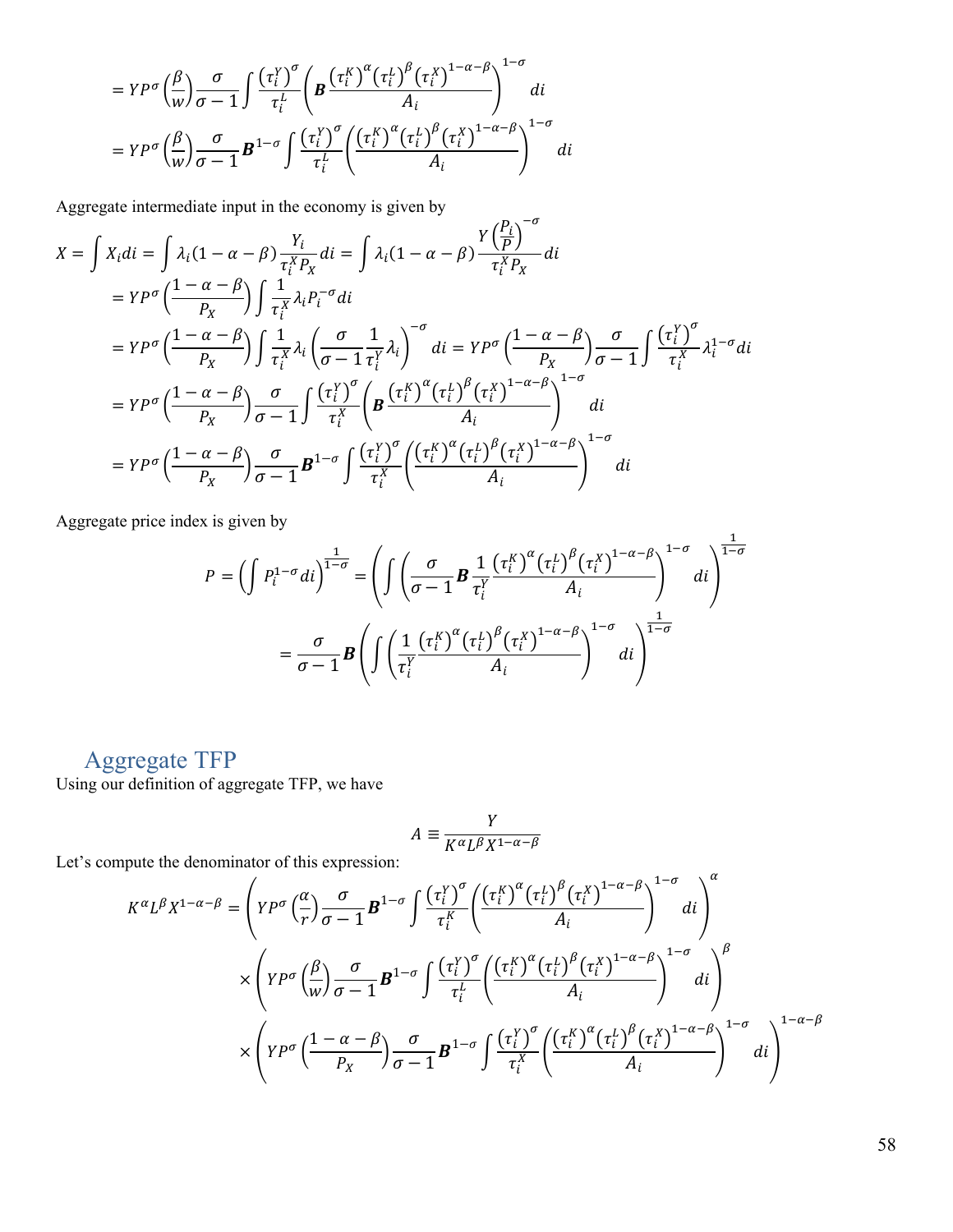$$
= \left[ Y P^{\sigma} \frac{\sigma}{\sigma-1} \mathbf{B}^{1-\sigma} \left( \frac{\alpha}{r} \right)^{\alpha} \left( \frac{\beta}{w} \right)^{\beta} \left( \frac{1-\alpha-\beta}{P_X} \right)^{1-\alpha-\beta} \right] \times \left( \int \frac{\left( \tau_i^{Y} \right)^{\sigma}}{\tau_i^{K}} \left( \frac{\left( \tau_i^{K} \right)^{\alpha} \left( \tau_i^{L} \right)^{\beta} \left( \tau_i^{X} \right)^{1-\alpha-\beta}}{A_i} \right)^{1-\sigma} di \right)^{\alpha} \times \left( \int \frac{\left( \tau_i^{Y} \right)^{\sigma}}{\tau_i^{K}} \left( \frac{\left( \tau_i^{K} \right)^{\alpha} \left( \tau_i^{L} \right)^{\beta} \left( \tau_i^{X} \right)^{1-\alpha-\beta}}{A_i} \right)^{1-\alpha-\beta} di \right)^{\beta} \times \left( \int \frac{\left( \tau_i^{Y} \right)^{\sigma}}{\tau_i^{X}} \left( \frac{\left( \tau_i^{K} \right)^{\alpha} \left( \tau_i^{L} \right)^{\beta} \left( \tau_i^{X} \right)^{1-\alpha-\beta}}{A_i} \right)^{1-\alpha-\beta} di \right)^{\beta}
$$

Note that we defined  $\boldsymbol{B} \equiv \left(\frac{r}{a}\right)^{\alpha} \left(\frac{w}{\beta}\right)^{\alpha}$  $\left(\frac{w}{\beta}\right)^{\beta} \left(\frac{P_X}{(1-\alpha-\beta)}\right)^{\beta}$  and so we can simplify this expression a bit more:  $1-\sigma \quad \setminus \alpha$ 

$$
K^{\alpha}L^{\beta}X^{1-\alpha-\beta} = \left[YP^{\sigma}\frac{\sigma}{\sigma-1}\boldsymbol{B}^{-\sigma}\right] \times \left(\int \frac{(\tau_i^Y)^{\sigma}}{\tau_i^K} \left(\frac{(\tau_i^X)^{\alpha}(\tau_i^L)^{\beta}(\tau_i^X)^{1-\alpha-\beta}}{A_i}\right)^{1-\sigma} di\right)
$$

$$
\times \left(\int \frac{(\tau_i^Y)^{\sigma}}{\tau_i^L} \left(\frac{(\tau_i^X)^{\alpha}(\tau_i^L)^{\beta}(\tau_i^X)^{1-\alpha-\beta}}{A_i}\right)^{1-\sigma} di\right)^{\beta} \times \left(\int \frac{(\tau_i^Y)^{\sigma}}{\tau_i^X} \left(\frac{(\tau_i^X)^{\alpha}(\tau_i^L)^{\beta}(\tau_i^X)^{1-\alpha-\beta}}{A_i}\right)^{1-\alpha-\beta}\right)^{1-\alpha-\beta}
$$

Because  $Y$  appears in the numerator and denominator of  $A$ , it follows that Y

$$
\equiv \frac{1}{K^{\alpha}L^{\beta}X^{1-\alpha-\beta}} = \left[ P^{-\sigma} \frac{\sigma - 1}{\sigma} B^{\sigma} \right] \times \left( \int \frac{(\tau_i^Y)^{\sigma}}{\tau_i^K} \left( \frac{(\tau_i^K)^{\alpha} (\tau_i^L)^{\beta} (\tau_i^X)^{1-\alpha-\beta}}{A_i} \right)^{1-\sigma} di \right)
$$
\n
$$
\times \left( \int \frac{(\tau_i^Y)^{\sigma}}{\tau_i^L} \left( \frac{(\tau_i^K)^{\alpha} (\tau_i^L)^{\beta} (\tau_i^X)^{1-\alpha-\beta}}{A_i} \right)^{1-\sigma} di \right)^{-\beta}
$$
\n
$$
\times \left( \int \frac{(\tau_i^Y)^{\sigma}}{\tau_i^X} \left( \frac{(\tau_i^K)^{\alpha} (\tau_i^L)^{\beta} (\tau_i^X)^{1-\alpha-\beta}}{A_i} \right)^{1-\sigma} di \right)^{-(1-\alpha-\beta)}
$$

# Approximation to aggregate productivity

Hsieh and Klenow (2009) assume log-normal distribution of firm-specific variables  $A_i$ ,  $\tau_i^Y$ ,  $\tau_i^K$ ,  $\tau_i^L$ ,  $\tau_i^X$ . We can use this assumption to derive exact formulae for output lost due to frictions  $\tau_i^Y$ ,  $\tau_i^L$ ,  $\tau_i^L$ ,  $\tau_i^X$ . Assume that each of these variables are distributed independently (zero covariance):

$$
\log A_i \sim N(\mu_A, V_A)
$$
  
\n
$$
\log \tau_i^Y \sim N(0, V_{\tau Y})
$$
  
\n
$$
\log \tau_i^K \sim N(0, V_{\tau K})
$$
  
\n
$$
\log \tau_i^L \sim N(0, V_{\tau L})
$$
  
\n
$$
\log \tau_i^X \sim N(0, V_{\tau X})
$$

Consider the aggregate price level:

 $\overline{A}$ 

$$
P^{-\sigma} = \frac{\sigma}{\sigma - 1} \boldsymbol{B} \left( \int \left( \frac{1}{\tau_i^Y} \frac{(\tau_i^X)^{\alpha} (\tau_i^L)^{\beta} (\tau_i^X)^{1-\alpha-\beta}}{A_i} \right)^{1-\sigma} di \right)^{\frac{\sigma}{\sigma - 1}}
$$

Then using  $\int z_i di = E(z_i)$  (that is a cross-sectional average is equal to the mathematical expectation of random variable  $(z_i)$  and the property of log-normal variable  $E(z) = \exp\left(mean_z + \frac{1}{2}variance_z\right)^{22}$  we have

 <sup>22</sup> Note that  $E(z^a) = \exp\left(a \times mean_z + \frac{a^2}{2} variance_z\right)$ .

59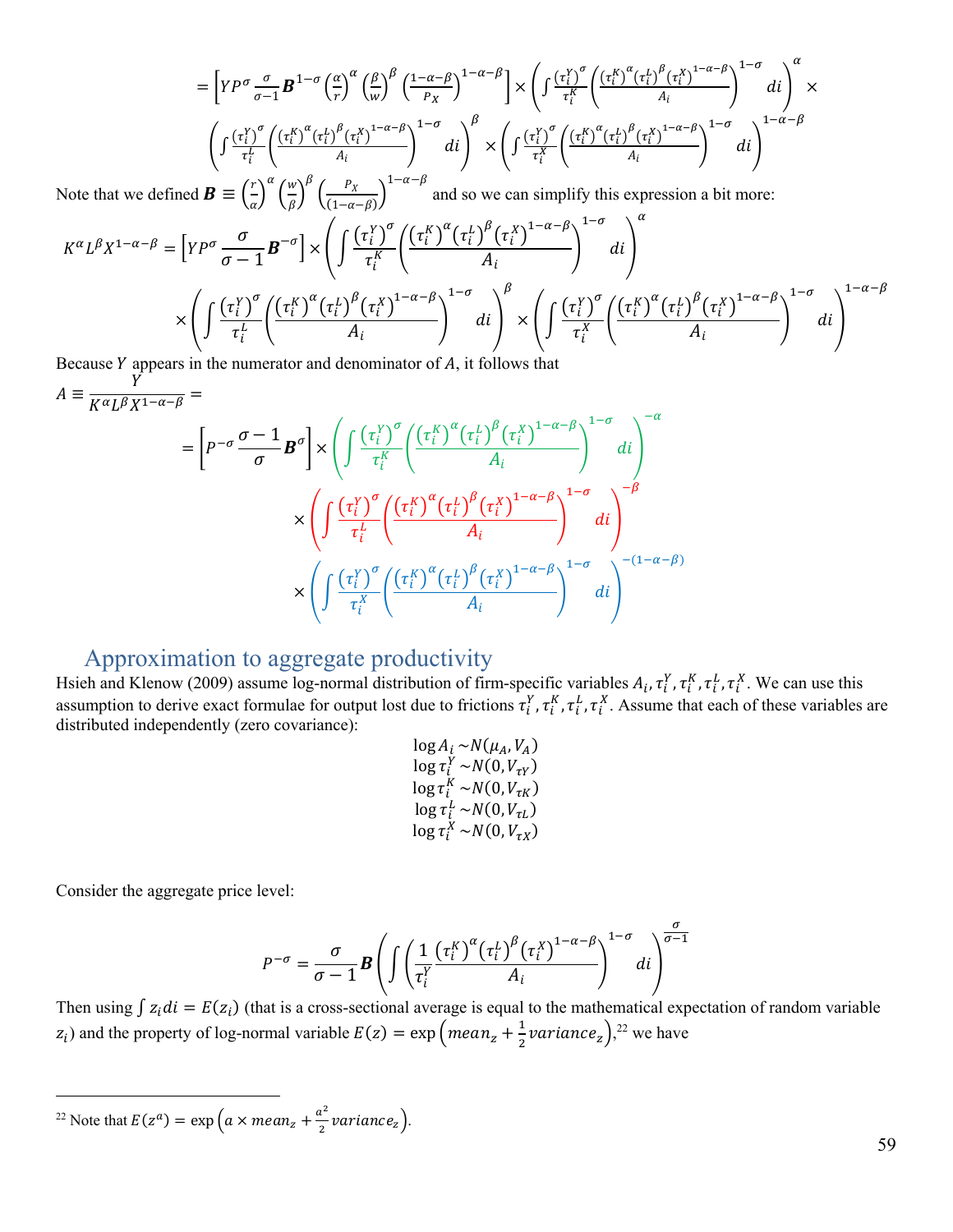$$
-\sigma \log P = \log \frac{\sigma}{\sigma - 1} \mathbf{B} + \frac{\sigma}{1 - \sigma} \log \left( \int \left( \frac{1}{\tau_i^Y} \frac{(\tau_i^X)^{\alpha} (\tau_i^Y)^{\beta} (\tau_i^X)^{1 - \alpha - \beta}}{A_i} \right)^{1 - \sigma} di \right)
$$
  
= constant  $+\frac{\sigma}{\sigma - 1} \log \left( E \left[ \exp \{ (1 - \sigma) \alpha \log \tau_i^X + (1 - \sigma) \beta \log \tau_i^L + (1 - \sigma) (1 - \alpha - \beta) \log \tau_i^X - (1 - \sigma) \log \tau_i^Y \right] - (1 - \sigma) \log A_i \} \right])$   
= constant  $+\frac{\sigma}{\sigma - 1} \log \left( E \left[ \exp \{ - (\sigma - 1) \alpha \log \tau_i^X - (\sigma - 1) \beta \log \tau_i^L - (\sigma - 1) (1 - \alpha - \beta) \log \tau_i^X + (\sigma - 1) \log \tau_i^Y \right] + (\sigma - 1) \log A_i \} \right])$ 

$$
= constant + \frac{\sigma}{\sigma - 1} \log \left( \left[ \exp \left\{ \frac{[(\sigma - 1)\alpha]^2}{2} V_{\tau K} + \frac{[(\sigma - 1)\beta]^2}{2} V_{\tau L} + \frac{[(\sigma - 1)(1 - \alpha - \beta)]^2}{2} V_{\tau K} + \frac{[(\sigma - 1)]^2}{2} V_{\tau Y} \right] \right\} \right)
$$
  

$$
+ (\sigma - 1)\mu_A + \frac{(\sigma - 1)^2}{2} V_A \right)
$$
  

$$
= constant + \frac{\sigma}{\sigma - 1} \left\{ \frac{[(\sigma - 1)\alpha]^2}{2} V_{\tau K} + \frac{[(\sigma - 1)\beta]^2}{2} V_{\tau L} + \frac{[(\sigma - 1)(1 - \alpha - \beta)]^2}{2} V_{\tau X} + \frac{[(\sigma - 1)]^2}{2} V_{\tau Y} + (\sigma - 1)\mu_A \right\}
$$
  

$$
+ \frac{(\sigma - 1)^2}{2} V_A \right\}
$$

$$
= constant + \left\{ \frac{\sigma(\sigma - 1)\alpha^2}{2}V_{\tau K} + \frac{\sigma(\sigma - 1)\beta^2}{2}V_{\tau L} + \frac{\sigma(\sigma - 1)(1 - \alpha - \beta)^2}{2}V_{\tau K} + \frac{\sigma(\sigma - 1)}{2}V_{\tau Y} + \sigma \mu_A + \frac{\sigma(\sigma - 1)}{2}V_A \right\}
$$
  
Now let's derive terms (in loss) that are highlighted in green red and blue:

Now let's derive terms (in logs) that are highlighted in green, red and blue:

$$
\log \left[ \left( \int \frac{(\tau_i^{\gamma})^{\sigma}}{\tau_i^{K}} \left( \frac{(\tau_i^{\gamma})^{\alpha} (\tau_i^{\gamma})^{\beta} (\tau_i^{\gamma})^{1-\alpha-\beta}}{A_i} \right)^{1-\sigma} \right) \right] =
$$
\n
$$
= -\alpha \log E \left( (\tau_i^{\gamma})^{\sigma} (\frac{(\tau_i^{\gamma})^{\alpha} (\tau_i^{\gamma})^{\beta} (\tau_i^{\gamma})^{1-\alpha-\beta}}{A_i} \right)^{1-\sigma} \right)
$$
\n
$$
= -\alpha \log E \left( (\tau_i^{\gamma})^{\sigma} (\tau_i^{\gamma})^{\alpha(1-\sigma)-1} (\tau_i^{\gamma})^{\beta(1-\sigma)} (\tau_i^{\gamma})^{(1-\alpha-\beta)(1-\sigma)} A_i^{\sigma-1} \right)
$$
\n
$$
= -\alpha \left( \frac{(\alpha(1-\sigma)-1)^2}{2} V_{\tau K} + \frac{(\beta(1-\sigma))^2}{2} V_{\tau L} + \frac{((1-\alpha-\beta)(1-\sigma))^2}{2} V_{\tau K} + \frac{\sigma^2}{2} V_{\tau Y} + (\sigma-1) \mu_A + \frac{(\sigma-1)^2}{2} V_A \right)
$$
\n
$$
\log \left[ \left( \int \frac{(\tau_i^{\gamma})^{\sigma}}{\tau_i^{\gamma}} \left( \frac{(\tau_i^{\gamma})^{\alpha} (\tau_i^{\gamma})^{\beta} (\tau_i^{\gamma})^{1-\alpha-\beta}}{A_i} \right)^{1-\sigma} \right) \right] =
$$
\n
$$
= -\beta \log E \left( \frac{(\tau_i^{\gamma})^{\sigma}}{\tau_i^{\gamma}} \left( \frac{(\tau_i^{\gamma})^{\alpha} (\tau_i^{\gamma})^{\beta} (\tau_i^{\gamma})^{1-\alpha-\beta}}{A_i} \right)^{1-\sigma} \right)
$$
\n
$$
= -\beta \log E \left( (\tau_i^{\gamma})^{\sigma} (\tau_i^{\gamma})^{\alpha(1-\sigma)} (\tau_i^{\gamma})^{\beta(1-\sigma)-1} (\tau_i^{\gamma})^{(1-\alpha-\beta)(1-\sigma)} A_i^{\sigma-1} \right)
$$
\n
$$
= -\beta \left( \frac{(\alpha(1-\sigma))^2}{2} V_{\tau K} + \frac{(\beta(1-\sigma)-1)^2}{2} V_{\tau L} + \frac{((1-\alpha-\beta)(1-\sigma))^2
$$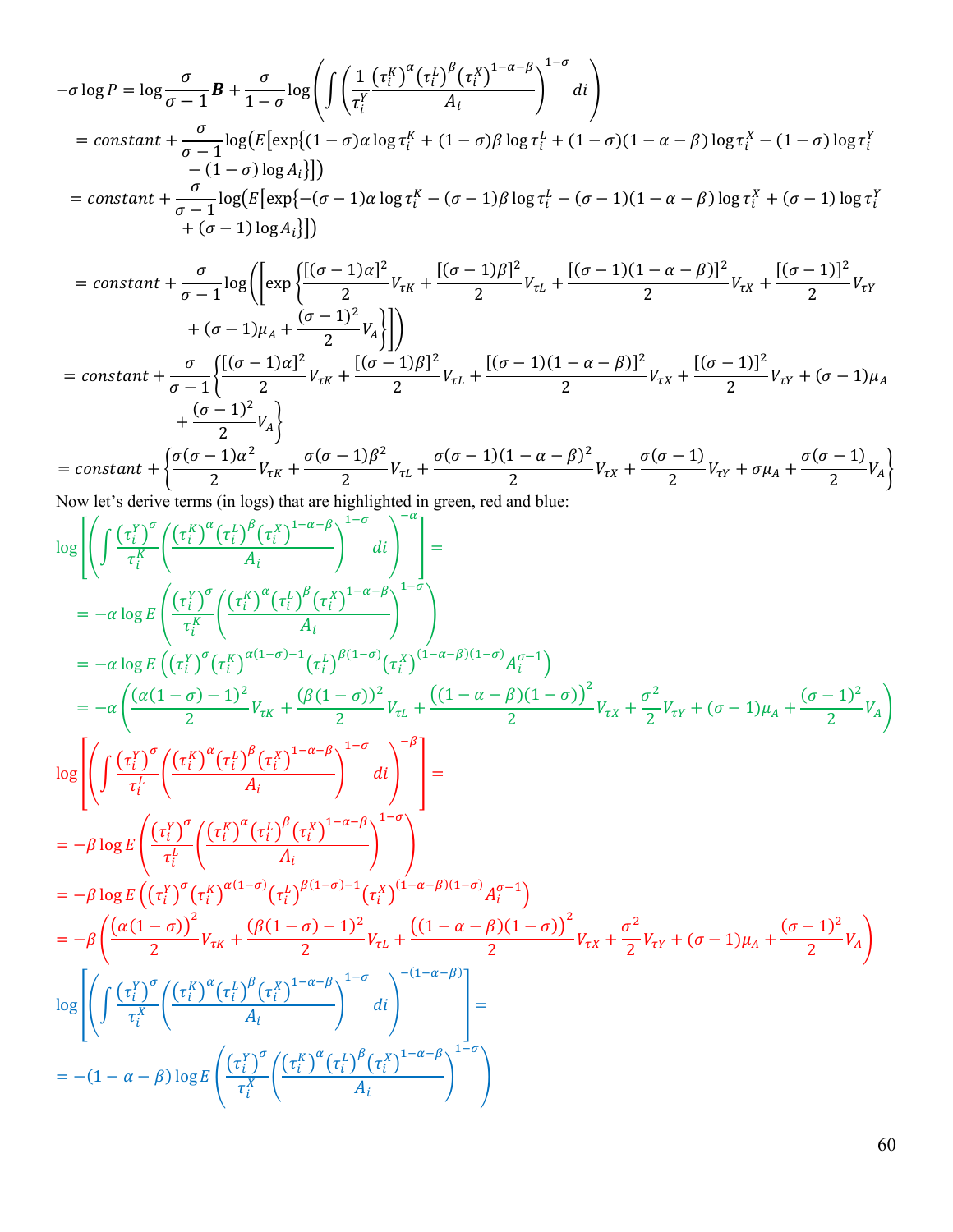$$
= -(1 - \alpha - \beta) \log E \left( \left( \tau_i^Y \right)^{\sigma} \left( \tau_i^K \right)^{\alpha (1 - \sigma)} \left( \tau_i^L \right)^{\beta (1 - \sigma)} \left( \tau_i^X \right)^{(1 - \alpha - \beta)(1 - \sigma) - 1} A_i^{\sigma - 1} \right)
$$
\n
$$
= -(1 - \alpha - \beta) \left( \frac{\left( \alpha (1 - \sigma) \right)^2}{2} V_{\tau K} + \frac{\left( \beta (1 - \sigma) \right)^2}{2} V_{\tau L} + \frac{\left( (1 - \alpha - \beta)(1 - \sigma) - 1 \right)^2}{2} V_{\tau K} + \frac{\sigma^2}{2} V_{\tau Y} + (\sigma - 1) \mu_A \right)
$$
\n
$$
+ \frac{(\sigma - 1)^2}{2} V_A \right)
$$

Now we can put together to compute the log of aggregate TFP  
\nlog A = log 
$$
\left[ P^{-\sigma} \frac{\sigma - 1}{\sigma} B^{\sigma} \right]
$$
 + log Green + log Red + log Blue  
\n= constant +  $\left\{ \frac{\sigma(\sigma - 1)\alpha^2}{2} V_{\tau K} + \frac{\sigma(\sigma - 1)\beta^2}{2} V_{\tau L} + \frac{\sigma(\sigma - 1)(1 - \alpha - \beta)^2}{2} V_{\tau K} + \frac{\sigma(\sigma - 1)}{2} V_{\tau K} + \frac{\sigma(\sigma - 1)}{2} V_{\tau K} \right\}$   
\n
$$
- \alpha \left( \frac{(\alpha(1 - \sigma) - 1)^2}{2} V_{\tau K} + \frac{(\beta(1 - \sigma))^2}{2} V_{\tau L} + \frac{((1 - \alpha - \beta)(1 - \sigma))^2}{2} V_{\tau K} + \frac{\sigma^2}{2} V_{\tau Y} + (\sigma - 1) \mu_A + \frac{(\sigma - 1)^2}{2} V_A \right)
$$
\n
$$
- \beta \left( \frac{(\alpha(1 - \sigma))^2}{2} V_{\tau K} + \frac{(\beta(1 - \sigma) - 1)^2}{2} V_{\tau L} + \frac{((1 - \alpha - \beta)(1 - \sigma))^2}{2} V_{\tau K} + \frac{\sigma^2}{2} V_{\tau Y} + (\sigma - 1) \mu_A + \frac{(\sigma - 1)^2}{2} V_A \right)
$$
\n
$$
- (1 - \alpha - \beta) \left( \frac{(\alpha(1 - \sigma))^2}{2} V_{\tau K} + \frac{(\beta(1 - \sigma))^2}{2} V_{\tau L} + \frac{((1 - \alpha - \beta)(1 - \sigma) - 1)^2}{2} V_{\tau X} + \frac{\sigma^2}{2} V_{\tau Y} + (\sigma - 1) \mu_A + \frac{(\sigma - 1)^2}{2} V_A \right)
$$
\n
$$
- (1 - \alpha - \beta) \left( \frac{(\alpha(1 - \alpha))^2}{2} V_{\tau K} + \frac{(\beta(1 - \beta))^2}{2} V_{\tau L} + \frac{((1 - \alpha - \beta)(1 - \sigma) - 1)^2}{2} V_{\tau X} + \frac{\sigma^2}{2} V_{\tau Y} + (\sigma - 1) \mu_A + \frac{(\sigma - 1)^2}{2} V_A \right)
$$
\n
$$
= constant - \left\{ \frac{\
$$

Note that TFP is increasing in the variance of productivity  $V_A$  and it is decreasing in the variable of distortions  $V_{\tau K}, V_{\tau L}, V_{\tau X}, V_{\tau Y}$ 

# Identification of distortions  $\tau$

Using the optimality condition for capital and the expression for the optimal price

$$
MRPK_i \equiv \frac{P_iY_i}{K_i} = P_i \frac{Y_i}{K_i} = P_i \times \frac{\tau_i^K r}{\lambda_i \alpha} = \frac{\sigma}{\sigma - 1} \frac{1}{\tau_i^Y} \lambda_i \times \frac{\tau_i^K r}{\lambda_i \alpha} = \frac{\sigma}{\sigma - 1} \frac{\tau_i^K r}{\tau_i^Y \alpha}
$$

 $\overline{11}$ 

Using the same logic, we have

$$
MRPL_i \equiv \frac{P_i Y_i}{L_i} = P_i \frac{Y_i}{L_i} = P_i \times \frac{\tau_i^L w}{\lambda_i \beta} = \frac{\sigma}{\sigma - 1} \frac{1}{\tau_i^Y} \lambda_i \times \frac{\tau_i^L w}{\lambda_i \beta} = \frac{\sigma}{\sigma - 1} \frac{\tau_i^L w}{\tau_i^Y \beta}
$$

$$
MRPX_i \equiv \frac{P_i Y_i}{X_i} = P_i \frac{Y_i}{X_i} = P_i \times \frac{\tau_i^X P_X}{\lambda_i (1 - \alpha - \beta)} = \frac{\sigma}{\sigma - 1} \frac{1}{\tau_i^Y} \lambda_i \times \frac{\tau_i^X P_X}{\lambda_i (1 - \alpha - \beta)} = \frac{\sigma}{\sigma - 1} \frac{\tau_i^X}{\tau_i^Y} \frac{P_X}{(1 - \alpha - \beta)}
$$

We have four unknowns  $\tau_i^Y$ ,  $\tau_i^X$ ,  $\tau_i^L$ ,  $\tau_i^X$  and three moments  $MPRK_i$ ,  $MRPL_i$ ,  $MRPX_i$ . The system is not identified. We need to impose an identifying assumption.

The Hsieh-Klenow framework assumes that  $\tau_i^L = 1$  for all *i* and hence, one can find